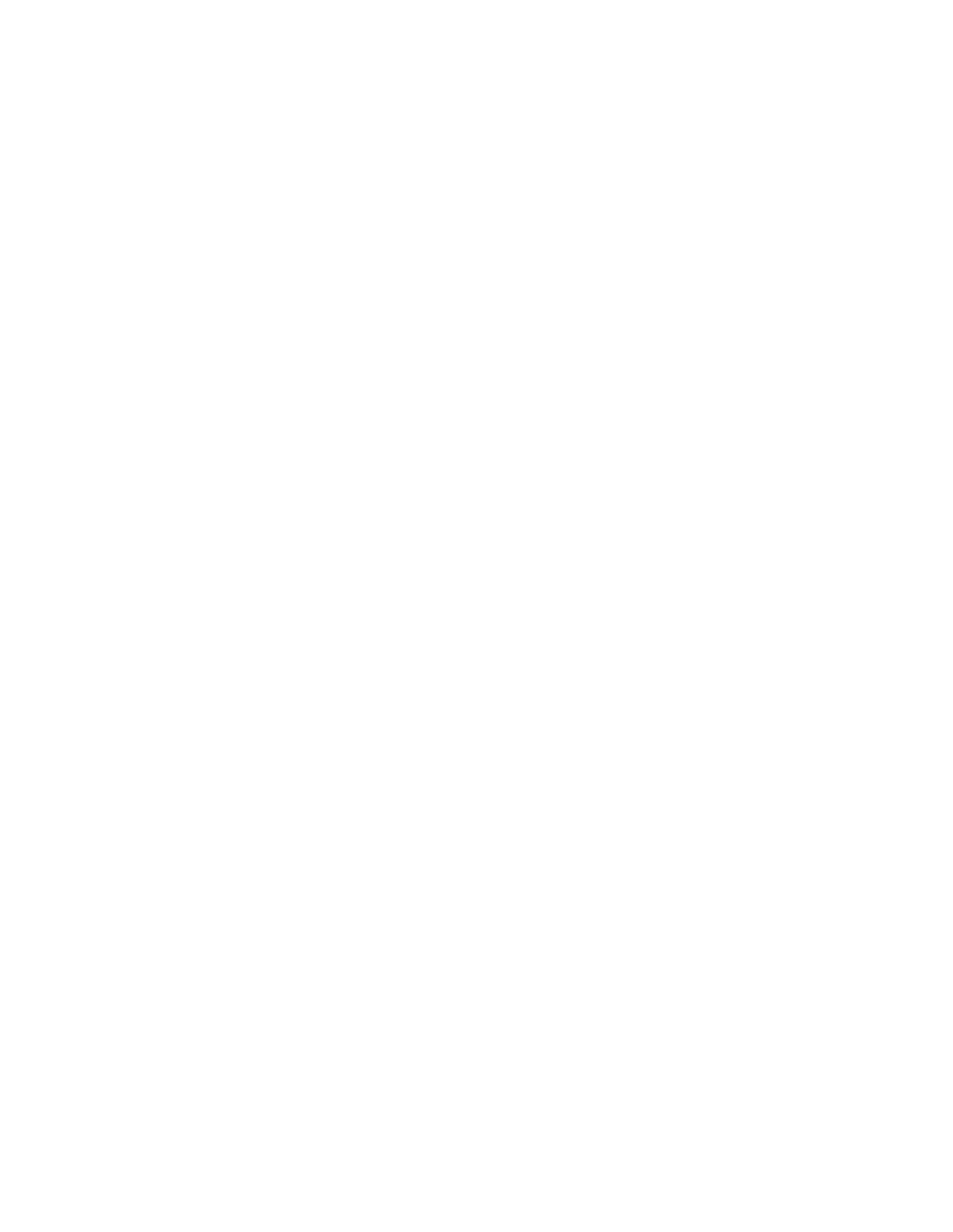# **TABLE OF CONTENTS**

. . . . . . . . . . . . . . . . . . .

# **Chapter 1 Introduction and Specifications**

| Installation into LDC-3916 Laser Diode Controller Mainframe 2 |  |  |  |  |
|---------------------------------------------------------------|--|--|--|--|
|                                                               |  |  |  |  |
|                                                               |  |  |  |  |

## **Chapter 2 Operations**

| Operating the Temperature Controllers from the Front Panel  9 |
|---------------------------------------------------------------|
|                                                               |
|                                                               |
|                                                               |
|                                                               |
|                                                               |
|                                                               |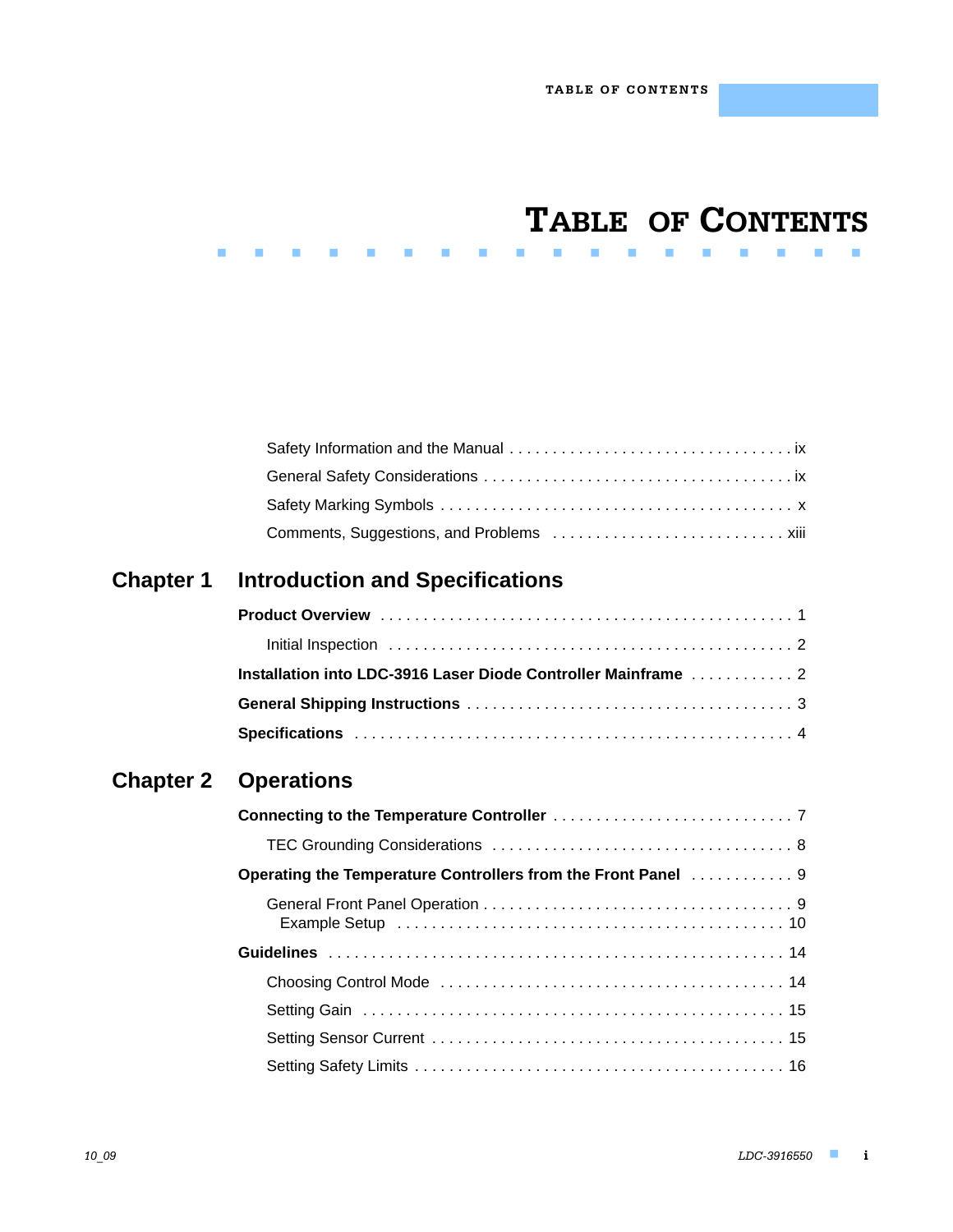## **Chapter 3 Remote Operations**

| LDC-3916550 Dual Temperature Control Module Command Set 21     |
|----------------------------------------------------------------|
| LDC-3916550 Dual Temperature Controller Often Used Commands 23 |
|                                                                |
|                                                                |
|                                                                |
|                                                                |
|                                                                |

### **Chapter 4 Command Reference**

# **Chapter 5 Troubleshooting**

| Local Calibration of the 3916550 Dual Temperature Controllers 64   |
|--------------------------------------------------------------------|
|                                                                    |
|                                                                    |
|                                                                    |
| Remote Calibration of the 3916550 Dual Temperature Controllers  67 |
|                                                                    |
|                                                                    |
|                                                                    |
|                                                                    |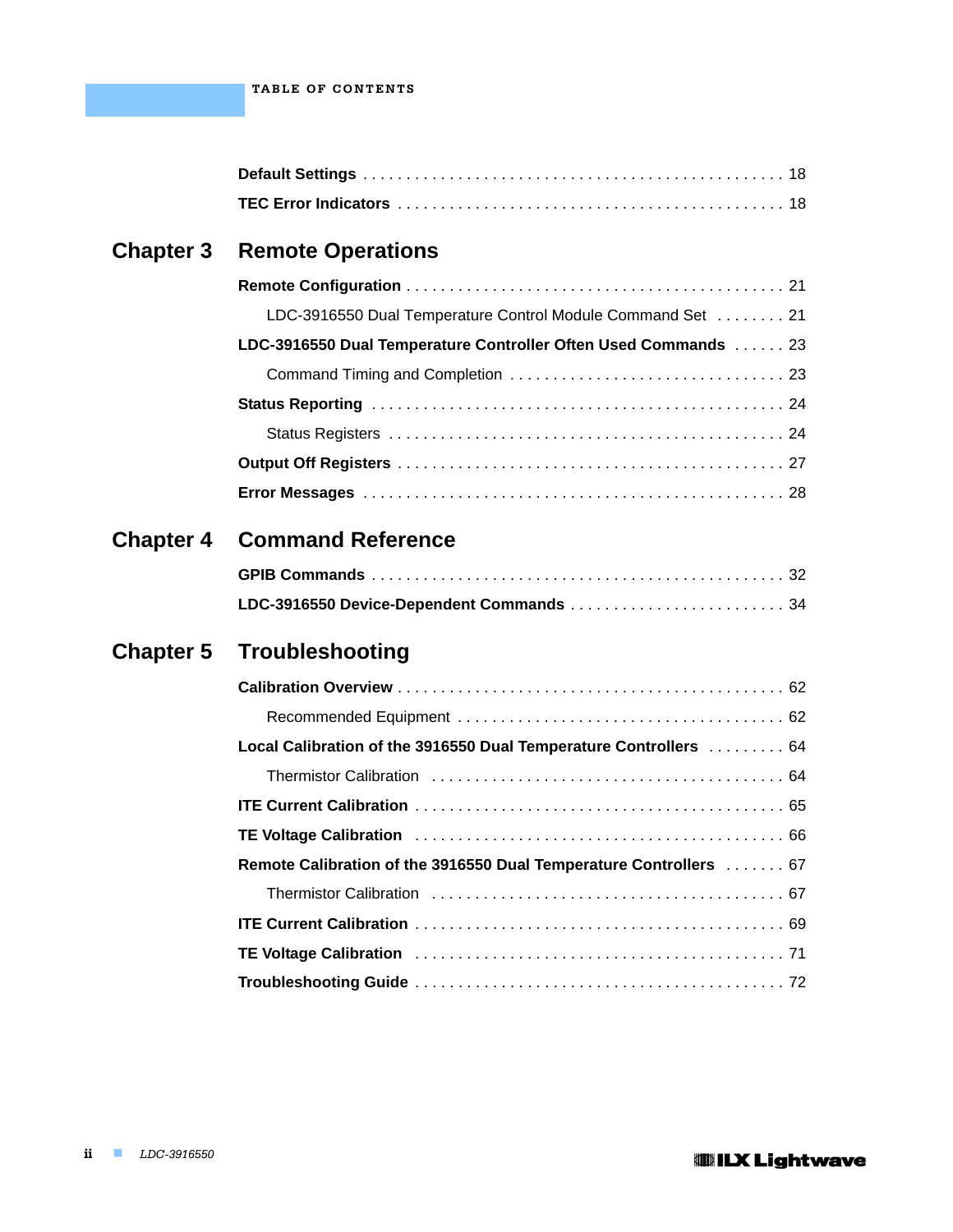# **LIST OF FIGURES**

| <b>Figure 2.8</b> Example Thermistor Resistance vs. Temperature 16 |
|--------------------------------------------------------------------|
| Figure 3.1 LDC-3916550 3-Amp Temperature Controller Command        |
| Figure 3.2 LDC-3916550 Status Condition Registers 25               |
|                                                                    |
|                                                                    |

. . . . . . . . . . . . . . . . . . .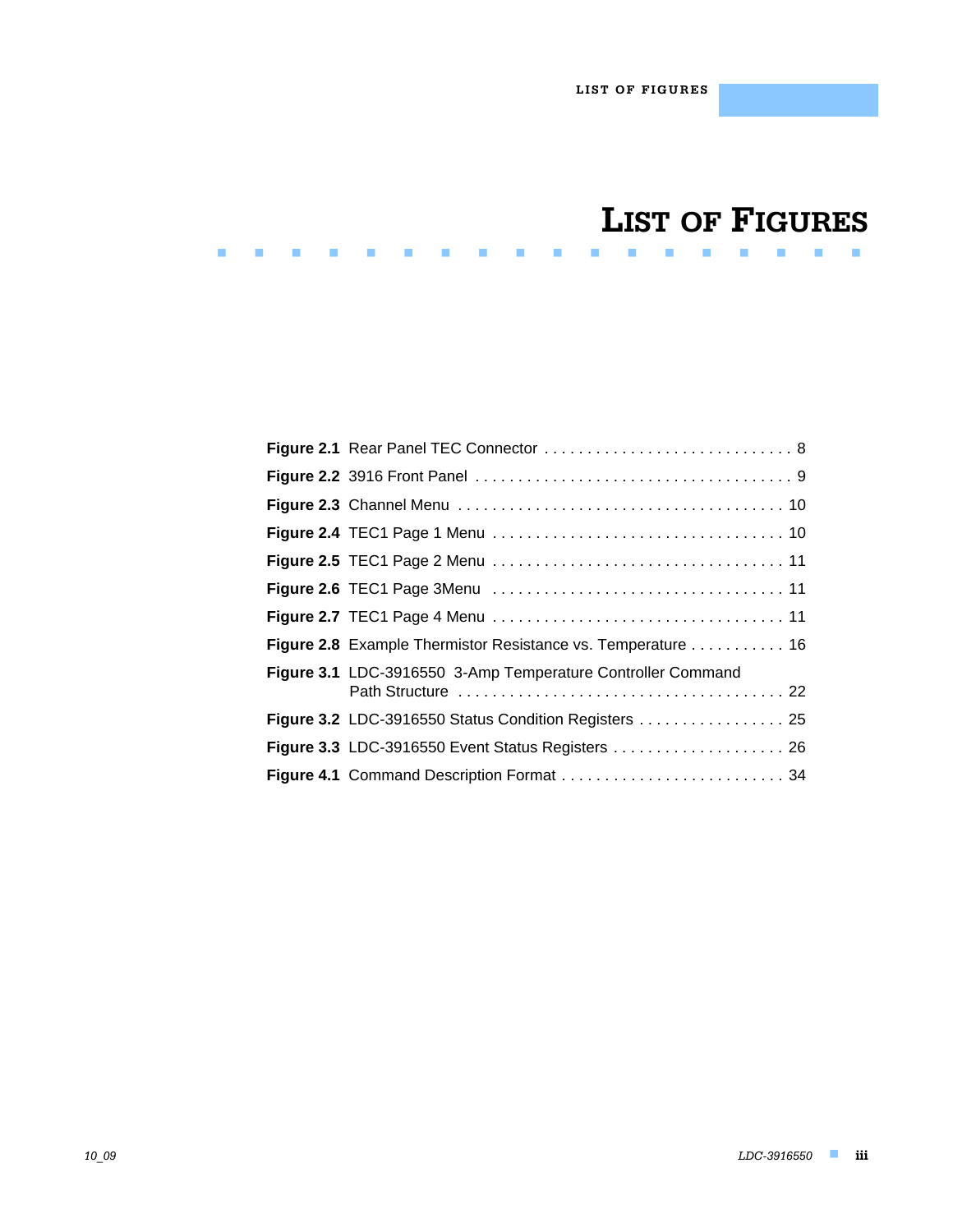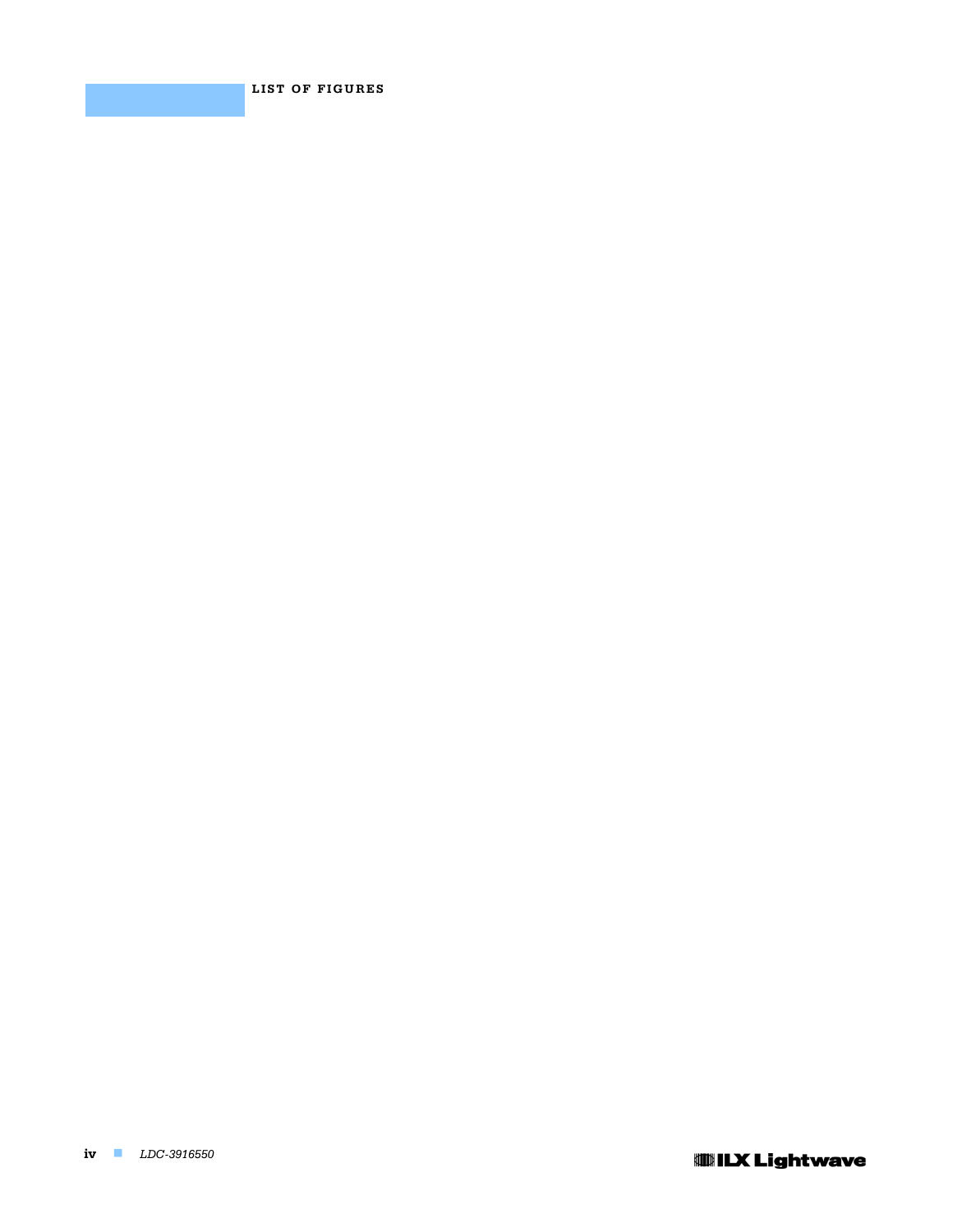# **LIST OF TABLES**

| Table 3.2 LDC-3916550 TECn Output Off Register Contents 27 |  |
|------------------------------------------------------------|--|
| Table 4.1 LDC-3916550 Device-Dependent Commands 32         |  |
|                                                            |  |
|                                                            |  |

. . . . . . . . . . . . . . . . . . .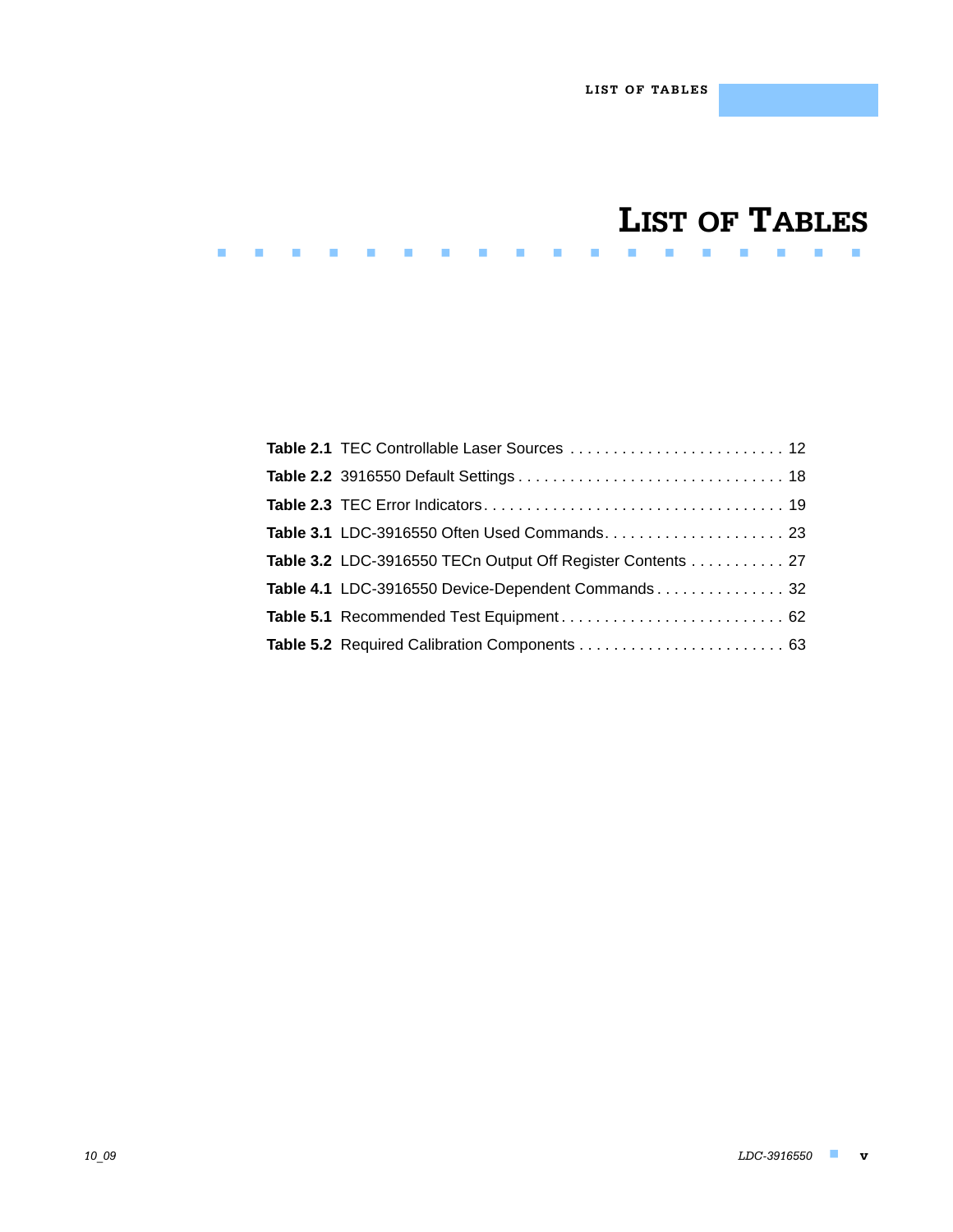**LIST OF TABLES**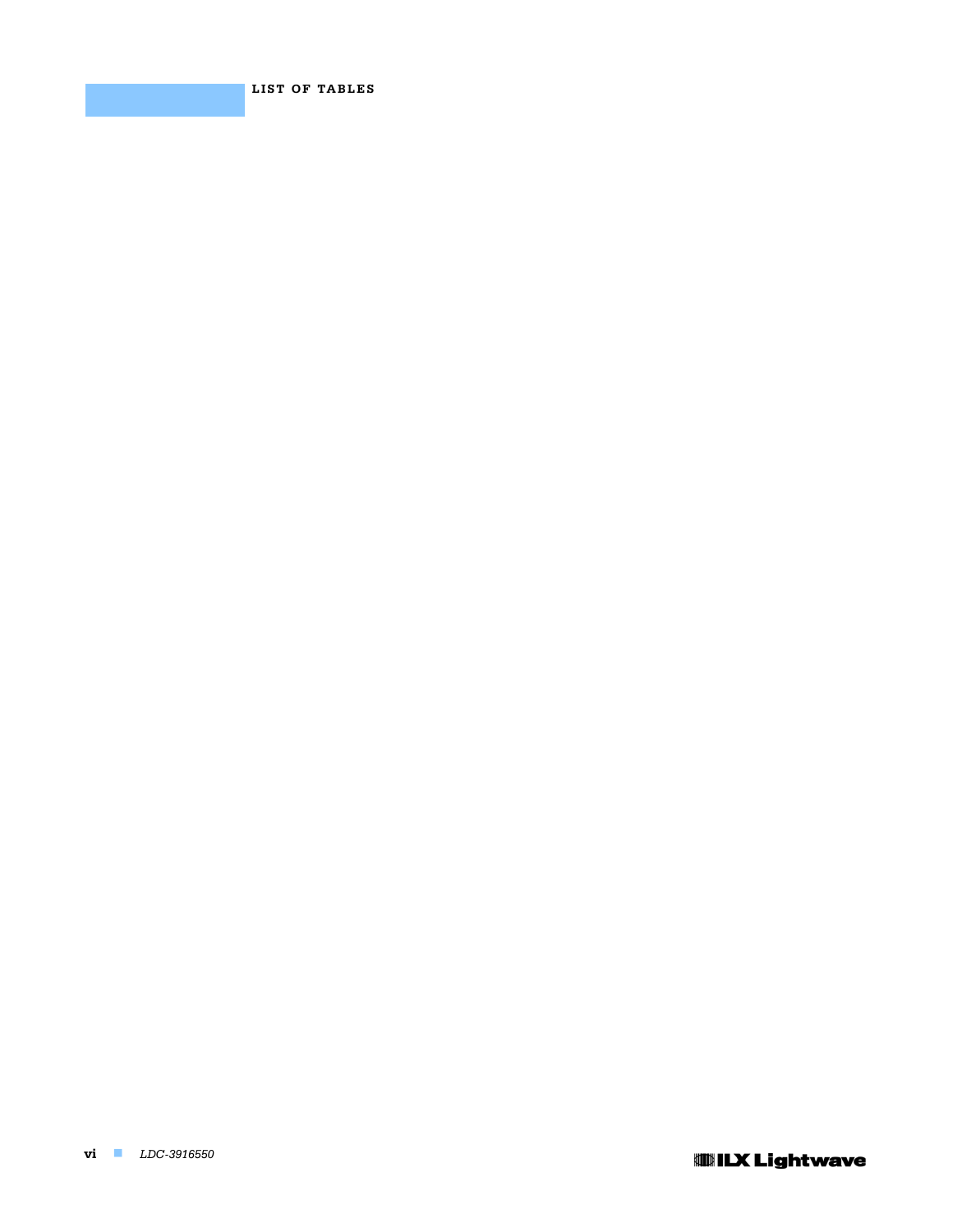# **SAFETY AND WARRANTY INFORMATION**

The Safety and Warranty Information section provides details about cautionary symbols used in the manual, safety markings used on the instrument, and information about the Warranty including Customer Service contact information.

#### **Safety Information and the Manual**

Throughout this manual, you will see the words *Caution* and *Warning* indicating potentially dangerous or hazardous situations which, if not avoided, could result in death, serious or minor injury, or damage to the product. Specifically:

# **! CAUTION**

**Caution indicates a potentially hazardous situation which can result in minor or moderate injury or damage to the product or equipment.** 

# **WARNING**

**Warning indicates a potentially dangerous situation which can result in serious injury or death.**



**Visible and/or invisible laser radiation. Avoid direct exposure to the beam.**

#### **General Safety Considerations**

If any of the following conditions exist, or are even suspected, do not use the instrument until safe operation can be verified by trained service personnel:

- **•** Visible damage
- **•** Severe transport stress
- **•** Prolonged storage under adverse conditions
- **•** Failure to perform intended measurements or functions

If necessary, return the instrument to ILX Lightwave, or authorized local ILX Lightwave distributor, for service or repair to ensure that safety features are maintained (see the contact information on page xiii).

All instruments returned to ILX Lightwave are required to have a Return Authorization Number assigned by an official representative of ILX Lightwave Corporation. See Returning an Instrument on page xi for more information.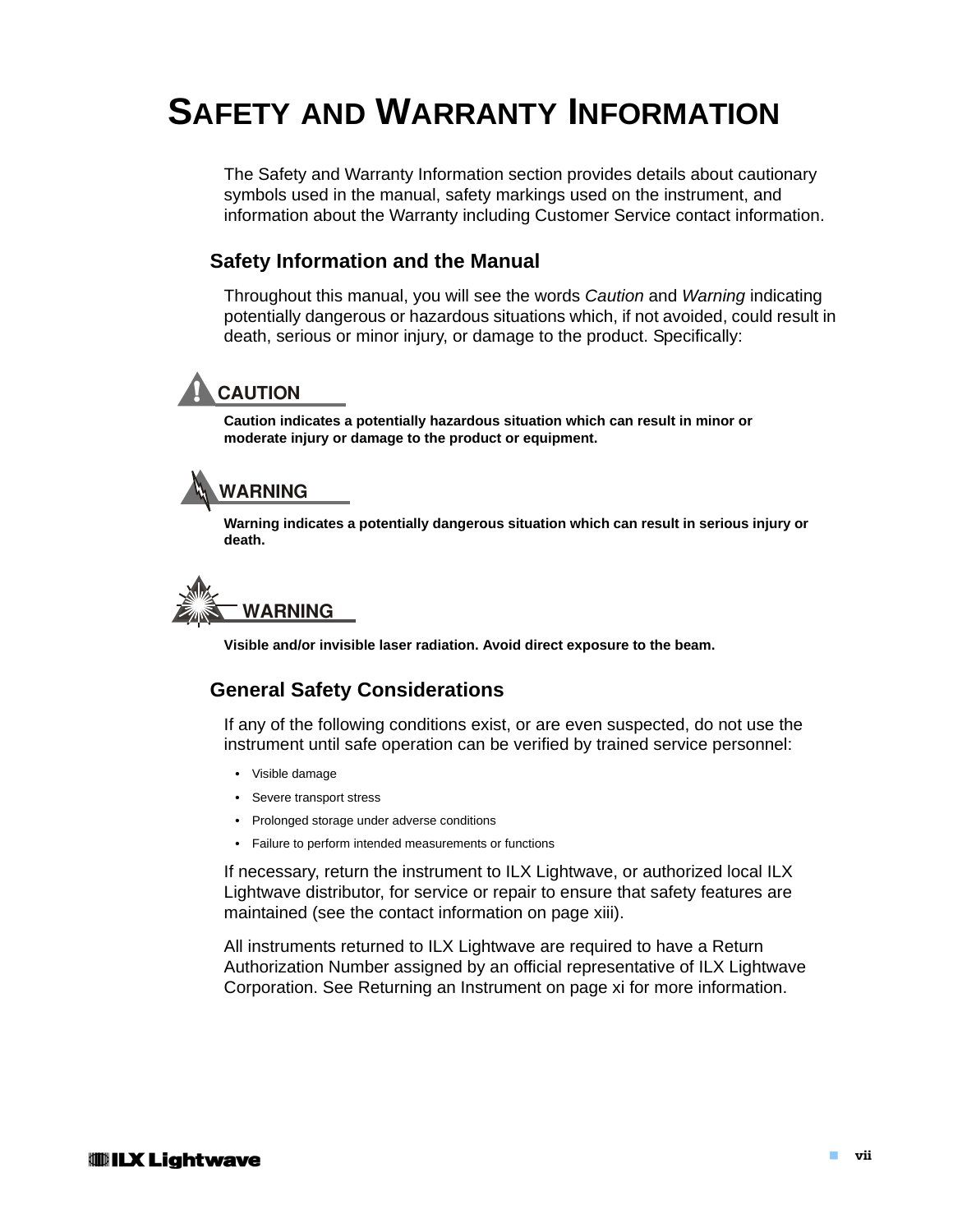# **SAFETY SYMBOLS**

This section describes the safety symbols and classifications.

Technical specifications including electrical ratings and weight are included within the manual. See the Table of Contents to locate the specifications and other product information. The following classifications are standard across all ILX Lightwave products:

- **•** Indoor use only
- **•** Ordinary Protection: This product is NOT protected against the harmful ingress of moisture.
- **•** Class I Equipment (grounded type)
- **•** Mains supply voltage fluctuations are not to exceed ±10% of the nominal supply voltage.
- **•** Pollution Degree 2
- **•** Installation (overvoltage) Category II for transient overvoltages
- **•** Maximum Relative Humidity: <80% RH, non-condensing
- Operating temperature range of 0 °C to 40 °C
- Storage and transportation temperature of -40 °C to 70 °C
- **•** Maximum altitude: 3000 m (9843 ft)
- **•** This equipment is suitable for continuous operation.

### **Safety Marking Symbols**

This section provides a description of the safety marking symbols that appear on the instrument. These symbols provide information about potentially dangerous situations which can result in death, injury, or damage to the instrument and other components.

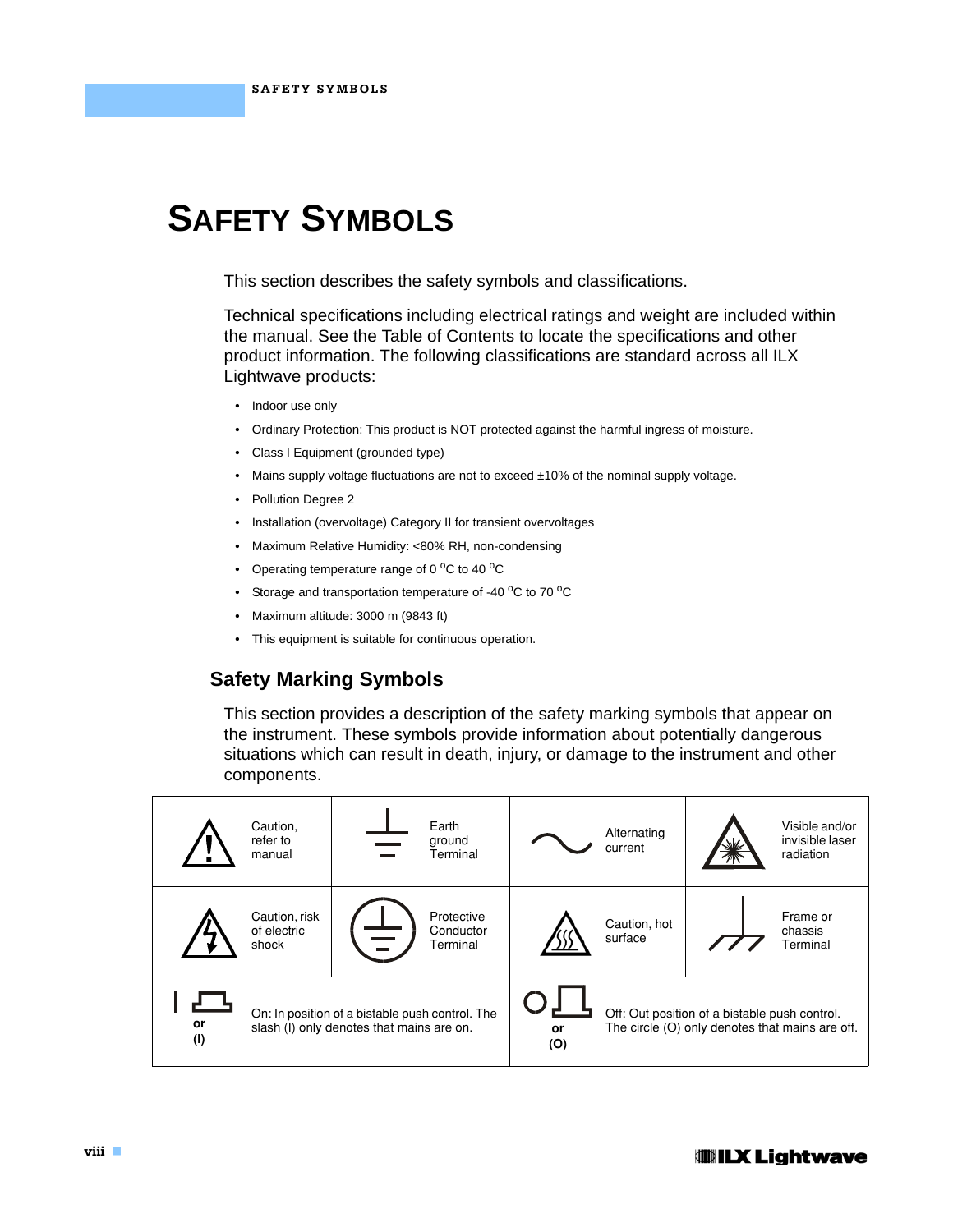# **WARRANTY**

ILX LIGHTWAVE CORPORATION warrants this instrument to be free from defects in material and workmanship for a period of one year from date of shipment. During the warranty period, ILX will repair or replace the unit, at our option, without charge.

#### **Limitations**

This warranty does not apply to fuses, lamps, defects caused by abuse, modifications, or to use of the product for which it was not intended**.**

This warranty is in lieu of all other warranties, expressed or implied, including any implied warranty of merchantability or fitness for any particular purpose. ILX Lightwave Corporation shall not be liable for any incidental, special, or consequential damages**.**

If a problem occurs, please contact ILX Lightwave Corporation with the instrument's serial number, and thoroughly describe the nature of the problem.

#### **Returning an Instrument**

If an instrument is to be shipped to ILX Lightwave for repair or service, be sure to:

- **1** Obtain a Return Authorization number (RA) from ILX Customer Service.
- **2** Attach a tag to the instrument identifying the owner and indicating the required service or repair. Include the instrument serial number from the rear panel of the instrument.
- **3** Attach the anti-static protective caps that were shipped with the instrument and place the instrument in a protective anti-static bag.
- **4** Place the instrument in the original packing container with at least 3 inches (7.5 cm) of compressible packaging material. **Shipping damage is not covered by this warranty.**
- **5** Secure the packing box with fiber reinforced strapping tape or metal bands.
- **6** Send the instrument, transportation pre-paid, to ILX Lightwave. Clearly write the return authorization number on the outside of the box and on the shipping paperwork. ILX Lightwave recommends you insure the shipment.

If the original shipping container is not available, place your instrument in a container with at least 3 inches (7.5 cm) of compressible packaging material on all sides.

Repairs are made and the instrument returned transportation pre-paid. Repairs are warranted for the remainder of the original warranty or for 90 days, whichever is greater.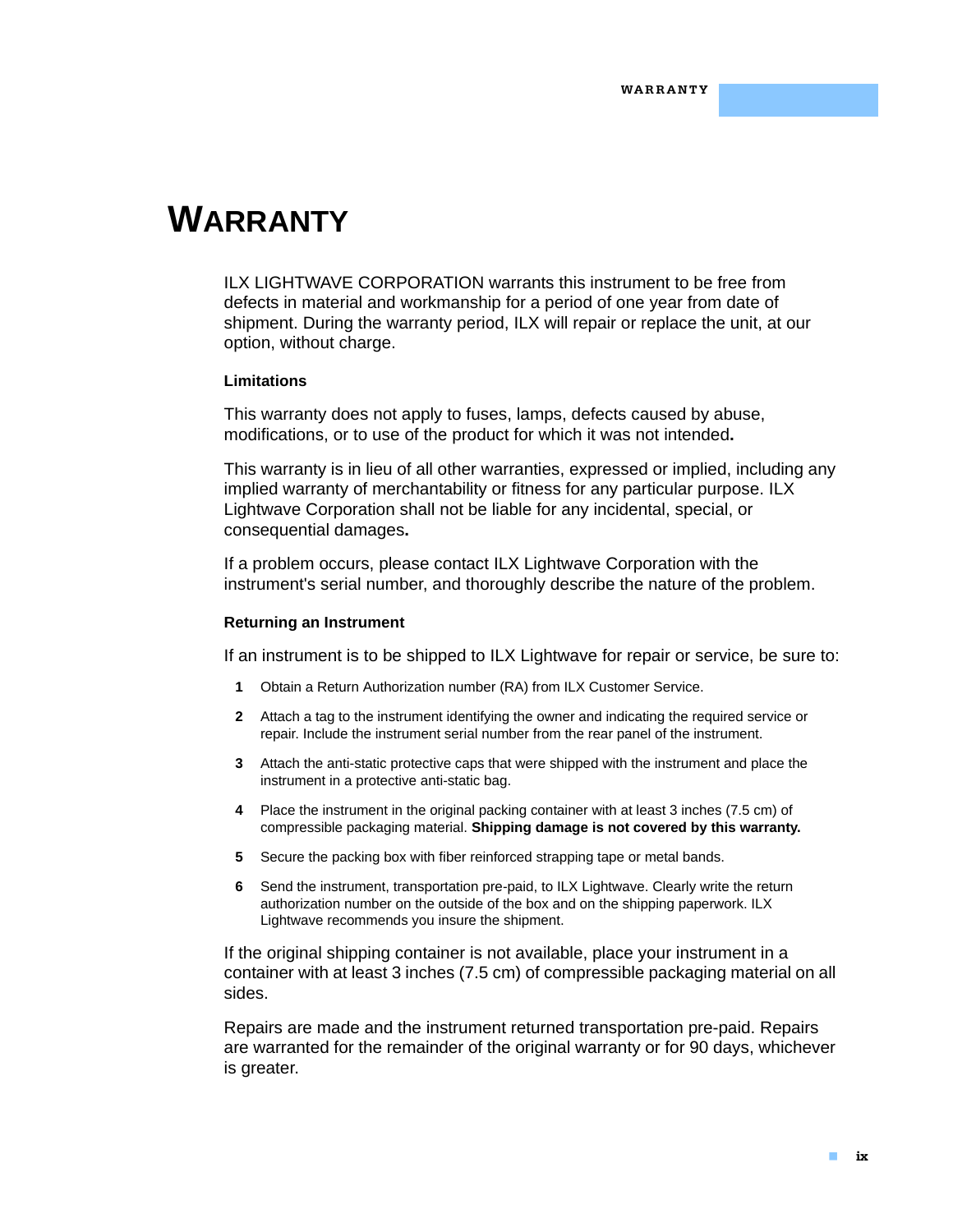#### **Claims for Shipping Damage**

When you receive the instrument, inspect it immediately for any damage or shortages on the packing list. If the instrument is damaged, file a claim with the carrier. The factory will supply you with a quotation for estimated costs of repair. You must negotiate and settle with the carrier for the amount of damage.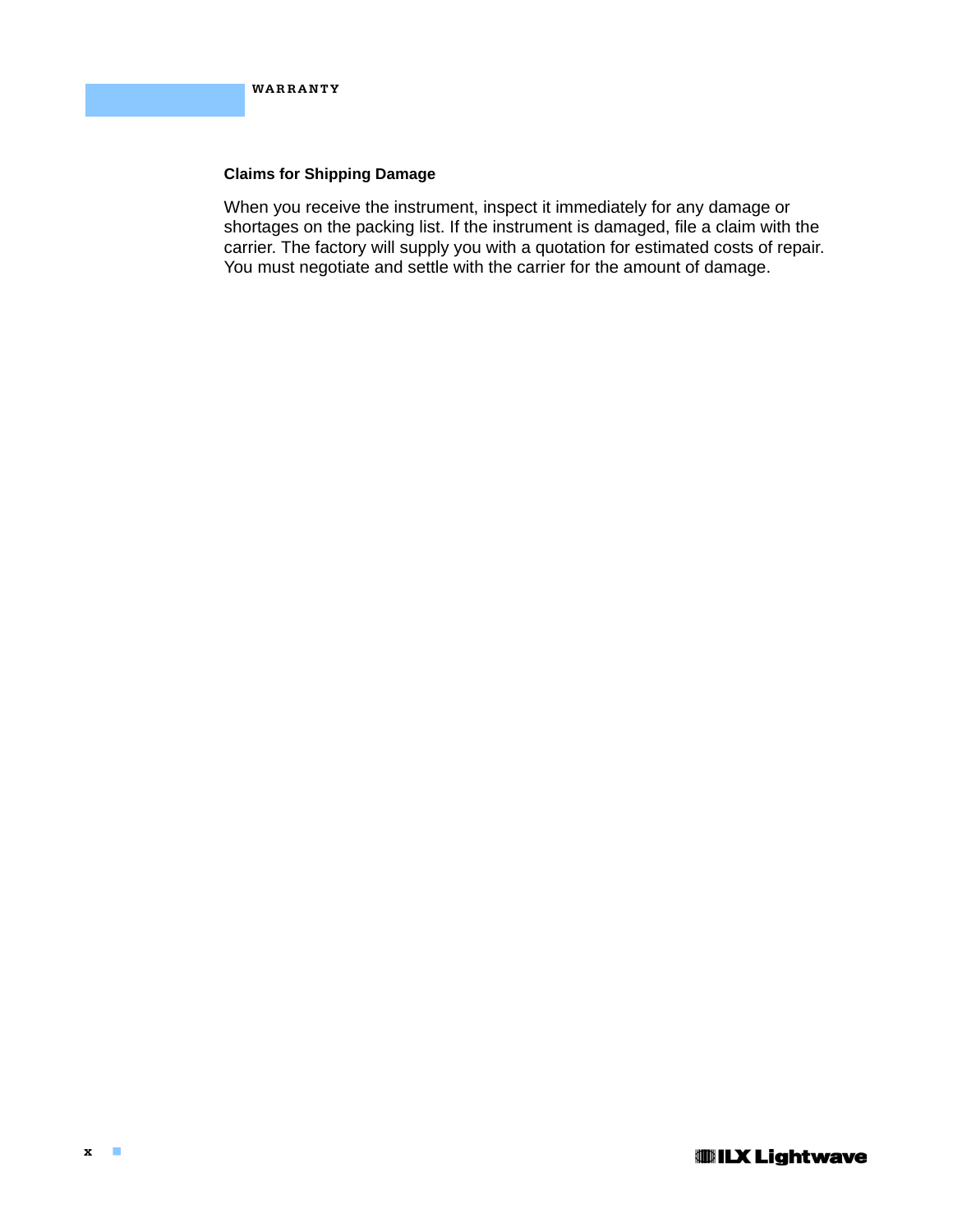#### **Comments, Suggestions, and Problems**

To ensure that you get the most out of your ILX Lightwave product, we ask that you direct any product operation or service related questions or comments to ILX Lightwave Customer Support. You may contact us in whatever way is most convenient:

| Or mail to:                                                                                                 |  |
|-------------------------------------------------------------------------------------------------------------|--|
| <b>ILX Lightwave Corporation</b><br>P. O. Box 6310<br>Bozeman, Montana, U.S.A 59771<br>www.ilxlightwave.com |  |

When you contact us, please have the following information:

| Model Number:                                                                     |  |
|-----------------------------------------------------------------------------------|--|
| Serial Number:                                                                    |  |
| End-user Name:                                                                    |  |
| Company:                                                                          |  |
| Phone:                                                                            |  |
| Fax:                                                                              |  |
| Description or sketch of what<br>is connected to the ILX<br>Lightwave instrument: |  |
| Description of the problem:                                                       |  |

If ILX Lightwave determines that a return to the factory is necessary, you are issued a Return Authorization (RA) number. Please mark this number on the outside of the shipping box.

You or your shipping service are responsible for any shipping damage when returning the instrument to ILX Lightwave; ILX recommends you insure the shipment. If the original shipping container is not available, place your instrument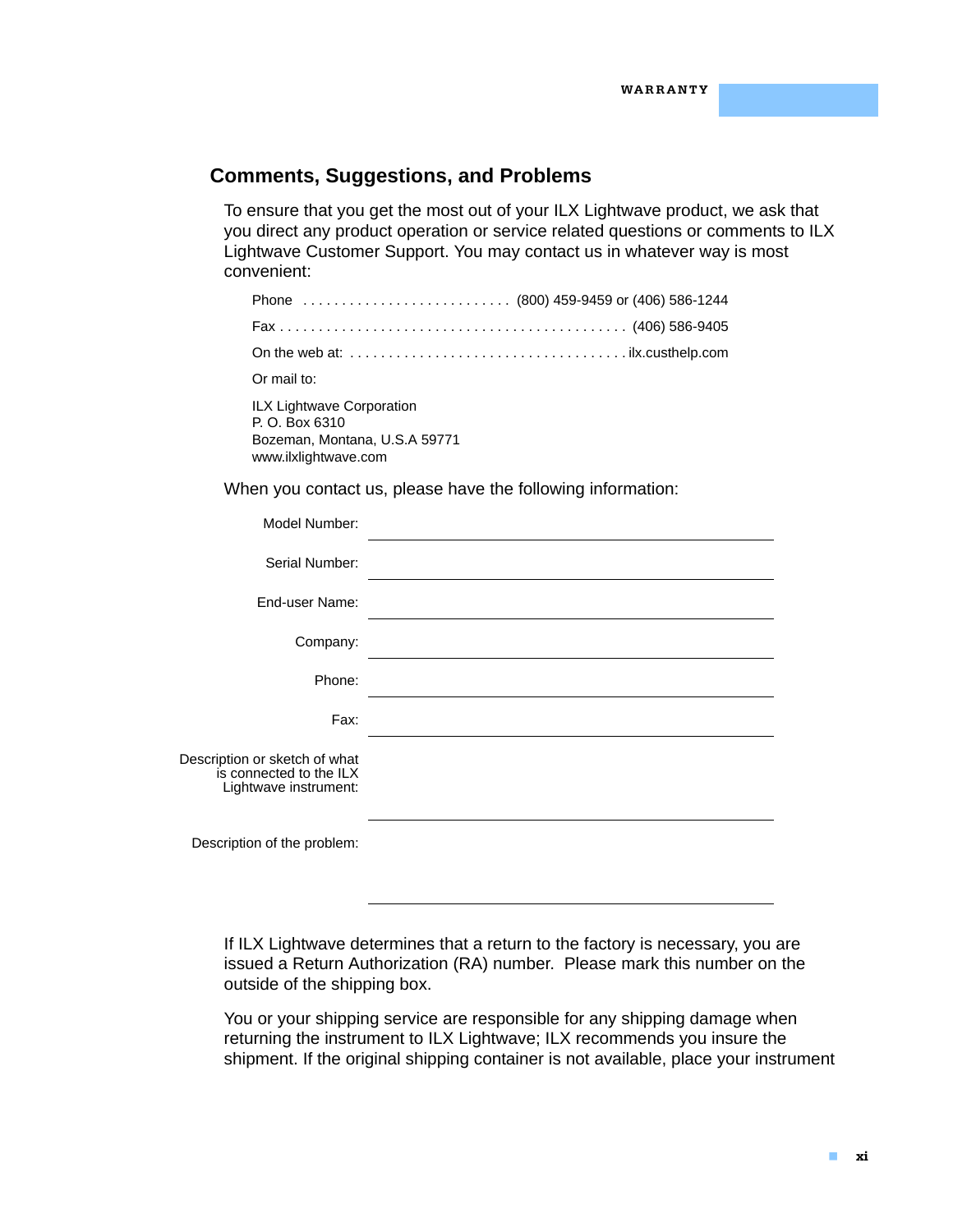in a container with at least 3 inches (7.5 cm) of compressible packaging material on all sides.

We look forward to serving you even better in the future!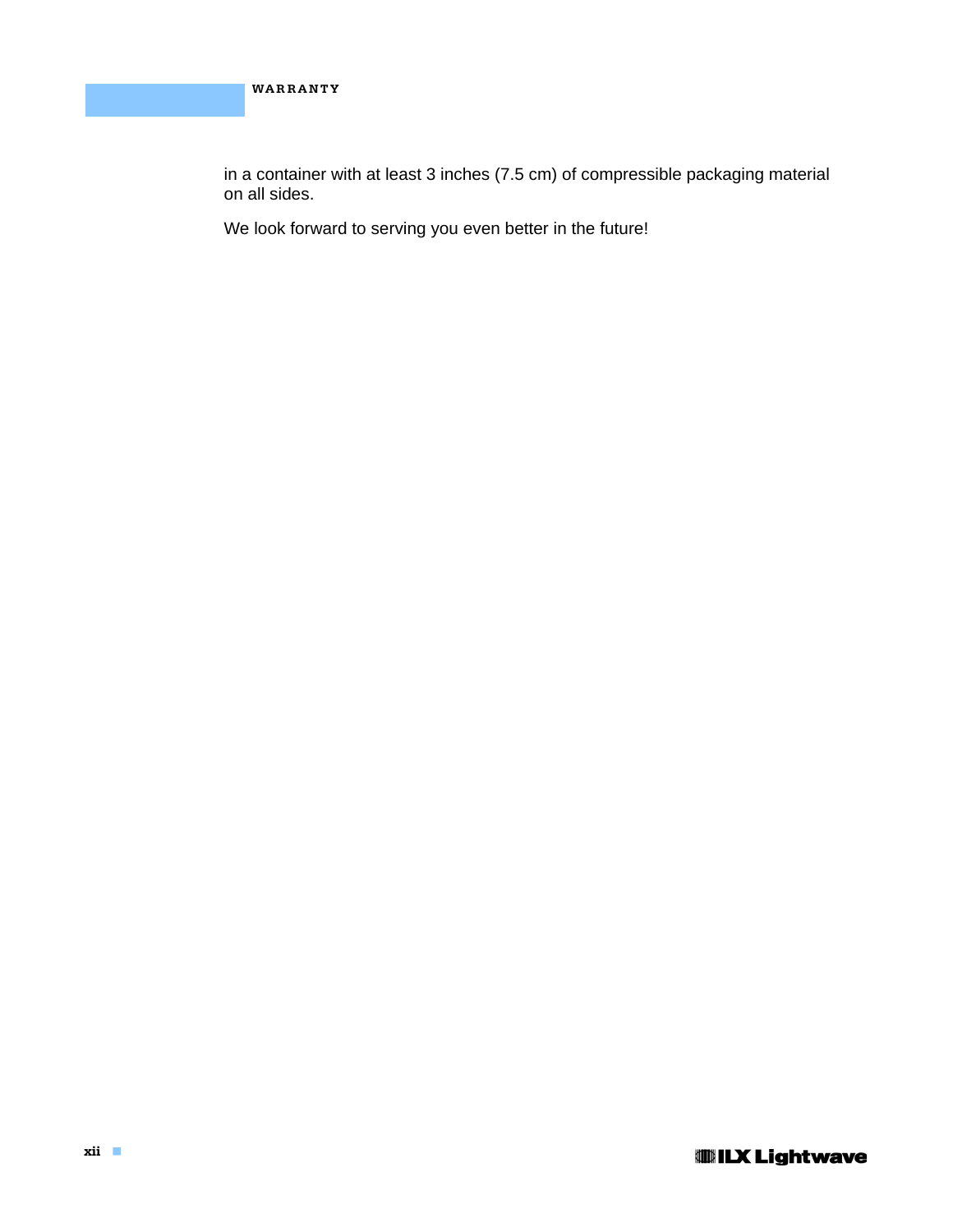

# **INTRODUCTION AND SPECIFICATIONS**

. . . . . . . . . . . . . . . . . . .

The LDC-3916550 module with operate in an LDC-3908 8-Channel, LDC-3916 16-Channel or LDC-3626 16-Channel mainframe. These mainframes will be referred to as "host mainframe" thoughout this manual.

This chapter is an introduction to the LDC-3916550 Dual Temperature Control Module for the host mainframe. It contains unpacking information, instructions on how to install and apply power, and safety considerations and instructions. It also contains some maintenance information and specifications.

# **WARNING**

**If any of the following symptoms exist, or are even suspected, remove the LDC-3916550 Module from service. Do not use the module until trained service personnel can verify safe operation.** 

**Visible damage**

**Severe transport stress**

**Prolonged storage under adverse conditions**

**Failure to perform intended measurements or functions**

**If necessary, return modules to ILX Lightwave for service and repair to ensure that safety features are maintained.**

### **Product Overview**

The 3916550 module is intended to be used within a host mainframe. The module contains two independent temperature controllers that each drive a thermoelectric cooler (TEC). Each temperature controller features a bi-polar current driver that works with most TEC modules to deliver precise temperature control over a wide range of temperatures. The temperature controllers operate using thermistor type temperature sensors only. They feature TEC module voltage measurement,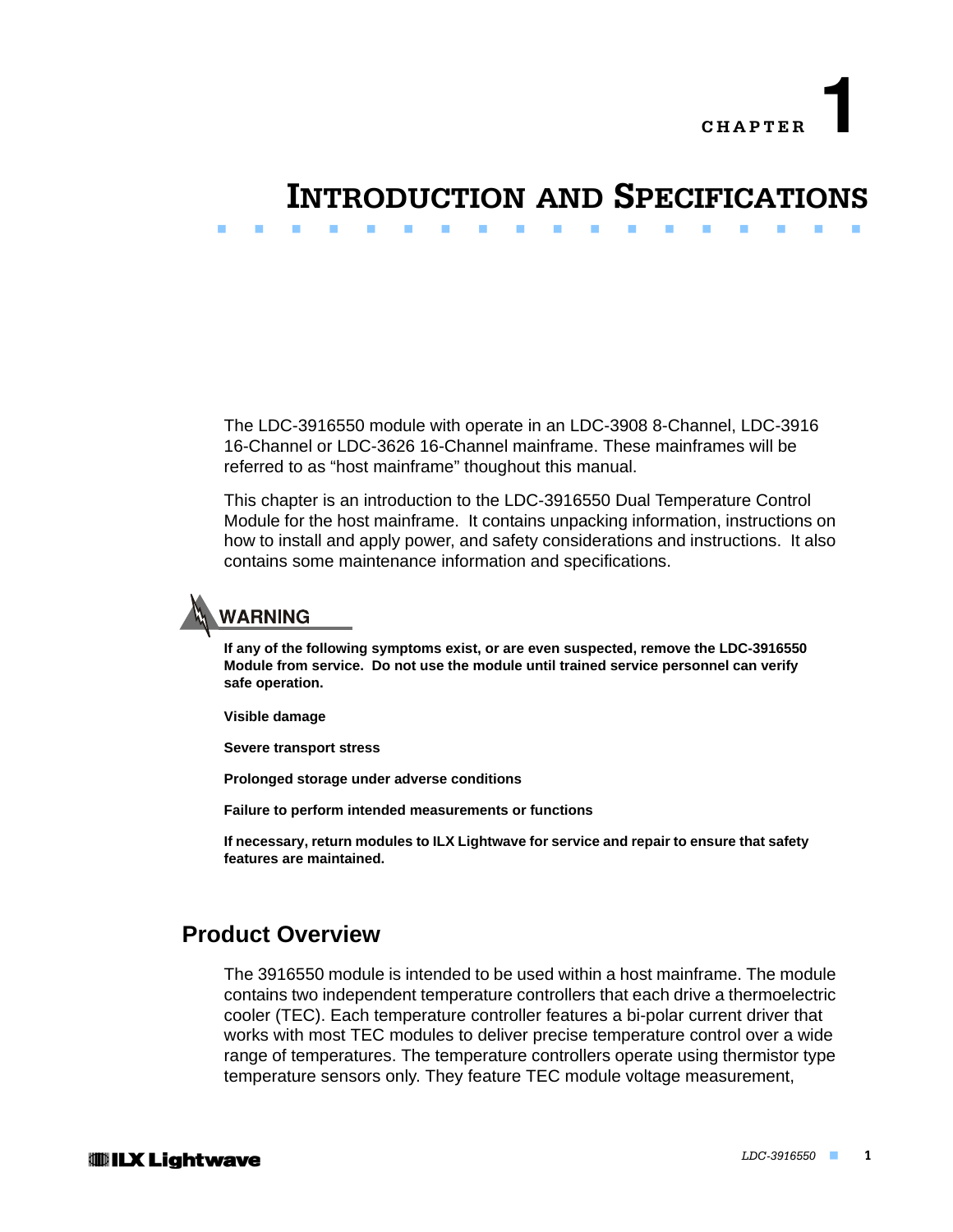selection of thermistor current range, and control loop gain adjustment from 1 to 127.

#### **Initial Inspection**

When you receive your LDC-3916550 Dual Temperature Control Module, verify that the following items were shipped with it:

- **•** LDC-3916550 Dual Temperature Control Module manual
- **•** Shipping kit which includes 15-pin D-connectors and hoods

### **Installation into Host Mainframe**

If you are receiving this new module without a host mainframe for installation into a previously purchased mainframe, follow the instructions below. If your system was configured at the factory with your desired modules, skip this section.

# **CAUTION**

**Static discharge can damage your new Temperature Controller Module. Be certain you use proper grounding procedures before you unpack and install your module(s) into the host mainframe.**

**Inspect the module for any visible shipping damage that may have occurred before inserting the module into the mainframe. Pay special attention to the copper shielding material on the back edge of the module.**

**Be sure that the host mainframe power is off before inserting or removing any module.**

Unwrap the module from the anti-static bag it was packaged in.

Insert the module into the desired slot from the rear of the host mainframe. Each module is supported by two plastic card guides inside of the mainframe. Insert the module, 40 pin connector first, by lining up the edges of the module frame with the appropriate card guides (one on top and one on the bottom). Carefully slide the module into the mainframe slot until the connector is seated. You will have to push a little harder to seat the module. The rear panel of the module should be flush with the mainframe when properly inserted. Fasten the module to the mainframe with two screws located at the top and bottom of the module rear panel.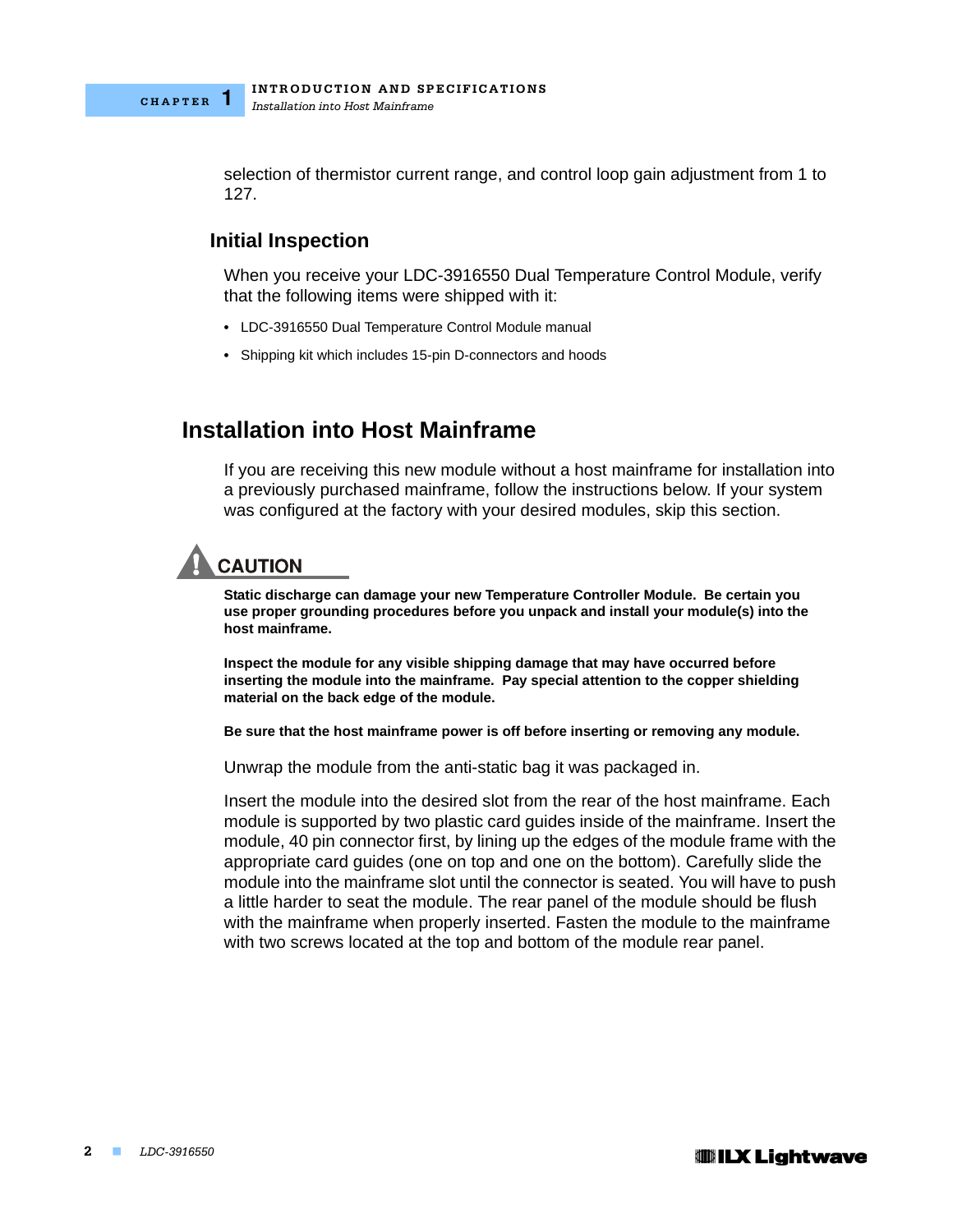### **General Shipping Instructions**

If you need to ship your LDC-3916550 Dual Temperature Control Module back to the factory for repair, be sure that the module is packaged in an anti-static bag and an enclosure with cushioning material to prevent damange to the module during shipment (using the original shipping contriners and accessories if possible). Re-install the ESD protective caps on the rear panel over the 15-pin D connectors. Shipping damage is no covered under warranty.

Attach a tag to the module identifying the owner and indicating the service or repair needed. Include the model number and serial number. We suggest that you insure the shipment. See your host mainframe manual for instructions on where to ship the module.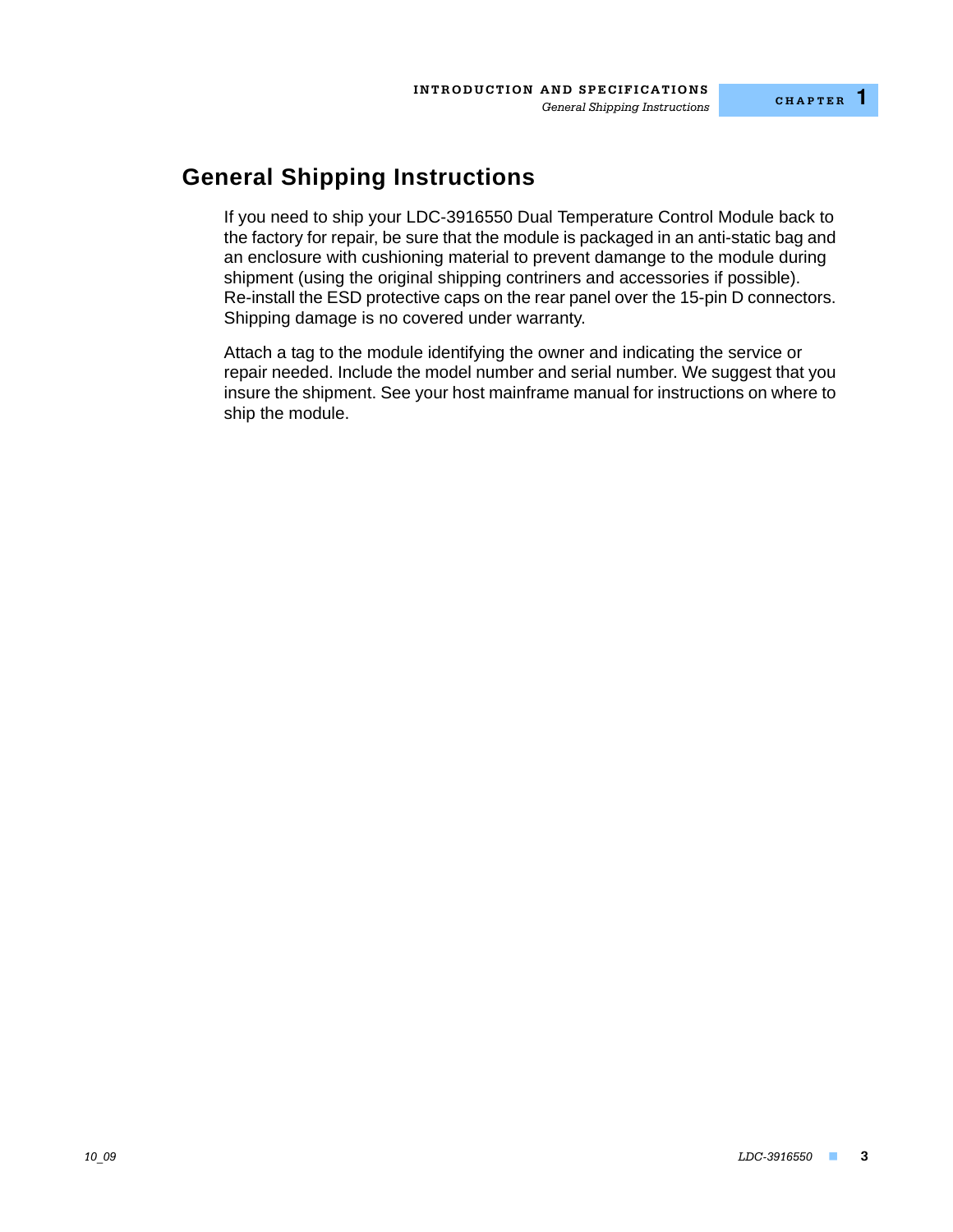# **Specifications**

| Temperature Control <sup>1</sup>                             |                                         |  |  |
|--------------------------------------------------------------|-----------------------------------------|--|--|
| Temperature Control Range <sup>2</sup> :                     | -99 $^{\circ}$ C to +150 $^{\circ}$ C   |  |  |
| Thermistor Setpoint (Resolution and Accuracy) <sup>3</sup>   |                                         |  |  |
| -20 $^{\circ}$ C to 20 $^{\circ}$ C                          | $0.1 °C$ ; $\pm 0.2 °C$                 |  |  |
| 20 $\mathrm{^{\mathrm{o}C}}$ to 50 $\mathrm{^{\mathrm{o}C}}$ | 0.2 °C; $\pm$ 0.2 °C                    |  |  |
| Short Term Stability (1 hour) <sup>4</sup> :                 | $< +0.007$ <sup>o</sup> C               |  |  |
| Long Term Stability (24 hours) <sup>5</sup> :                | $<+0.01^{\circ}C$                       |  |  |
| Output Type:                                                 | Bipolar, current source                 |  |  |
| Compliance Voltage:                                          | >6 VDC                                  |  |  |
| Maximum Output Current:                                      | 1.5A                                    |  |  |
| Maximum Output Power:                                        | 9 W                                     |  |  |
| Current Noise and Ripple <sup>6</sup> :                      | <1 mA rms                               |  |  |
| Current Limit Range:                                         | 0.1 to 1.6 A                            |  |  |
| <b>Current Limit Set Accuracy:</b>                           | ±0.05 A                                 |  |  |
| Control Algorithm:                                           | Gain adjustable from 1 to 127           |  |  |
| <b>Temperature Sensor</b>                                    |                                         |  |  |
| Types:                                                       | Thermistor (2-wire NTC)                 |  |  |
| Thermistor Sensing Current <sup>7</sup> :                    | 10 uA/100 uA                            |  |  |
| Useable Thermistor Range:                                    | 25 to 450,000 $\Omega$ , typical        |  |  |
| User Calibration:                                            | Steinhart-Hart, 3 constants             |  |  |
| <b>TEC Measurement (Display)</b>                             |                                         |  |  |
| Temperature                                                  |                                         |  |  |
| Range <sup>8</sup> :                                         | $-99.9^{\circ}$ C to 199.9 $^{\circ}$ C |  |  |
| Accuracy:                                                    | $\pm$ 0.5°C                             |  |  |
| Thermistor Resistance (10 uA setting)                        |                                         |  |  |
| Range:                                                       | 0.01 to 450.00 k $\Omega$               |  |  |
| Accuracy <sup>9</sup> :                                      | <u>+</u> 0.05 kΩ                        |  |  |
| Thermistor Resistance (100 uA setting)                       |                                         |  |  |
| Range:                                                       | 0.001 to 45.000 k $\Omega$              |  |  |
| Accuracy <sup>10</sup> :                                     | $\pm 0.005 \text{ k}\Omega$             |  |  |
| TE Current Range:                                            | $-1.50$ to $+1.50$ A                    |  |  |
| TE Current Accuracy:                                         | ±0.04 A                                 |  |  |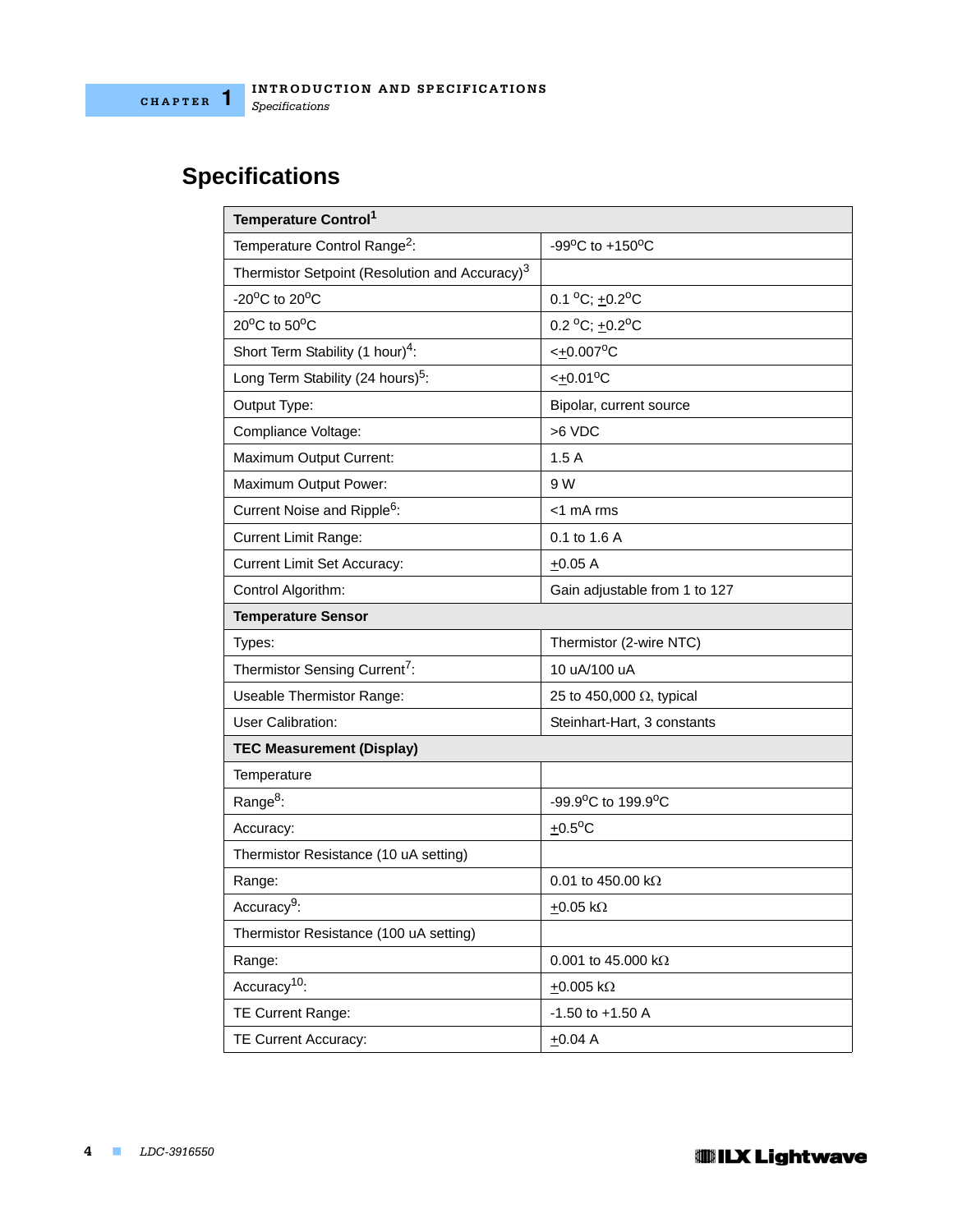#### **INTRODUCTION AND SPECIFICATIONS**

*Specifications*

| TE Current Resolution:           | $+0.01 A$                               |
|----------------------------------|-----------------------------------------|
| Voltage Range:                   | $-9.999$ to $9.999$ V                   |
| <b>Voltage Resolution:</b>       | 100 mV (1 mV through GPIB)              |
| Voltage Accuracy <sup>11</sup> : | $\pm$ 70 mV ( $\pm$ 20 mV through GPIB) |

1. All values relate to a one-hour warm-up period

2. Software limits of range. Actual range possible depends on the physical load, thermistor type, and TEC module used.

3. Accuracy figures are quoted for a typical 10 kΩ thermistor and 100 uA current setting. Accuracy figures are relative to the calibration<br>standard. Both resolution and accuracy are dependent upon the user-defined configu

4. Over any one-hour period, half-scale output, controlling an LDM-4412 mount @ 25°C, with 10kΩ thermistor, on 100 uA setting.

5. Over any 24-hour period, half-scale output, controlling an LDM-4412 mount @ 25°C, with 10k $\Omega$  thermistor, on 100 uA setting.

6. Measured at 1A output over a bandwidth of 10 Hz to 10 MHz.

7. Thermistor current software selectable by front panel or GPIB.

8. Software limits of display range.

9. Using a 100 k $\Omega$  thermistor, controlling an LDM-4412 mount of -30°C to 25°C.

10.Using a 10 k $\Omega$  thermistor, controlling an LDM-4412 mount over 0°C to 90°C

11.Voltage measurement accuracy while driving calibration load; accuracy is dependent upon load used.

In keeping with our commitment to continuous improvement, ILX Lightwave reserved the right to change specifications without notice or liability for such changes.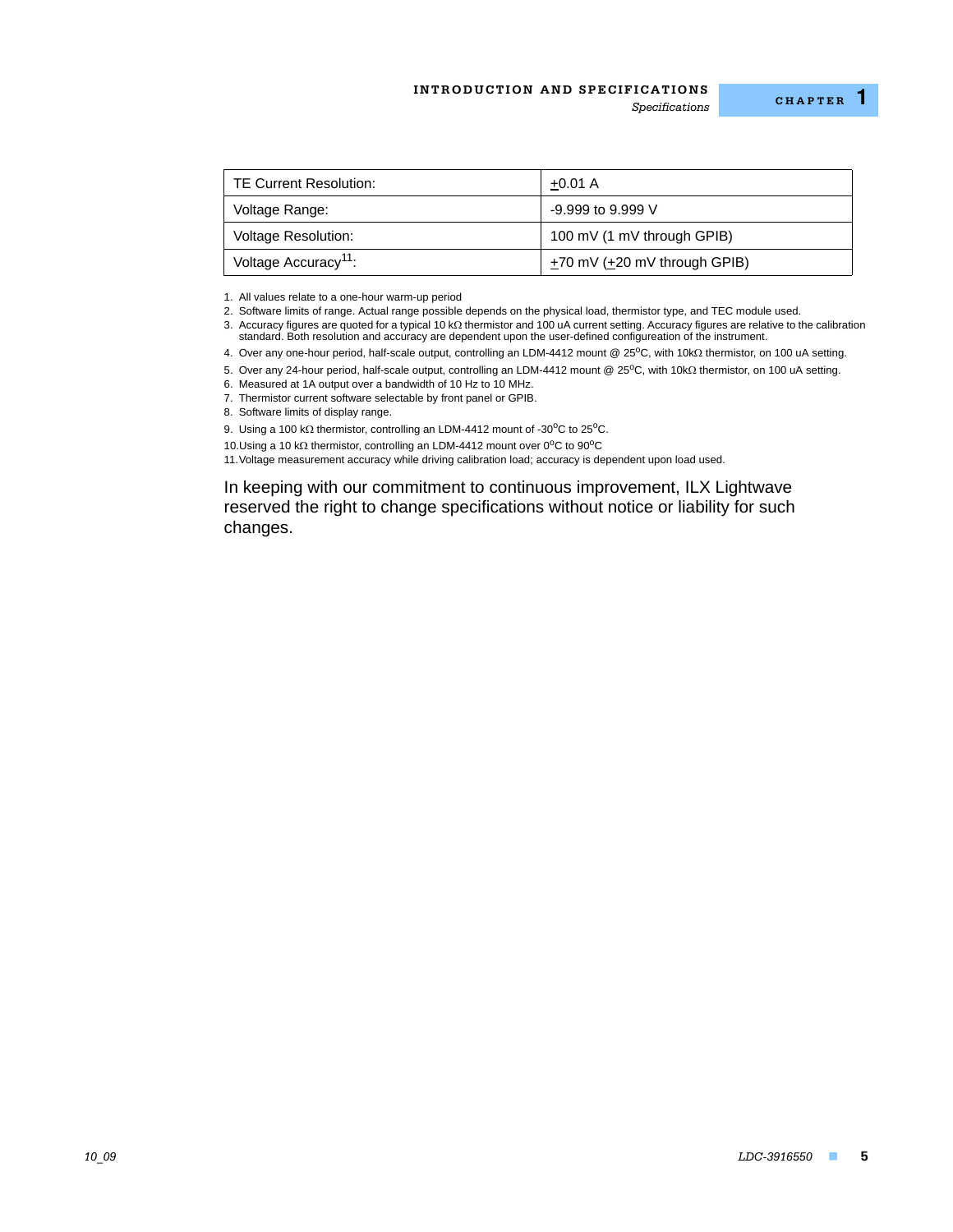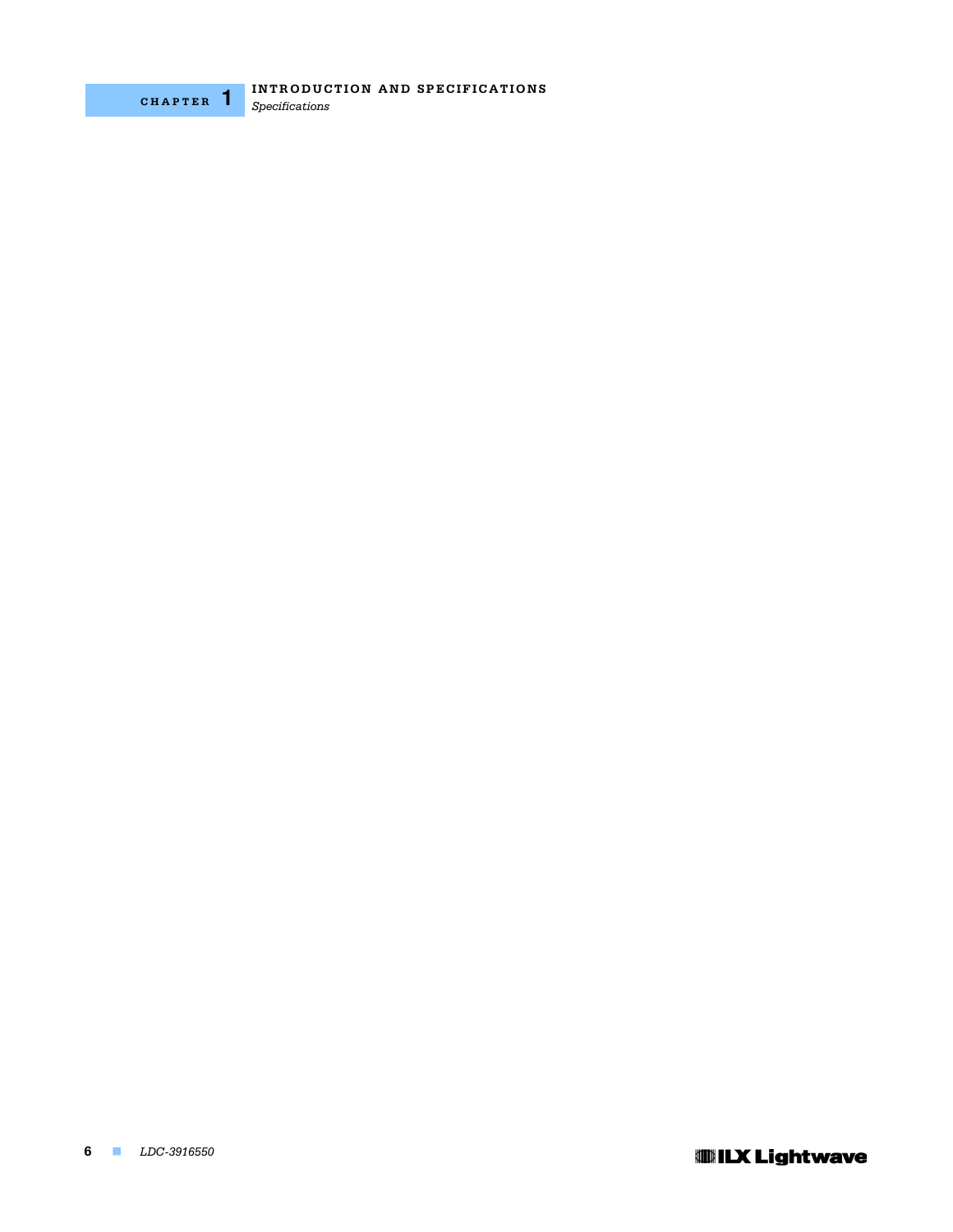

# **OPERATIONS**

This chapter introduces you to the operation of the LDC-3916550 TEC control functions. It shows you how to use the 3916550 to control a load temperature. It also gives instructions for connecting a load to a temperature controller's output. We recommend that you review the contents of this chapter at a minimum before operating your new LDC-3916550 Dual Temperature Control Module.

. . . . . . . . . . . . . . . . . . .

The 3916550 module contains two temperature controllers. Except where noted, both controllers are identical in their capabilities and operation. The instructions in this manual may use the term "Controller" for simplicity, but the text applies to the top Temperature Controller (TEC1) as well as the bottom Temperature Controller (TEC2).

The 3916550 is intended for use with Thermoelectric Cooler (TEC or Peltier) modules.

### **Connecting to the Temperature Controller**

Use the 15-pin connectors on the rear panel of your 3916550 module to make connections to thermoelectric cooler (TEC) modules and their associated thermistors. The top connector is for TEC1, and the bottom connector is for TEC2. There are connections provided for current drive and temperature sensor. Also provided are connections to earth ground (chassis), and to the modules analog ground. The pinout diagram for this connector is in Figure 2.1. The analog grounds of each module are isolated from each other.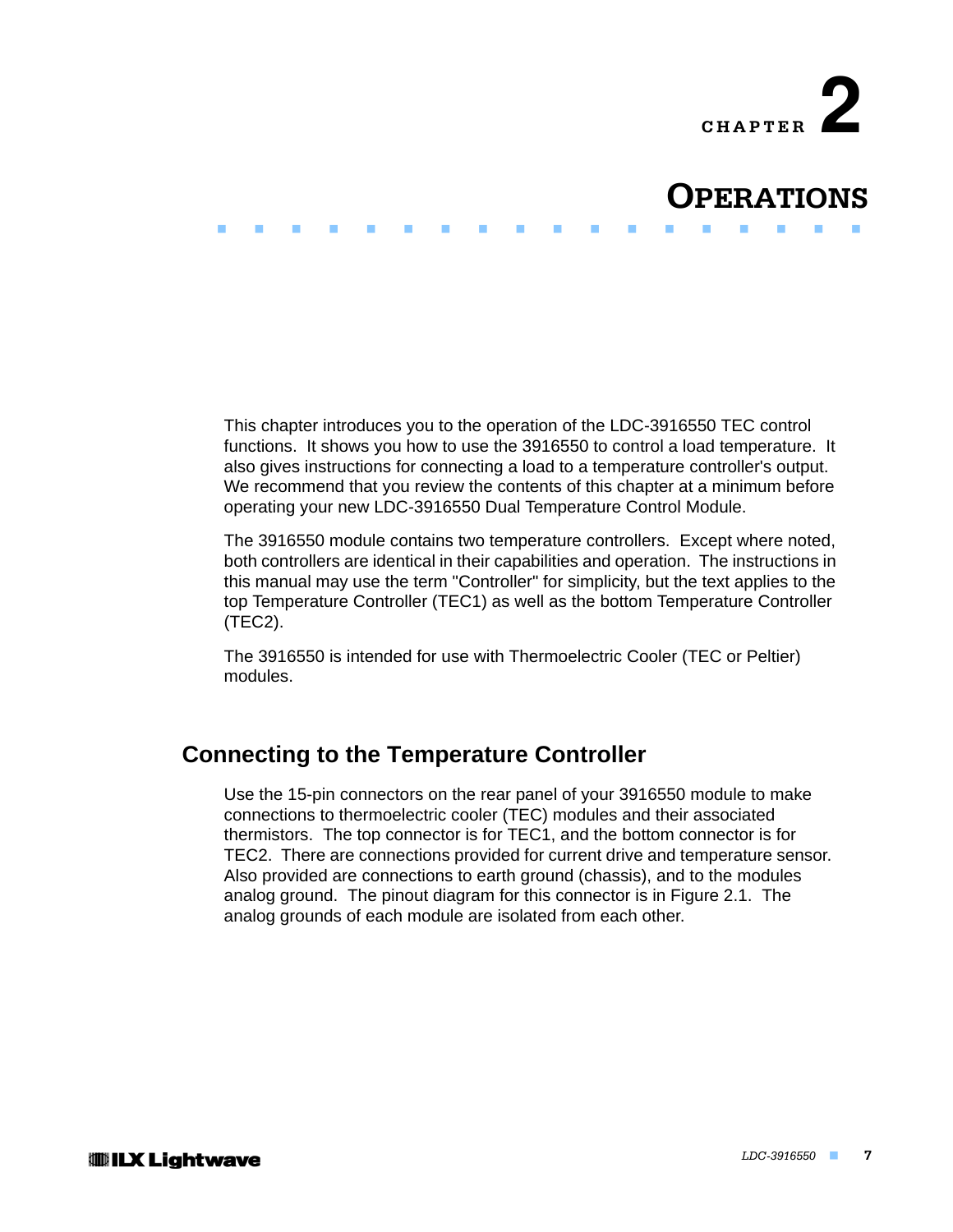



**Figure 2.1** Rear Panel TEC Connector

Current will flow from pins 1 and 2 (connected internally) to pins 3 and 4 when the controller is trying to cool the load. This is referred to as "positive" current. Current will flow from pins 3 and 4 to pins 1 and 2 when the controller is trying to heat the load. Pin 5 and pin 6 are connected to the host mainframe chassis, which is connected to "earth ground." Sensor current (10  $\mu$ A or 100  $\mu$ A) flows from pin 7 to pin 8; a voltage will develop across a thermistor connected to these pins. Analog Ground is provided at pin 9 as a convenient reference when making measurements or troubleshooting a system, but it is not normally required. Pins 10-15 are reserved by ILX Lightwave for diagnostic purposes and must not be connected to anything in your system.

#### **TEC Grounding Considerations**

The TEC Module pins are isolated from chassis ground, allowing either output terminal to be connected to earth ground at the user's option.

# **CAUTION**

**For the TEC connector, if any one terminal pin is grounded, then no other terminal pin should be grounded. Do NOT connect Sensor (-) to TEC Module (- or +). Damage to the instrument and devices will occur.**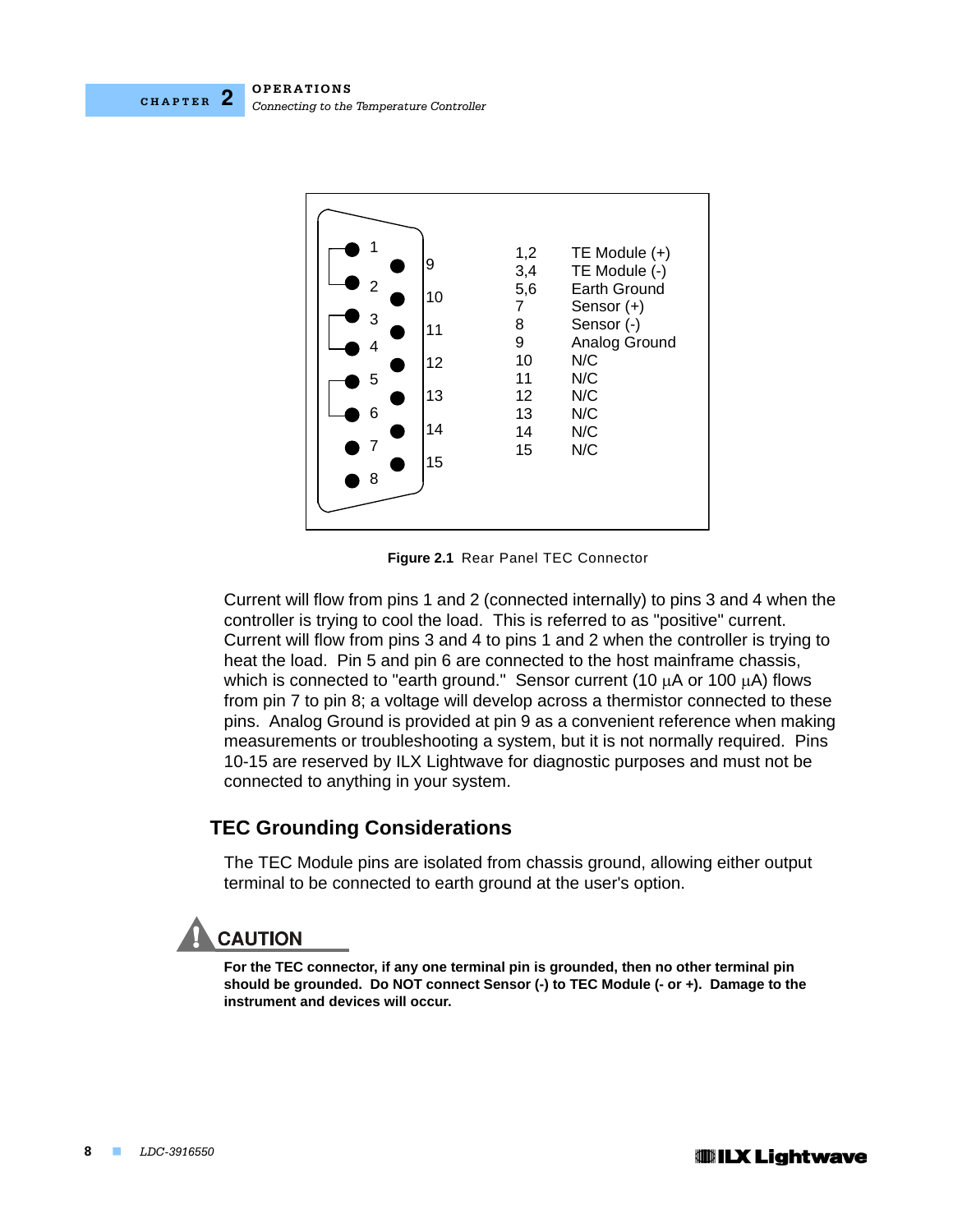### **Operating the Temperature Controllers from the Front Panel**

This section describes how to operate the LDC-3916550 Dual Temperature Controllers from the front panel of the host mainframe. It begins by reviewing the front panel operations in general, and continues by showing you an example. For a more detailed explanation of the front panel keys, see the host mainframe manual.

### **General Front Panel Operation**



**Figure 2.2** LDC-3916 Front Panel

The two areas of interest on the front panel are the DISPLAY area and the ADJUST area. The DISPLAY area contains the display screen and various keys that allow you to select a menu and parameters within that menu.



The keys labeled F1, F2, F3, and F4 have several functions depending which page is displayed. The boxed text on the right of the screen are the functions associated with these softkeys. In the lower right corner of the DISPLAY area

are the UP  $(1)$  and DOWN  $(1)$  ARROW hardkeys. Most of the menus have adjustable parameters. You adjust the parameters using the  $\uparrow$  or  $\downarrow$  hardkeys.

The ADJUST section contains keys used to adjust the value of a parameter once selected. Set the value of a parameter using the numeric keypad (along with the

**CHAPTER 2**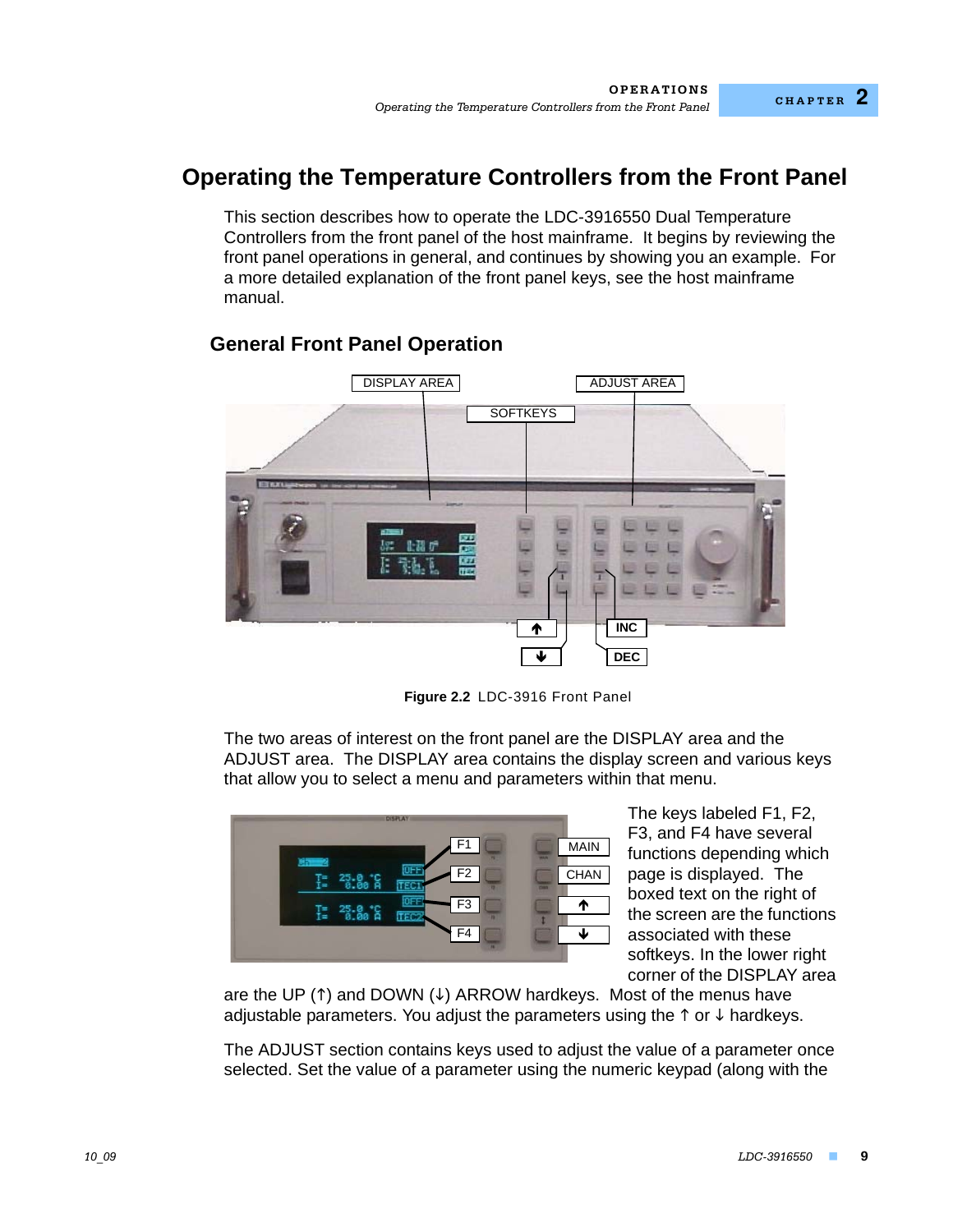ENTER key), the ADJUST knob, or the INC ( $\uparrow$ ) and DEC ( $\downarrow$ ) keys in the lower left corner of the ADJUST section.

#### **Example Setup**

Each of the two temperature controllers in the 3916550 is associated with four pages (menus) of information. In this example, we will set up one of them, TEC1, to control a load to a constant temperature.

Suppose you need to maintain the temperature of a laser package at 15.5  $\mathrm{^{\circ}C}$ . Your laser is in a package that comes equipped with an internal TEC module and a thermistor. To set up the temperature controller, you will need to select constant-temperature control mode, enter the temperature setpoint of 15.5  $^{\circ}$ C, select the sensor current range, enter the appropriate thermistor constants, set the control loop gain, and set appropriate high temperature limit and TEC module current limits.

To access any of the TEC information pages you must start with the "Channel" menu. The most direct way is to press the CHAN key located directly below the MAIN key in the upper right corner of the DISPLAY area.



**Figure 2.3** Channel Menu

In the Channel menu, you can change channels (modules) by rotating the ADJUST knob, turn the temperature controllers on or off, and access each of the TEC's menus. To get to the TEC's first menu, press the F2

softkey: it is "attached" to the "TEC" box in the Channel menu. The next menu is the TEC page 1 menu.



**Figure 2.4** TEC1 Page 1 Menu

In the TEC page 1 menu, you can set the Temperature setpoint (TSet), the high temperature limit (TLim), and the control mode (Mode). This page also displays measured temperature (T), TE module

current (I), and measured TEC module voltage (V). You can also turn the controller on or off from this page.

To enter the temperature set point, press the  $\downarrow$  hardkey until the TSet parameter is highlighted. Enter 15.5 using the keypad, and press Enter. Note: whenever you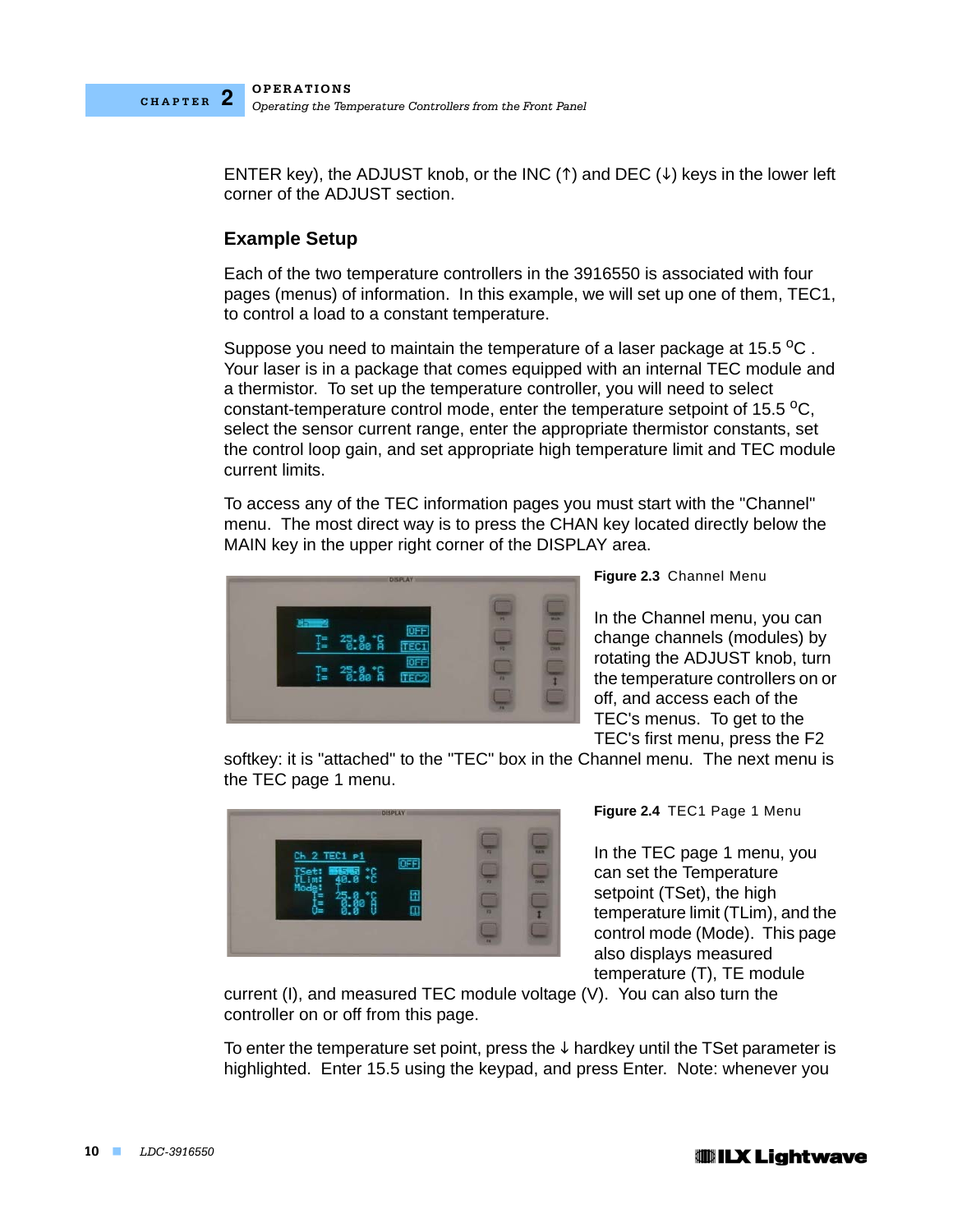use the keypad to enter a parameter value, you must press Enter within three seconds or the parameter will revert to its previous value. Now press the  $\downarrow$ hardkey until the TLim parameter is highlighted. Enter 40.0 using the numeric keypad. Now press the  $\downarrow$  hardkey until the Mode parameter is highlighted. Press the INC hardkey in the ADJUST area until "T" is displayed.

From the TEC page 1 menu, press the F4 softkey: it is attached to the "downarrow" box on the page 1 menu. Now you will see the TEC page 2 menu.



**Figure 2.5** TEC1 Page 2 Menu

In the TEC page 2 menu, you can set the constant resistance setpoint, the constant current setpoint, and the current limit. Press the  $\downarrow$  hardkey until the ILim parameter is highlighted. Enter 3.0 using the numeric

keypad. The RSet parameter is for constant resistance control mode, and the ISet parameter is for constant current mode.



**Figure 2.6** TEC1 Page 3Menu

In the TEC page 3 menu, press the  $\downarrow$  hardkey until the Gain parameter is highlighted. If you're not sure what the best gain setting should be, a safe first choice is 30. If you want the controller to drive to the setpoint

faster, enter a higher value. For this example, enter the number 35. Now press the  $\downarrow$  hardkey until the Sensor parameter is highlighted. For now, press the INC hardkey in the ADJUST area until 100  $\mu$ A is displayed. The other parameters you can enter from this page are the Steinhart-Hart coefficients for the particular thermistor that you are using to measure temperature. If it's installed in a laser package, the coefficients may be available in the package documentation. If you're not sure what the coefficients are, you can press the F2 softkey while in page 3, and they will be set to the default values.



**Figure 2.7** TEC1 Page 4 Menu

From the TEC page 3 menu, press the F4 softkey; it is associated to the "down arrow" box on the page 3 menu. Now you will see the TEC page 4 menu. In the TEC page 4 menu,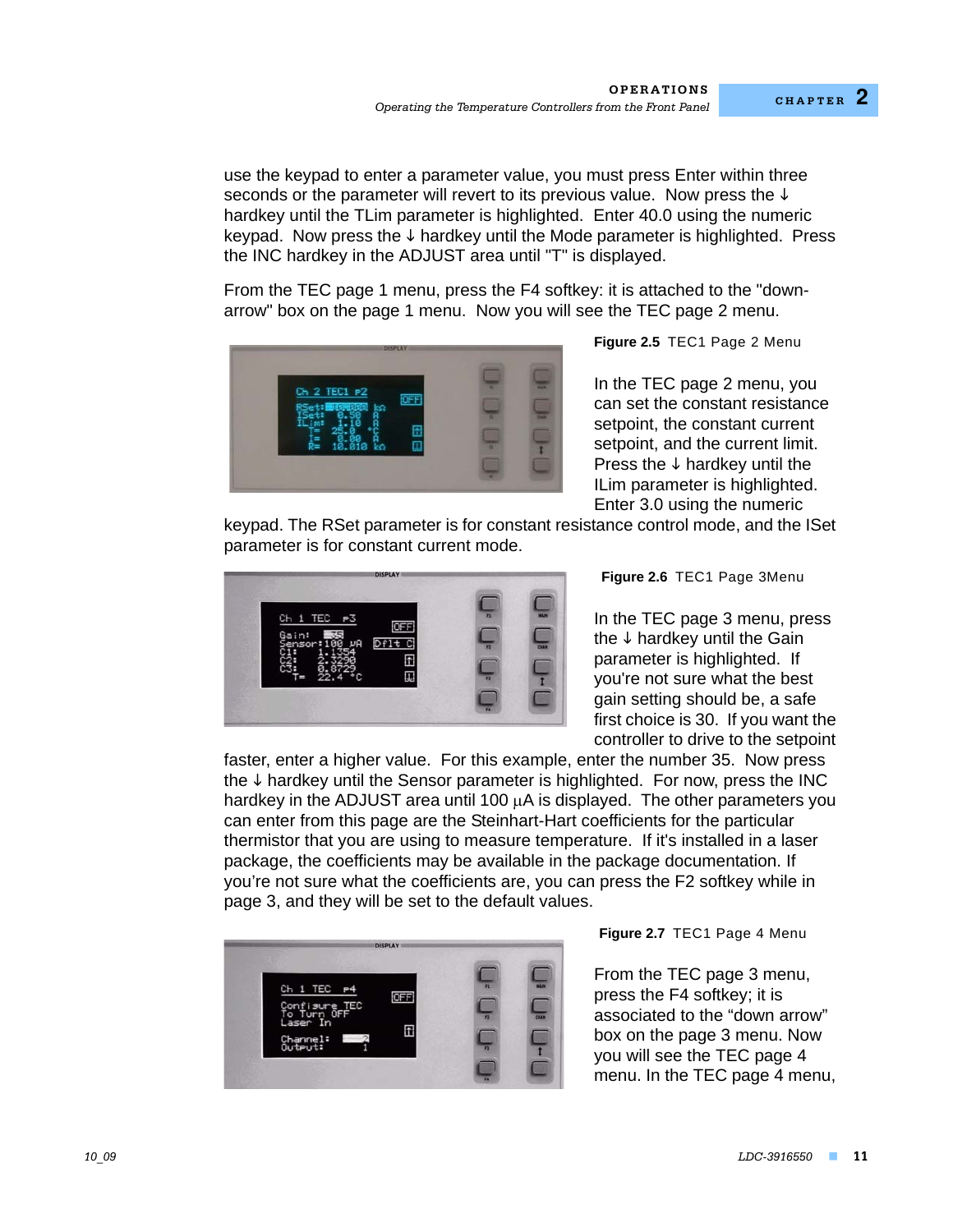you can configure the mainframe to turn off a laser current source in any channel of either an LDC-3908 eight-channel or LDC-3916 sixteen-channel instrument that has any of the modules shown in Table 2.1. The mainframe will then turn off any laser connected to the current sources as programmed on this menu page in the event of a TEC error condition such as temperature limit, open sensor or shorted sensor. A complete list of error indicator codes are summaarized in Table 2.2.

To configure this feature, highlight the CHANNEL parameter and turn the adjust knob (or press the INC hard key) to select from the following selections:

- **•** Channel disables the current source output for the selected channel
- **•** All disables all current source outputs in the event of a TEC error
- **•** None no action will be taken in the event of a TEC error

**Note:** The only channel numbers that will appear in the field are channels in which a controllable laser source is detected.

| <b>Module</b> | <b>Firmware Version</b> | <b>Number of Laser</b><br><b>Source Outputs</b> |
|---------------|-------------------------|-------------------------------------------------|
| 3916371       | v2.03 or greater        |                                                 |
| 3916372       | v2.03 or greater        | 1                                               |
| 3916374       | v2.03 or greater        | 1                                               |
| 3916376       | v2.03 or greater        | 1                                               |
| 3916332       | v1.03 or greater        | 2                                               |
| 3916334       | v1.03 or greater        | 2                                               |
| 3916336       | v1.03 or greater        | 2                                               |
| 3916338       | v1.06 or greater        |                                                 |

**Table 2.1** TEC Controllable Laser Sources

Next, highlight the OUTPUT parameter and turn the adjust knob (or press the INC hard key) to select the laser sources output of the respective module to be affected. As is shown in Table 2.1, current source modules can have one or two outputs.

#### Single Output Modules

To configure this feature, highlight the OUTPUT parameter and turn the adjust knob (or press the INC hard key) to select from the following selections:

- **•** None no action will be taken in the event of a TEC error
- **•** 1 disables the current source output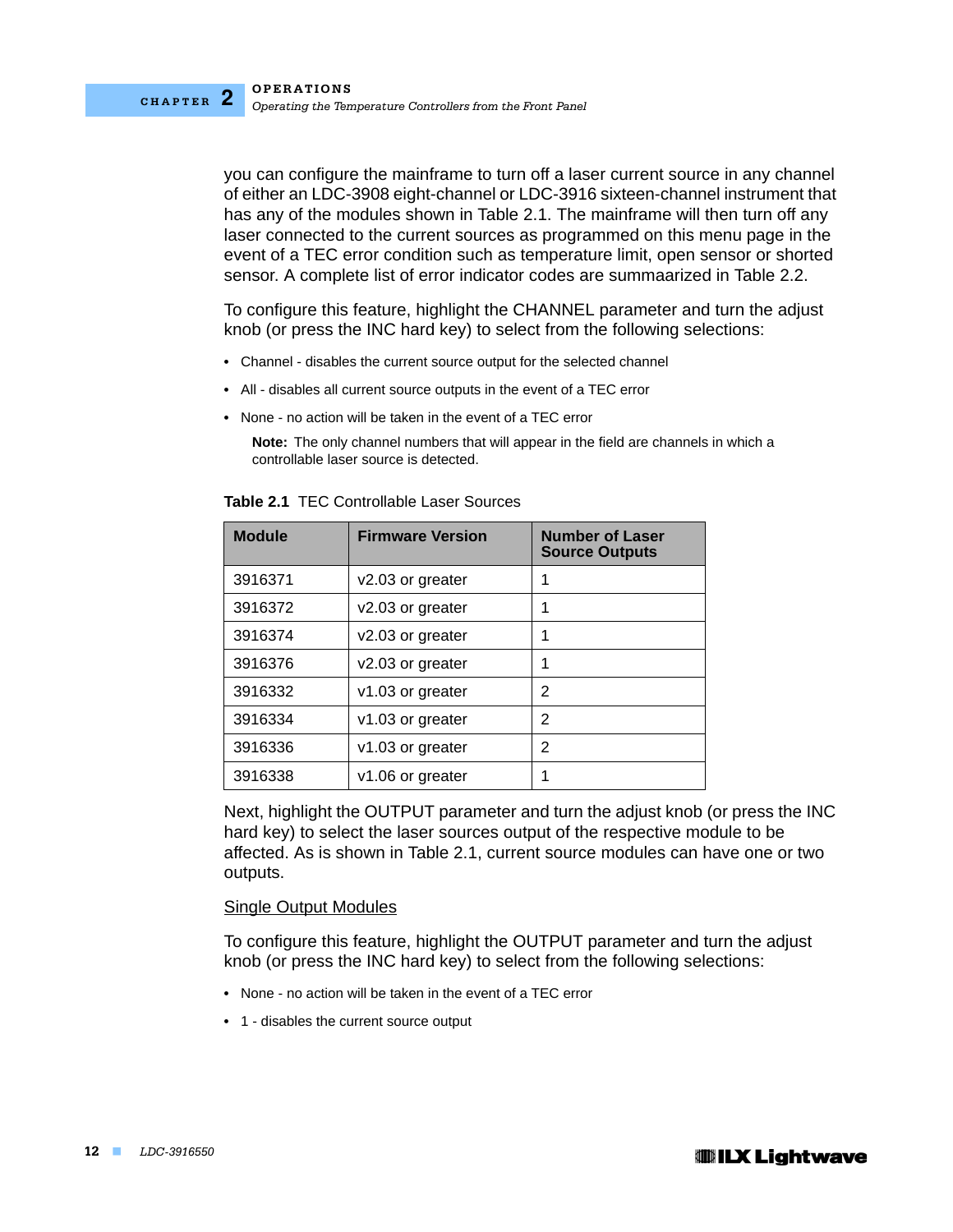#### Dual Output Modules

To configure this feature, highlight the OUTPUT parameter and turn the adjust knob (or press the INC hard key) to select from the following selections:

- **•** None no action will be taken in the event of a TEC error
- **•** 1 disables the current source output for current source output 1 on dual current source modules
- **•** 2 disables the current source output for current source output 2 on dual current source modules
- **•** Both disables all current source outputs in the event of a TEC error

**Note:** In modules with two laser sources, output 1 is the top source and output 2 is the bottom source.

You are now finished setting up the TEC to control temperature to 15.5  $\mathrm{^{\circ}C}$ . Connect the load and turn on the temperature controller. From any of the TEC pages, you can turn on the output by pressing the F1 softkey, associated with the "OFF" box in each page. Notice that the text inside the box changes to "ON." The text box reports the controller's on/off status.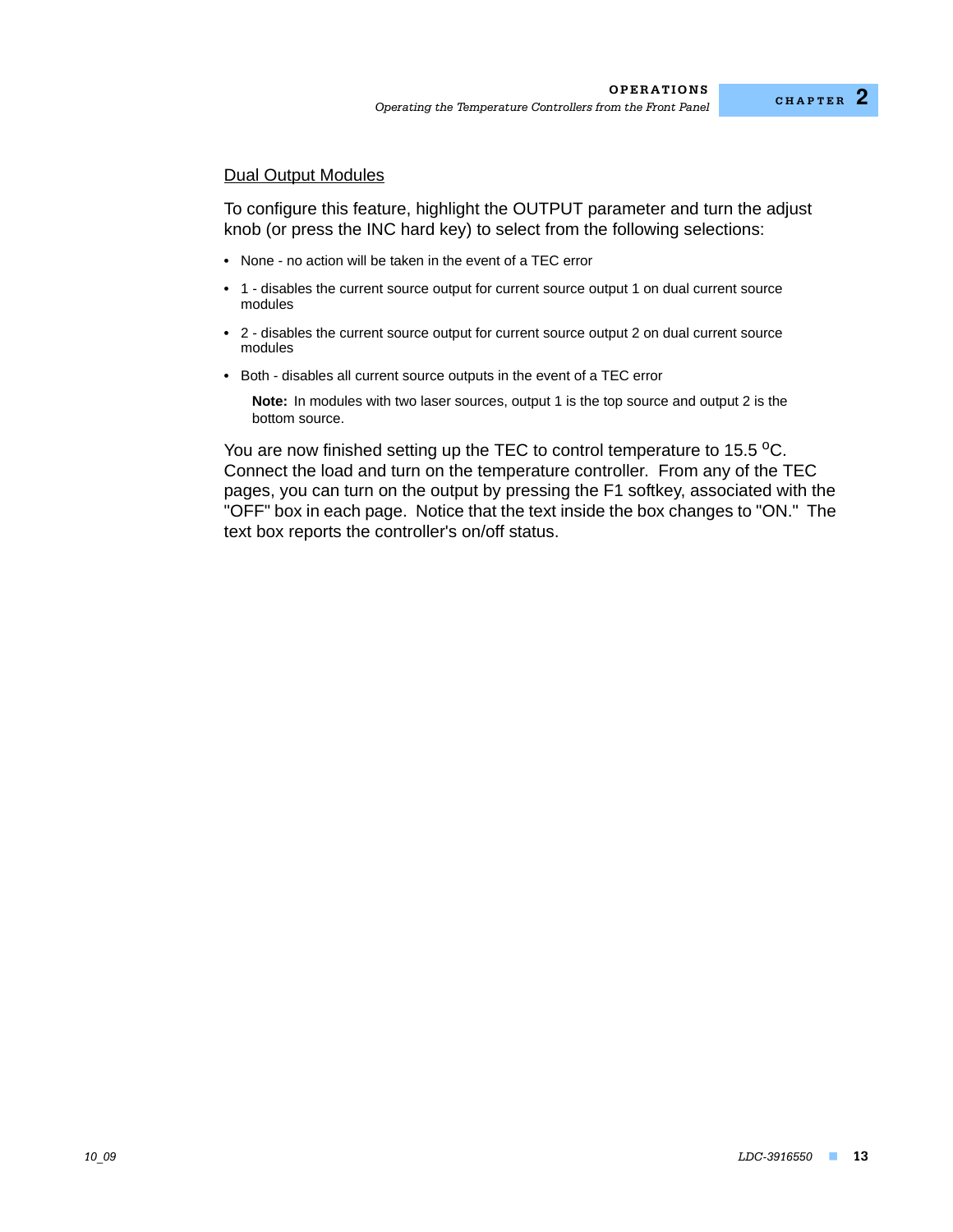### **Guidelines**

This section presents some guidelines intended to assist you in selecting the optimal settings for your application.

### **Choosing Control Mode**

In the preceding example, we configured a controller to maintain a load at a constant temperature. Each controller in the 3916550 uses a thermistor to measure temperature. A thermistor is a device whose resistance decreases as its temperature increases. The sense current that the controller provides through the thermistor results in a voltage across the thermistor. This voltage is used as a feedback signal by the 3916550's control loop to maintain a constant temperature.

In both constant-temperature and constant-resistance mode, the quantity that is maintained constant by the controller is the thermistor resistance. In constant temperature mode, the 3916550 converts the desired temperature to a thermistor resistance.

The 3916550 uses the Steinhart-Hart equation to convert a temperature to a resistance; the equation describes the nonlinear resistance vs. temperature characteristics of typical thermistors. "Calibrating" a thermistor consists of measuring its resistance at various temperatures, and fitting these measured data to the Steinhart-Hart equation. The resulting coefficients C1, C2, and C3 effectively "describe" the thermistor.

If you need to know the temperature of your load exactly, you must use a calibrated thermistor, and enter its Steinhart-Hart coefficients C1, C2, and C3 in the page 3 menu. If the exact temperature is not crucial, you can use the default constants provided by the 3916550. However, the 3916550's temperature accuracy specifications apply only to a calibrated thermistor with C1, C2, and C3 entered.

In effect, constant temperature control mode is the same as constant resistance mode, but the temperature setpoint TSet is converted to a resistance setpoint. (RSet, the constant-resistance setpoint, is not affected by TSet.) If you prefer to avoid that conversion, or if you do not know your thermistor's coefficients, but you know the thermistor resistance at your desired operating point, then constantresistance mode is an option for you.

Another control mode that is available in the 3916550 is constant-current mode. In general, the amount of heat a TEC module pumps depends on its drive current. If you have a situation where a constant heat load must be removed or added, then you might consider using constant current mode.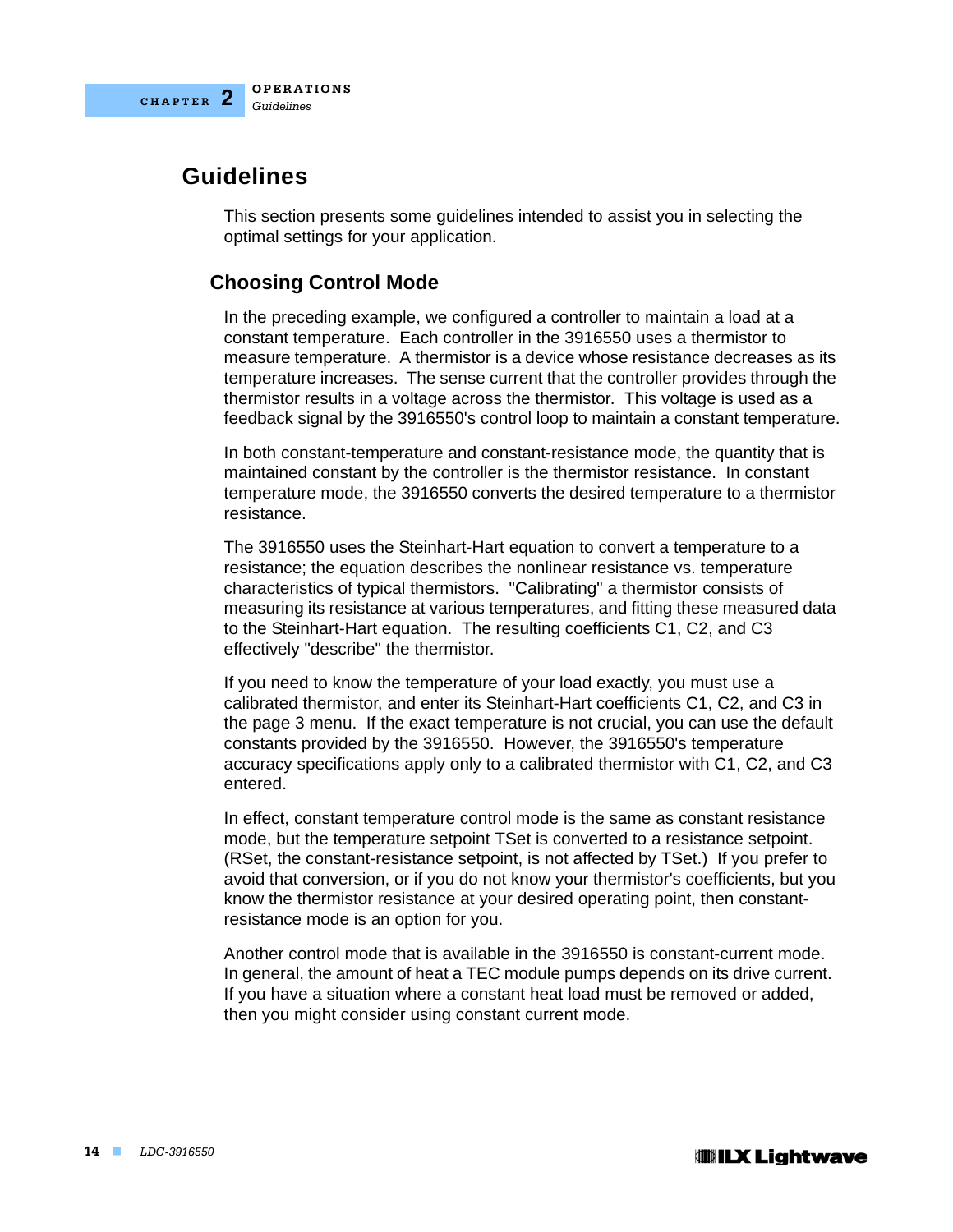#### **Setting Gain**

The control circuit in the 3916550's temperature controllers includes a "proportional" section. The amount of current provided by this circuit is proportional to the difference between the measured temperature (resistance) and the setpoint temperature (resistance). The proportionality constant of this circuit is the "Gain" setting in the page 3 menu. A higher value in this setting will cause more current to flow when the load temperature differs from the setpoint temperature, thus causing a quicker correction.

More gain is not always better, though, as the thermal mass of the load may cause a situation where the load temperature oscillates about the setpoint. Selecting the proper gain for your particular application is normally an empirical procedure, with heat load, thermal mass, maximum current, desired settling time, and allowable overshoot all playing a part.

A common method for selecting the gain to get the fastest temperature settling time is the following: set the gain to 30, turn on the output and allow the load to settle, then increase the gain until the load temperature oscillates about the setpoint. Then decrease the gain by a few points until the oscillations cease.

The control circuit also includes an "integrating" section. The longer the load temperature is different from the setpoint, the more current the integrating section contributes. An integrating term is indispensable in a system that has inertia, such as thermal mass. The integrating circuit is not adjustable.

### **Setting Sensor Current**

You can select a thermistor sense current of 10  $\mu$ A or 100  $\mu$ A in the page 3 menu. When deciding which current (and thermistor) to use, keep in mind the following principles:

- **1** To ensure measurement accuracy, the voltage across the thermistor must not exceed 5 V.
- **2** To improve control responsiveness, the thermistor voltage variations that result when the load temperature deviates from the setpoint should be as large as possible.

Using 10  $\mu$ A as the sense current will allow you to use a maximum thermistor resistance of  $\sim$  500 k $\Omega$ . The 100 µA setting allows an  $\sim$  50 k $\Omega$  maximum.

To see why maximizing the voltage variation is an issue, refer to Figure 2.6, which shows resistance as a function of temperature for a thermistor. The values shown were selected for simplicity in this example, and may not reflect real thermistor values.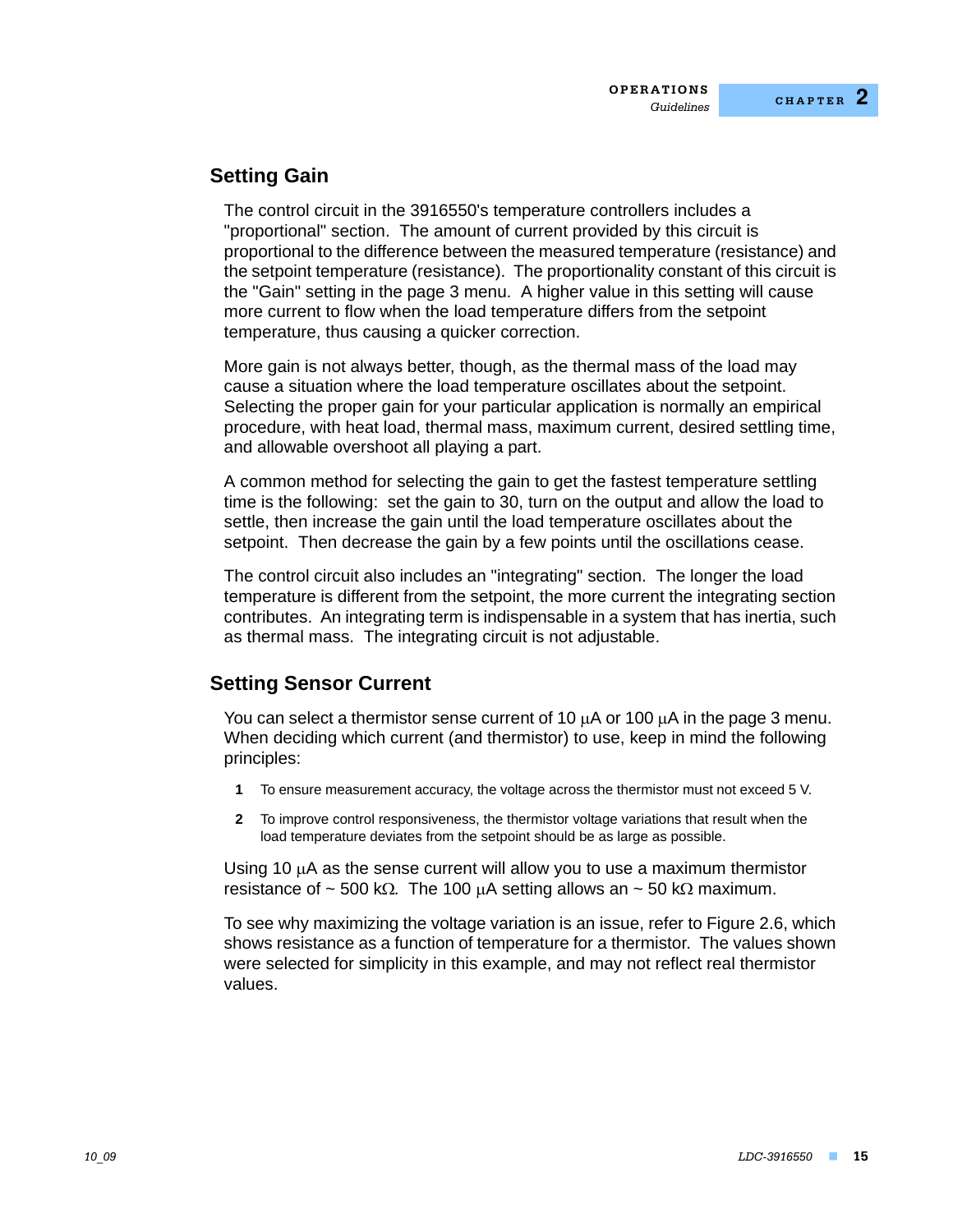

**Figure 2.8** Example Thermistor Resistance vs. Temperature

Suppose you want to use the thermistor to control a load to  $20^{\circ}$ C. At  $20^{\circ}$ C, the thermistor's resistance is 25 k $\Omega$ . Deviations of 1<sup>o</sup>C from 20<sup>o</sup>C will cause resistance variations of about 2 k $\Omega$ . If you use the 10  $\mu$ A setting, there will be 20  $mV$  of feedback to the control circuit. Using the 100  $\mu A$  setting will provide 200 mV of feedback. The larger feedback signal means that the temperature will be more tightly controlled.

Notice also that the lower slope of the curve at the higher temperatures results in a smaller feedback signal. It may be necessary, if you are controlling to higher temperatures, to use a thermistor with a different curve.

If you do not have the option of selecting a thermistor, use the following guideline: If your desired setpoint results in a thermistor resistance of less than 50 k $\Omega$ , use the 100  $\mu$ A setting. Otherwise, use the 10  $\mu$ A setting.

### **Setting Safety Limits**

TEC modules can be damaged by excessive current, and module manufacturers will typically specify a maximum safe operating current for their module. The 3916550 controller provides a current limit feature (ILim) that allows you to set the maximum current that the controller will supply. The ILim setting is in the page 2 menu; its units are Amperes (A).

It is normal for the controller to be in current limit, especially when the load temperature is far from the setpoint. An indication, "ILim," will appear on the screen when the controller is in a current-limit condition.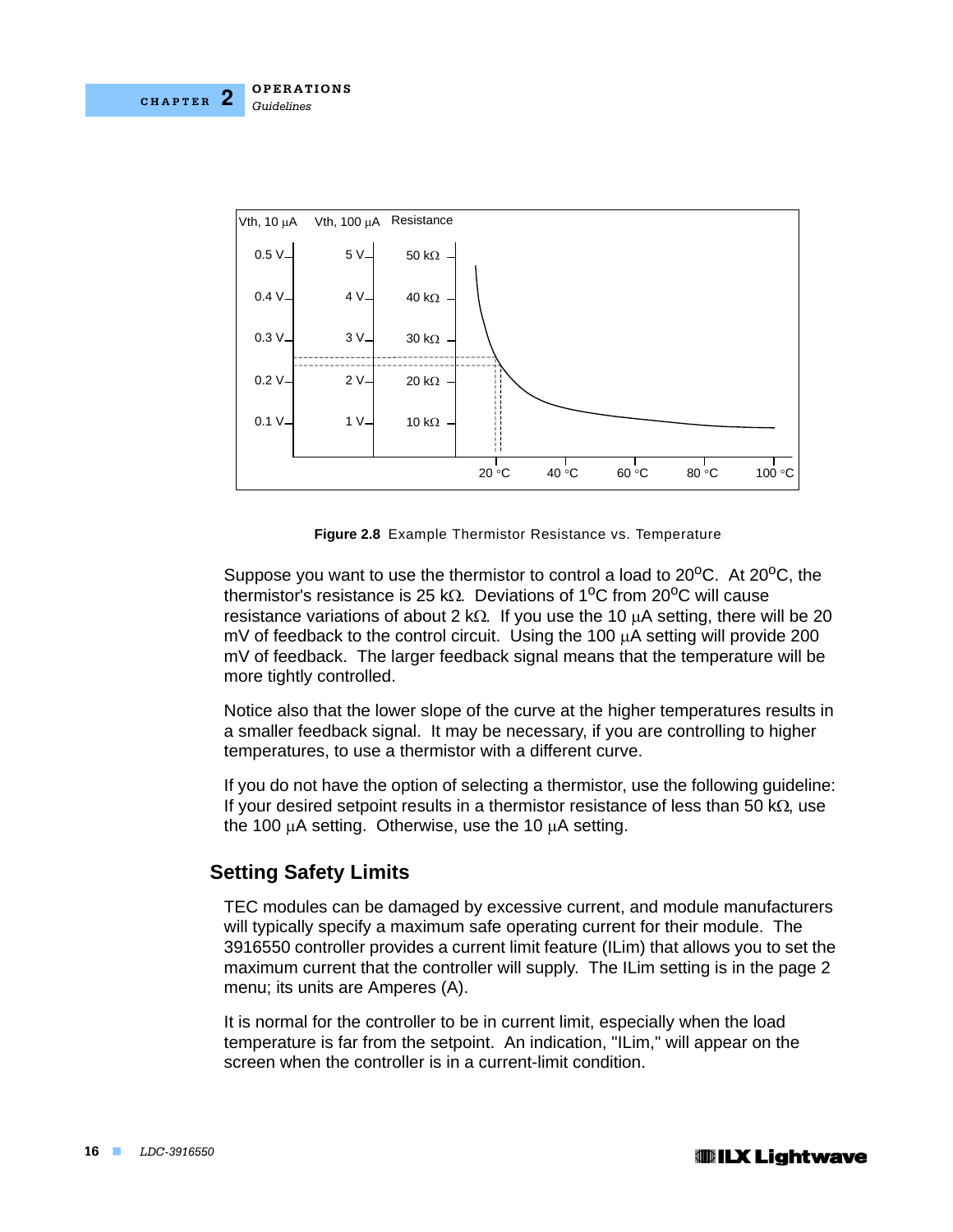If the load you are cooling generates more heat than the controller and TEC module can remove, the load will eventually heat up. In fact, if the TEC module's heat sink becomes heat saturated, the TEC current may actually start heating the load due to the resistance of the module. This situation is sometimes referred to as "thermal runaway," and can cause a load to become damaged.

To help avoid thermal runaway damage, the 3916550's controller provides a hightemperature limit setting (TLim). When the load temperature exceeds the TLim setting, the 3916550 will turn off the TEC current and generate an error. The TLim setting is in the page 1 menu. Using GPIB, you can disable the high-temperature limit from turning off the controller. See Chapters 3 and 4 for more information about disabling or enabling conditions that will turn off the controller.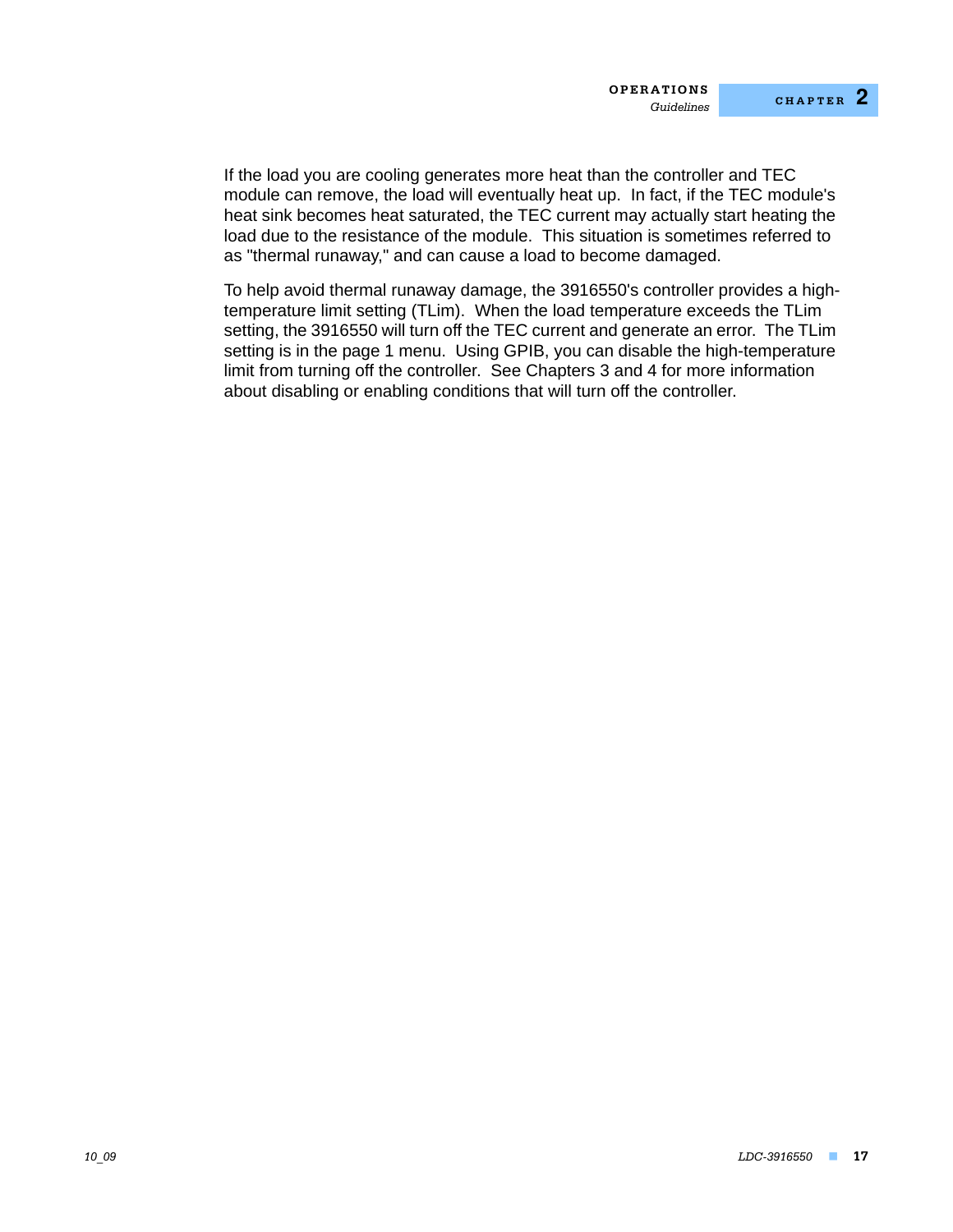

### **Default Settings**

When you select Default from the Recall menu, the 3916550 module will return to the following settings:

| Output                      | Off                                 |
|-----------------------------|-------------------------------------|
| Mode                        | Constant-Temperature                |
| Temperature setpoint (TSet) | $22^{\circ}$ C                      |
| TEC current setpoint (ISet) | 1.0A                                |
| Current limit (ILim)        | 1.0A                                |
| Temperature limit (TLim)    | $80.0$ <sup>o</sup> C               |
| Resistance setpoint (RSet)  | 10k $\Omega$                        |
| Gain                        | 3                                   |
| <b>Sensor Current</b>       | 100 uA                              |
| C <sub>1</sub>              | 1.125 (x $10^{-3}$ )                |
| C <sub>2</sub>              | 2.347 ( $\times$ 10 <sup>-4</sup> ) |
| CЗ                          | $0.855 (x10^{-7})$                  |

### **TEC Error Indicators**

The 3916550 Controller indicates general TEC operational error conditions. When an error occurs, the Error Indicator Code will appear on the Status page, the Chan page, or the respective channel's setup pages. The Error Indicator Code will clear when you exit any page where it appears. Error Indicator codes are summarized in Table 2.2. Some of these errors can be disabled using GPIB. See Chapter 4 for more information.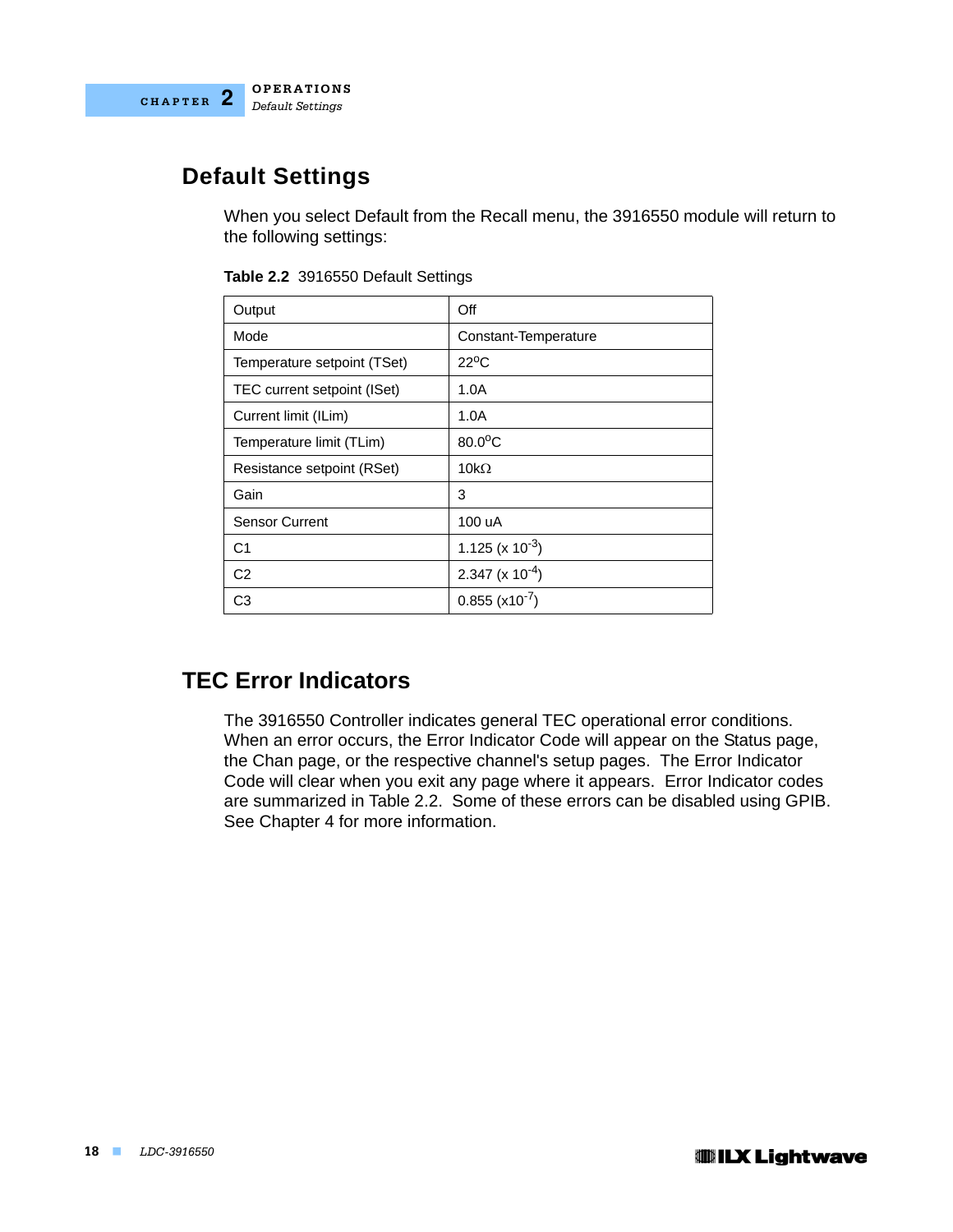| <b>Error Number</b> |      | <b>Error Condition</b>              | <b>Probable Cause</b>                                                                                                                                                                           |  |
|---------------------|------|-------------------------------------|-------------------------------------------------------------------------------------------------------------------------------------------------------------------------------------------------|--|
| F402                | E502 | Open Sensor                         | An open circuit has been detected in the<br>thermistor connections. Check the<br>connections to the thermistor and to pins<br>7 and 8 on the 15-pin connector.                                  |  |
| E403                | E503 | <b>TE Module Open</b>               | An open circuit has been detected in the<br>TEC module connections. Check the<br>wires and connections to the TEC<br>module, and to pins 1, 2 and 3, 4 on the<br>controller's 15-pin connector. |  |
| E404                | E504 | <b>Current Limit</b>                | The controller reached the current limit,<br>and the "current limit" bit of the Output<br>Off Enable register has been set using<br>GPIB.                                                       |  |
| E405                | E505 | Voltage Limit                       | The output driver has reached its voltage<br>limit and the "voltage limit" bit of the<br>Output Off Enable register has been set<br>using GPIB.                                                 |  |
| F407                | F507 | <b>Temperature Limit</b>            | The measured temperature has reached<br>the high-temperature limit setting.                                                                                                                     |  |
| E409                | E509 | Sensor Changed                      | The sensor current was changed while<br>the output was on, and the "Sensor<br>Changed" bit of the Output Off Enable<br>register has been set using GPIB.                                        |  |
| E410                | E510 | <b>Tolerance Error</b>              | The output dropped out of tolerance, and<br>the "Tolerance" bit in the Output Off<br>Enable register has been set.                                                                              |  |
| E415                | E515 | <b>Sensor Shorted</b>               | The measured thermistor resistance is<br>less than $25\Omega$ , and the "Sensor Shorted"<br>bit in the Output Off Enable register has<br>been set.                                              |  |
| F416                | F516 | <b>Temperature Conversion Error</b> | The temperature setpoint could not be<br>converted to a valid control setting. This<br>can happen if the Steinhart-Hart<br>constants are invalid.                                               |  |

|  | <b>Table 2.3 TEC Error Indicators</b> |  |
|--|---------------------------------------|--|
|--|---------------------------------------|--|

The errors that are enabled in the "Output Off Enable" register by default at power-up are Open Sensor, TEC Module Open, Temperature Limit, and Sensor Shorted. The Output Off Enable register is not saved at power-down.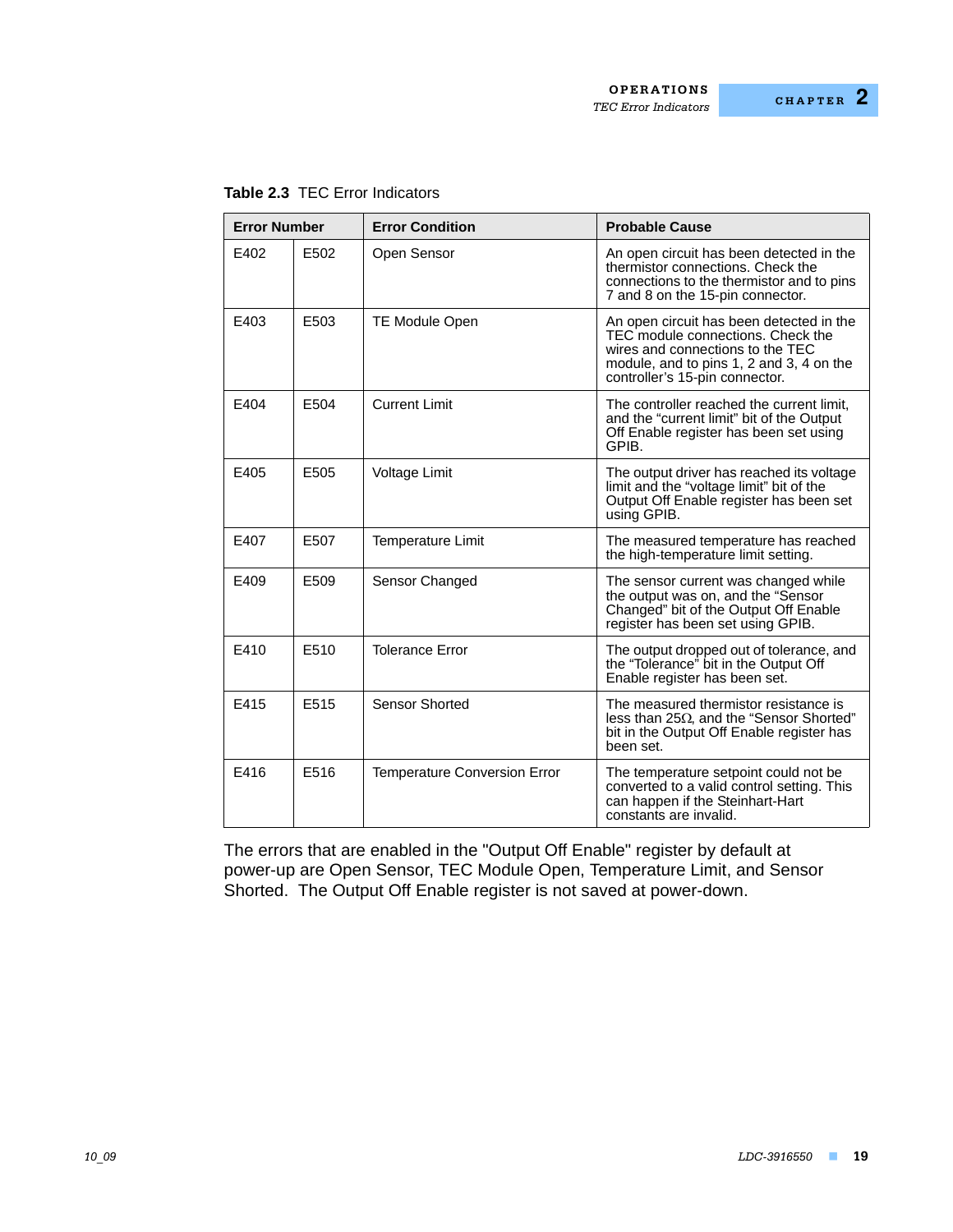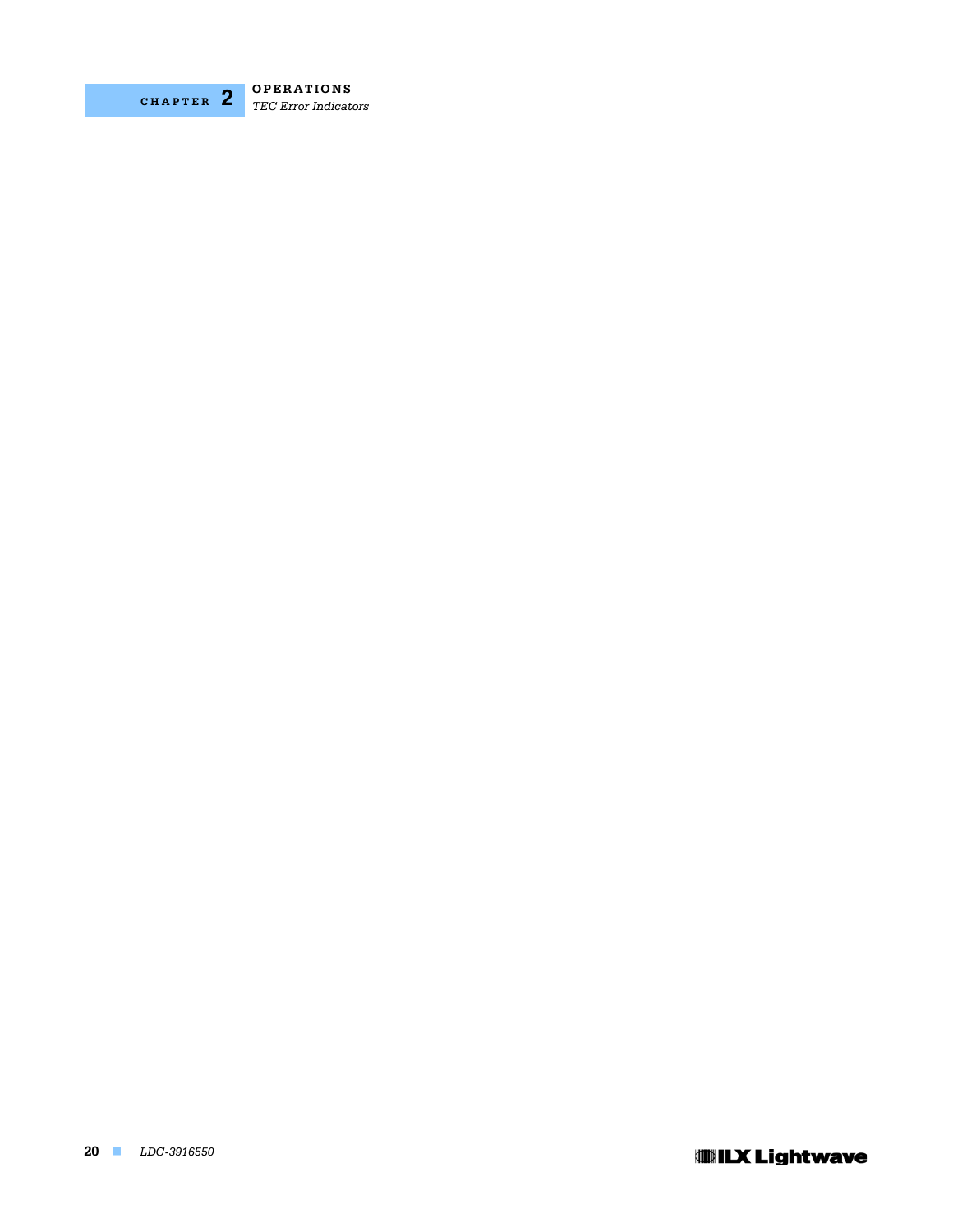

# **REMOTE OPERATIONS**

Almost everything that you can do from the front panel can also be done remotely. In fact, more features and information are available through the remote interface than are available from the front panel. For example, using the Enable:Outoff command, you can set up the module so that it will turn off if it goes into current limit, and you cannot do that from the front panel. The following sections show you the fundamentals of operating your LDC-3916550 module remotely through the GPIB or RS-232 interfaces.

. . . . . . . . . . . . . . . . . . .

### **Remote Configuration**

Refer to the host mainframe manual Chapter 3, "Operating in Remote Control" for information concerning setup of GPIB or RS-232 remote communications. That section also describes the use of IEEE 488.2 common commands, host mainframe commands, and syntax.

#### **LDC-3916550 Dual Temperature Control Module Command Set**

The LDC-3916550 Dual Temperature Controllers (TEC1 and TEC2) have their own module-specific command sets, separate from the commands for the host mainframe. Figure 3.1 shows all of the commands that are usable by the LDC-3916550 modules in conjunction with the host mainframe.

**Note:** The LDC-3916550 modules each contain two temperature controllers for use with Thermoelectric Coolers (TECs). Commands for one of the temperature controllers are the same as commands for the other; they are differentiated by the use of the "TEC1" or "TEC2" header. This chapter sometimes uses a shorthand representation of the header: "TECn" will sometimes be used to team "TEC1 or TEC2". **If you send a command with only "TEC" in the header, the command will default to "TEC1".** TEC1 is the top back panel connector, and TEC2 is the bottom back panel connector.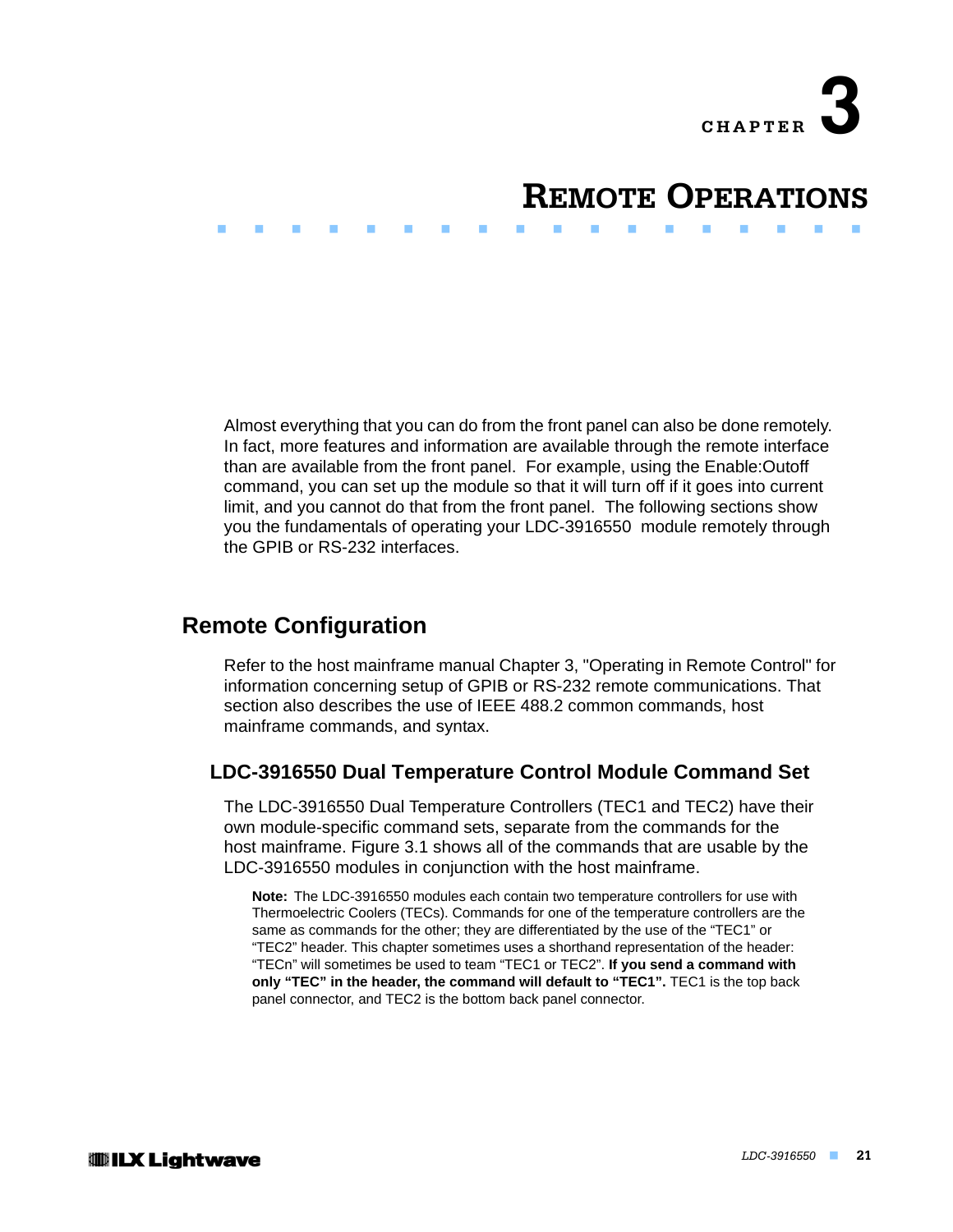



**Figure 3.1** LDC-3916550 3-Amp Temperature Controller Command Path Structure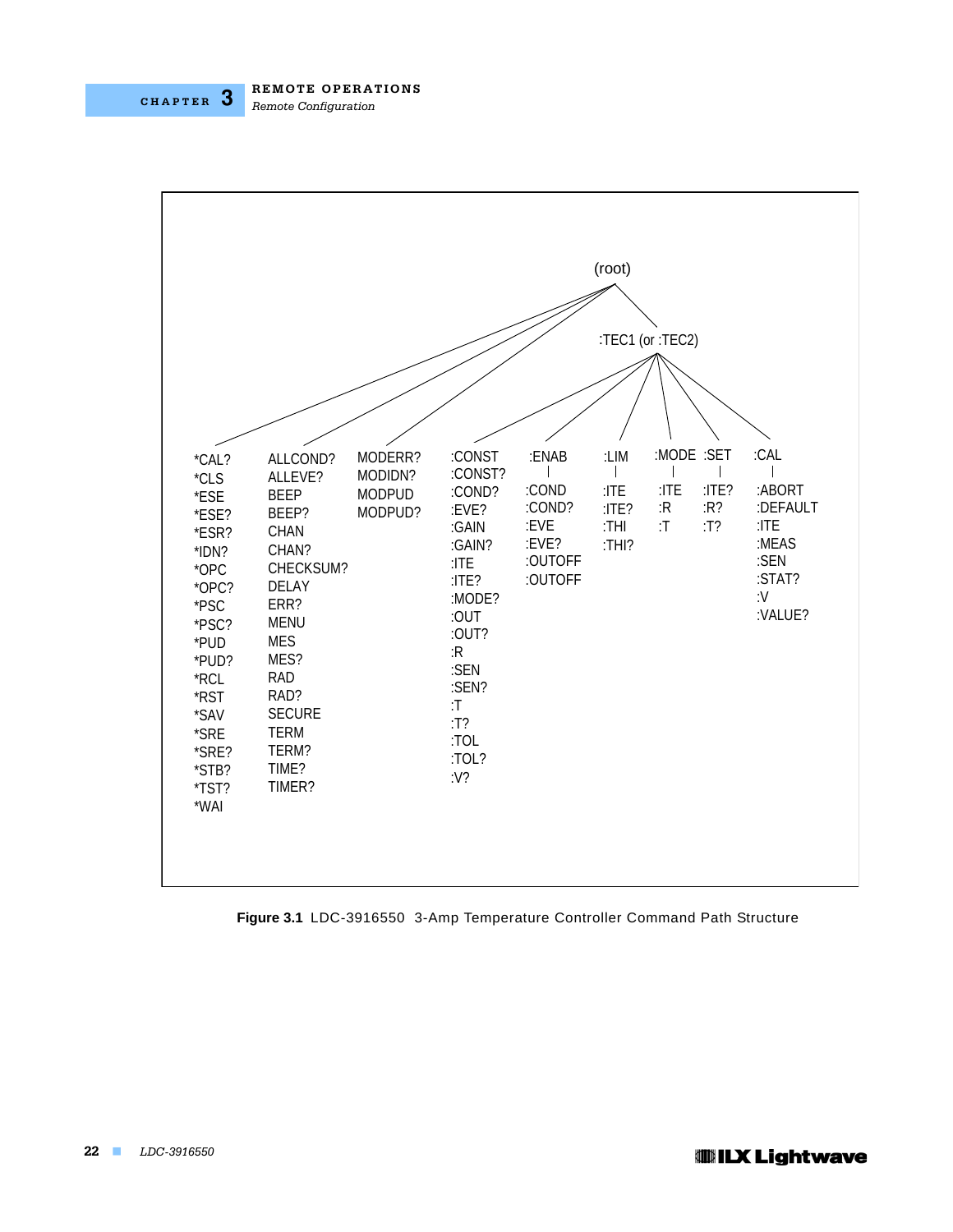## **LDC-3916550 Dual Temperature Controller Often Used Commands**

The complete command set of the LDC-3916550 Dual Temperature Control module is listed in Chapter 4 of this manual. Within the command set, however, are a few commands that have been found to be frequently used. These commands are listed in Table 3.1.

| <b>Name</b>  | <b>Parameters</b> | <b>Function</b>                                                                                                                    | <b>Example</b>         |
|--------------|-------------------|------------------------------------------------------------------------------------------------------------------------------------|------------------------|
| <b>CHAN</b>  | 1                 | Sets the channel number for further<br>commands.                                                                                   | chan 1                 |
| ERR?         | none              | Returns "Mainframe" errors<br>err?<br>generated since the last query<br>followed by a binary indication of<br>modules with errors. |                        |
| MODERR?      | none              | Returns module errors generated<br>since the last error query (to that<br>module).                                                 | moderr?                |
| TECn:        |                   |                                                                                                                                    |                        |
| TECn:MODE:T  | none              | Selects the constant-temperature<br>control mode.                                                                                  | tec1:mode:t            |
| TECn:T       | 1                 | Sets the constant-temperature mode<br>setpoint.                                                                                    | tec1:t 25.6            |
| TECn:LIM:THI | 1                 | Sets the high temperature limit.                                                                                                   | tec1: $lim:$ thi 100.0 |
| TECn:LIM:ITE | 1                 | Sets the current limit.                                                                                                            | tec1:lim:ite 1.1       |
| TECn:SEN     | 1                 | Sets the thermistor current (10 $\mu$ A or<br>100 $\mu$ A).                                                                        | tec1:sen 1             |
| TECn:GAIN    | 1                 | Sets the control loop gain.                                                                                                        | tec1:gain 40           |
| TECn:OUT     | 1                 | Turns the temperature controller on<br>or off.                                                                                     | tec1:out on            |
| TECn:T?      | none              | Returns the measured temperature.                                                                                                  | tec1:1?                |

| Table 3.1 LDC-3916550 Often Used Commands |  |
|-------------------------------------------|--|
|                                           |  |

Table 3.1 illustrates the minimum set of settings that must be entered for proper operation of a temperature controller in the LDC-3916550: control mode, setpoint, high-temperature limit, current limit, sensor type, and control loop gain.

### **Command Timing and Completion**

All commands for the LDC-3916550 module are sequential. The "Tolerance" feature can be used to notify a controller that a device's controlled temperature has settled to its setpoint.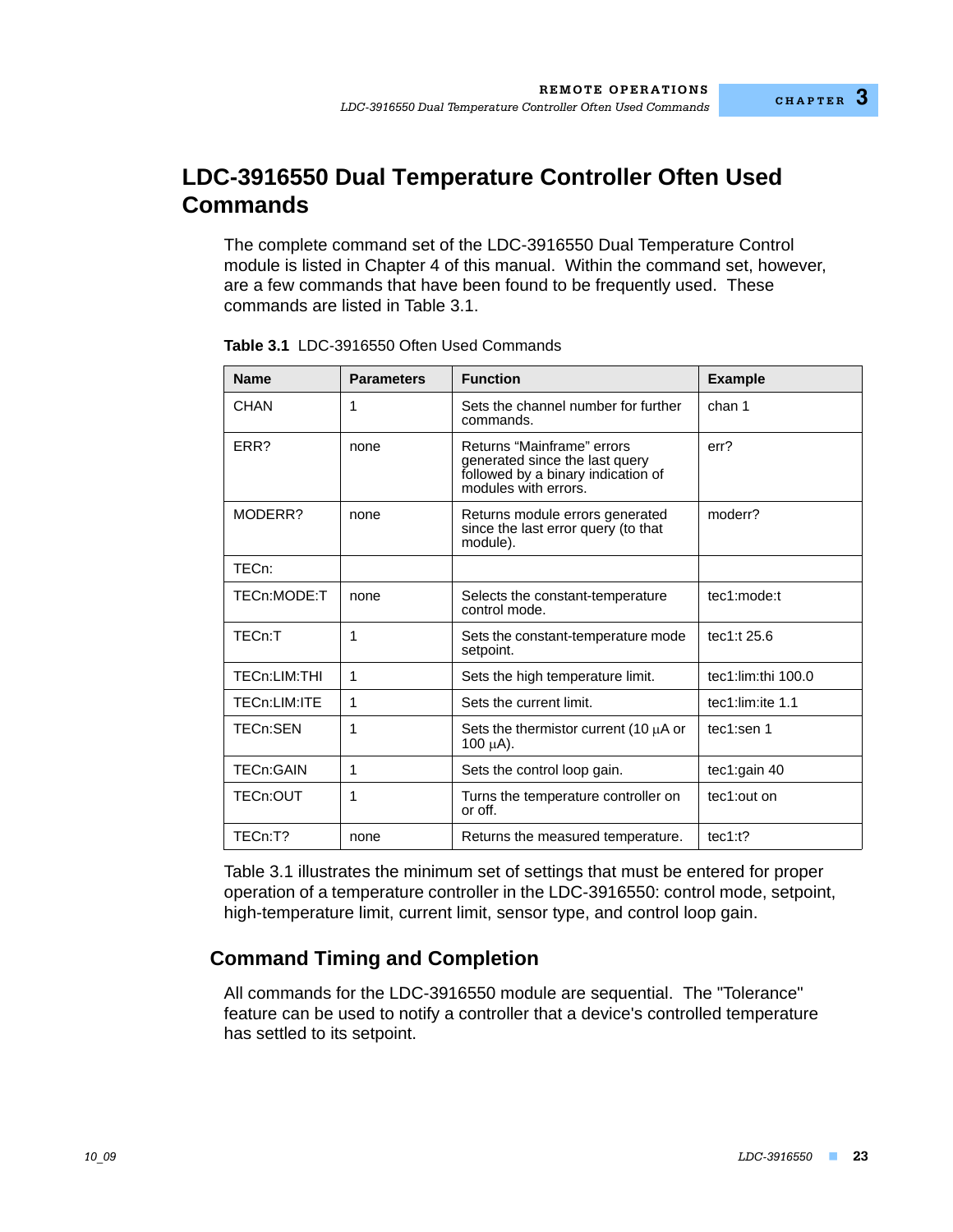## **Status Reporting**

Refer to the host mainframe Instruction Manual, Chapter 3 "Operating in Remote Control," for more detailed information on standard status structures, and mainframe-related commands.

The following sections discuss the LDC-3916550 module-dependent aspects of status reporting, including the "OUTOFF" commands and queries. The Output Off Register is used to specify the conditions that will force a temperature controller to turn off.

### **Status Registers**

The temperature controllers in an LDC-3916550 each have their own Condition register and Event register. These registers indicate the existence or occurrence of conditions or events of interest. An example of a condition is "Current drive is in current limit." An example of an event is "Current drive went into current limit." A program running on a host controller may poll each device (i.e. TEC1 and TEC2) on each module loaded into the host mainframe, to determine if a condition exists or an event happened that may be of interest or that may constitute a problem.

Alternatively, a controller program may set up the modules to report only conditions or events of interest when they occur. The controller program can then simply read the mainframe's All-Condition or All-Event registers (using the ALLCOND? and ALLEVE? queries) to determine if any interesting situations exist, and then only poll the module that has indicated the situation. When a selected condition exists in a module, the mainframe's ALLCOND register has the bit corresponding to that module set. When a selected event has occurred in a module, the bit corresponding to that module is set in the ALLEVE register.

Each channel of the host mainframe may contribute to the "ALLCOND" and "ALLEVE" registers. For the 3916550 modules, the enabled conditions of both temperature controllers are logically ORed, and the summary is passed to the appropriate bit of the ALLCOND register (see Figure 3.2). Likewise, the enabled events of both temperature controllers are logically ORed, and the summary is passed to the appropriate bit of the ALLEVE register (see Figure 3.3). By "appropriate bit" we mean the bit corresponding to the channel number: bits 0-15 correspond to modules in channels 1-16.

Furthermore, you can set up the mainframe so that when a situation of interest occurs in one or more modules, the mainframe generates an SRQ (Service Request) to the host controller.

For example, you may want the host mainframe to interrupt the host controller in the event of TEC1's temperature going out of tolerance. As Figure 3.3 shows, bit 9 of TEC1's Event register will be set when the temperature goes into or out of tolerance. To enable that event to be reported, set bit 9 in TEC1's Enable Event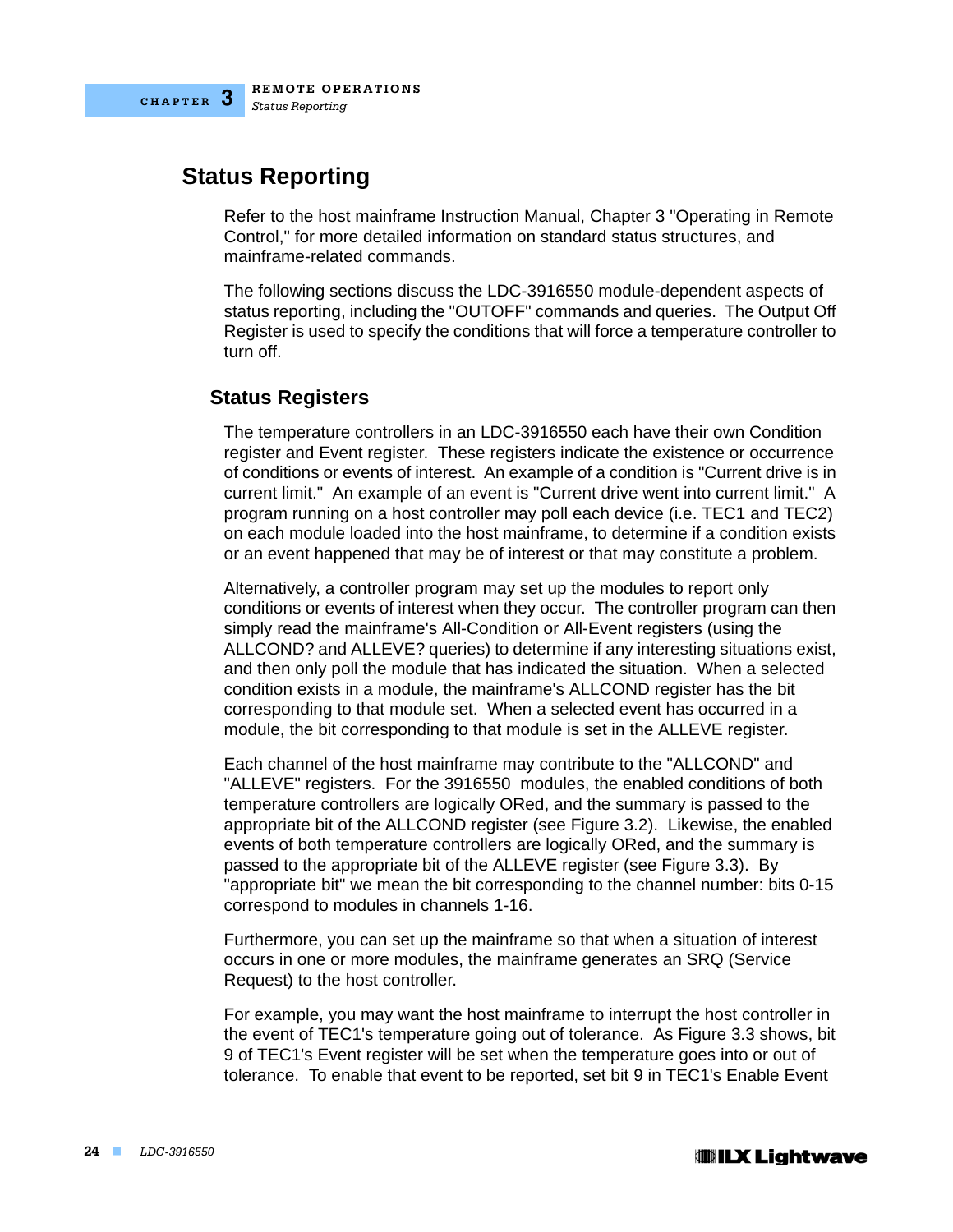register using the command "TEC1:ENAB:EVE 512". This allows an In Tolerance event to be passed to the ALLEVE register in the host mainframe. You can monitor the ALLEVE status by using the "ALLEVE?" query, and you can monitor the summary using the "\*STB?" query. To generate the SRQ (interrupt) for our example, you must also set the Service Request Enable Register, using "\*SRE 1", to allow the ALLEVE summary to generate the interrupt.



**Figure 3.2** LDC-3916550 Status Condition Registers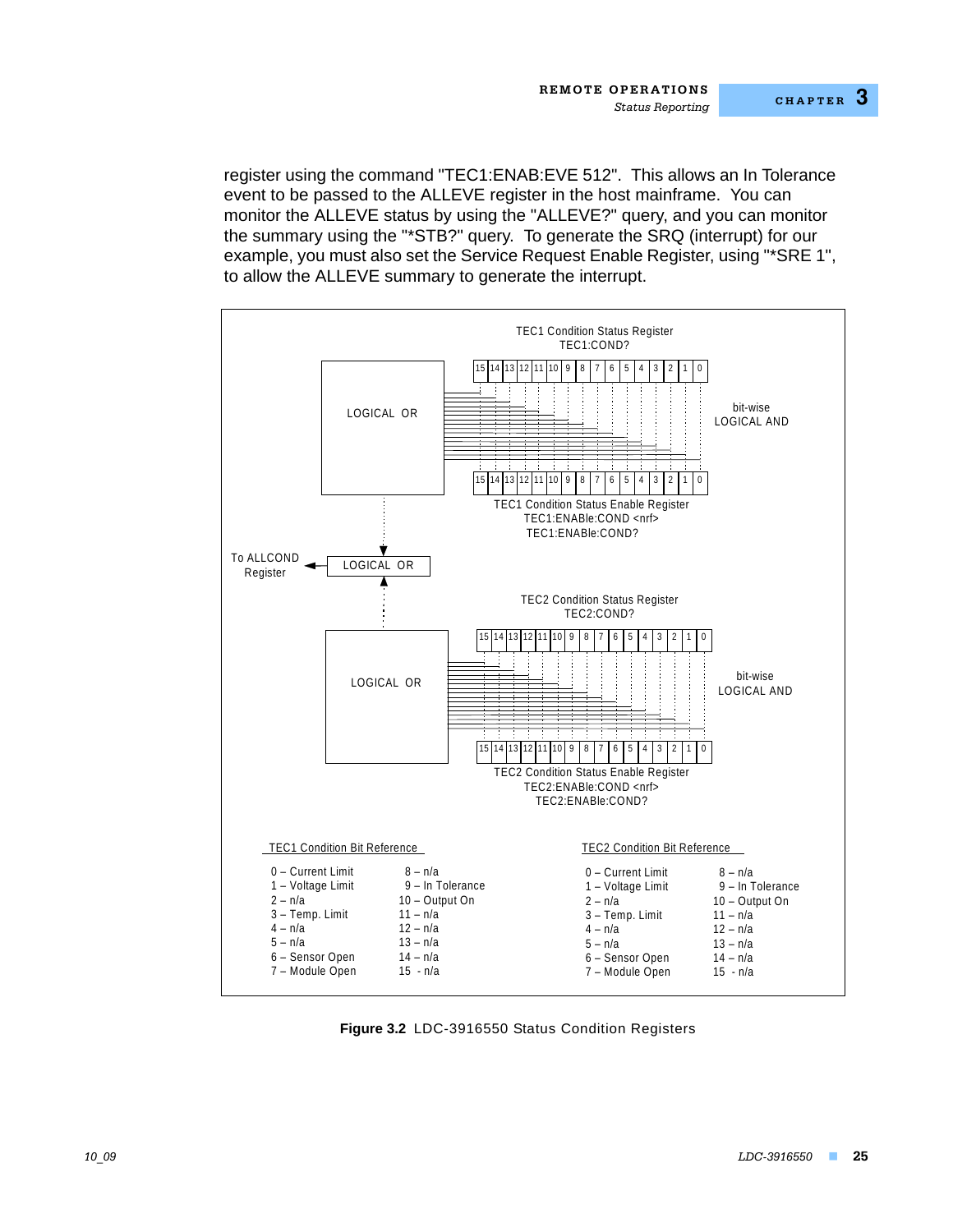The bits in the module's Condition Register reflect as closely as possible the state of the instrument. These bits are therefore dynamic: they are set or cleared as conditions come or go.



**Figure 3.3** LDC-3916550 Event Status Registers

The bits in a module's Event Registers are "sticky": when an event occurs, the corresponding bit will remain set until the user reads the Event Register.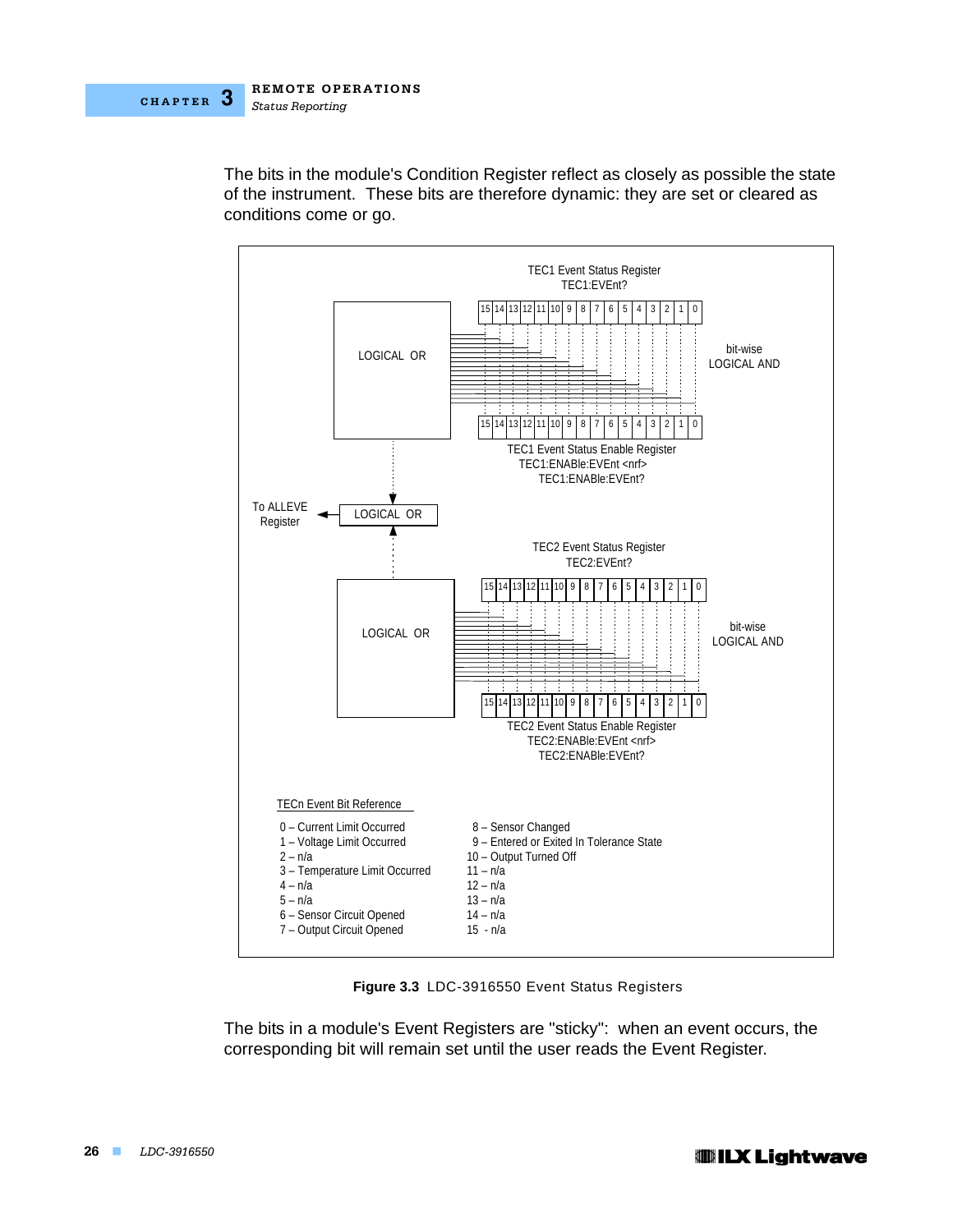## **Output Off Registers**

The Output Off Enable Registers allow you to specify the conditions that cause the temperature controllers' outputs to be automatically turned off. The events and conditions that may be selected to turn off the outputs are shown in Table 3.2.

| <b>Bit Number</b> | <b>Condition</b>     | <b>Default Value</b> |
|-------------------|----------------------|----------------------|
| 0                 | <b>Current Limit</b> | 0 (Disabled)         |
| 1                 | Voltage Limit        | 0                    |
| $\overline{2}$    | N/A                  | 0                    |
| 3                 | Temperature Limit    | 1 (Enabled)          |
| 4                 | N/A                  | 0                    |
| 5                 | N/A                  | 0                    |
| 6                 | Sensor Open          | 1                    |
| $\overline{7}$    | Module Open          | 1                    |
| 8                 | Sensor Changed       | 0                    |
| 9                 | Not in Tolerance     | 0                    |
| 10                | Sensor Shorted       | 1                    |
| 11                | N/A                  | 0                    |
| 12                | N/A                  | 0                    |
| 13                | N/A                  | 0                    |
| 14                | N/A                  | 0                    |
| 15                | N/A                  | 0                    |

**Table 3.2** LDC-3916550 TECn Output Off Register Contents

The default (factory) settings for the TEC Output Off registers are also shown in Table 3.2. The default contents of each register are 1224 (decimal). The contents of the Output Off registers are not affected by the \*PSC (Power-On Status Clear) command.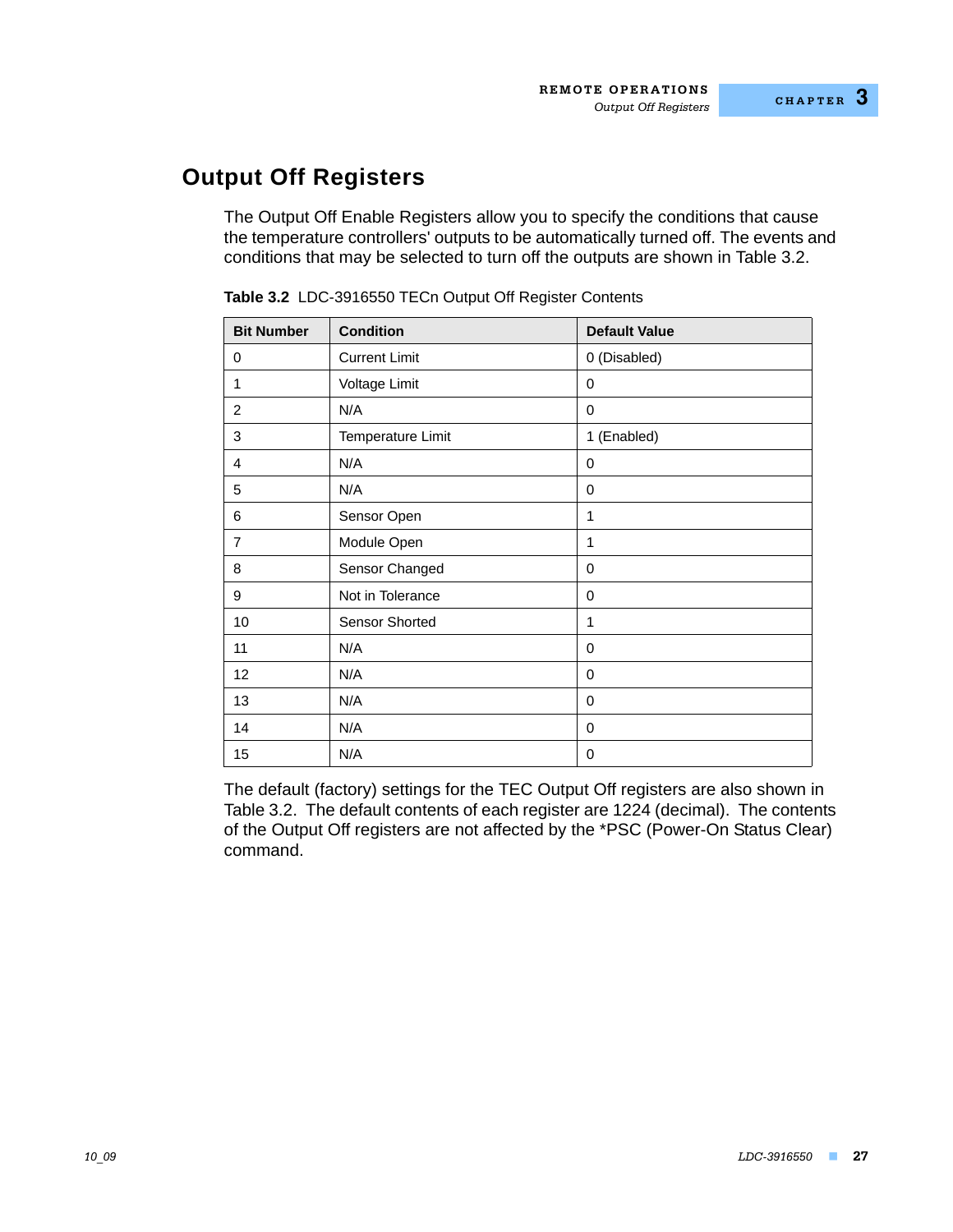## **Error Messages**

This section contains descriptions of the errors that are specific to the LDC-3916550 modules. These are the error codes that the module reports in response to the "MODERR?" query. Refer to the host mainframe Instruction Manual, Chapter 3, for a list of host mainframe error codes and descriptions (the codes returned in response to the "ERR?" query).

During remote operation, the recommended method for error testing is as follows. First read the system errors and module error summary with the "ERR?" query. This will allow you to error-check the host mainframe as a whole. If any module errors are present, the corresponding bit of the module error summary will be set. For example, suppose the host mainframe responds to an "ERR?" query with the string "0,0001000000100000". The "0" to the left of the comma indicates that there are no mainframe errors, and the binary representation to the right of the comma indicates that there are errors on channels 13 and 6 (module 16 is on the left, module 1 is on the right). Read the module errors using the "MODERR?" query. For example, "Chan 13;Moderr?" will return the errors in module 13, and "Chan 6;Moderr?" will return any errors in module 6.

| <b>Error Code</b> | <b>Explanation</b>                                               |
|-------------------|------------------------------------------------------------------|
| $E-103$           | Length of arbitrary block is different from expected length      |
| $E-104$           | Parameter is an undefined numeric type                           |
| $E-105$           | Parameter has an invalid exponent                                |
| $E-106$           | A digit was expected in the parameter but was not found          |
| $E-114$           | Specified arbitrary block length is invalid                      |
| $E-123$           | Command is not found                                             |
| $E-126$           | Wrong number of parameters for command                           |
| $E - 201$         | Parameter value out of range                                     |
| $E - 202$         | Error in conversion of parameter type                            |
| $E - 203$         | Command is a "secure" command, but secuire commands are disabled |
| $E - 204$         | Suffix is invalid                                                |
| $E - 205$         | Expected Boolean parameter is invalid                            |
| $E - 206$         | Error in conversion to signed 16-bit integer                     |
| $E - 207$         | Error in conversion to unsigned 16-bit integer                   |
| $E-208$           | Error in conversion to signed 32-bit integer                     |
| $E - 209$         | Error in conversion to unsigned 32-bit integer                   |
| $E - 210$         | Error in conversion to floating-point number                     |
| $E - 211$         | Error in conversion to character pointer                         |
| <b>Error Code</b> | <b>Explanation</b>                                               |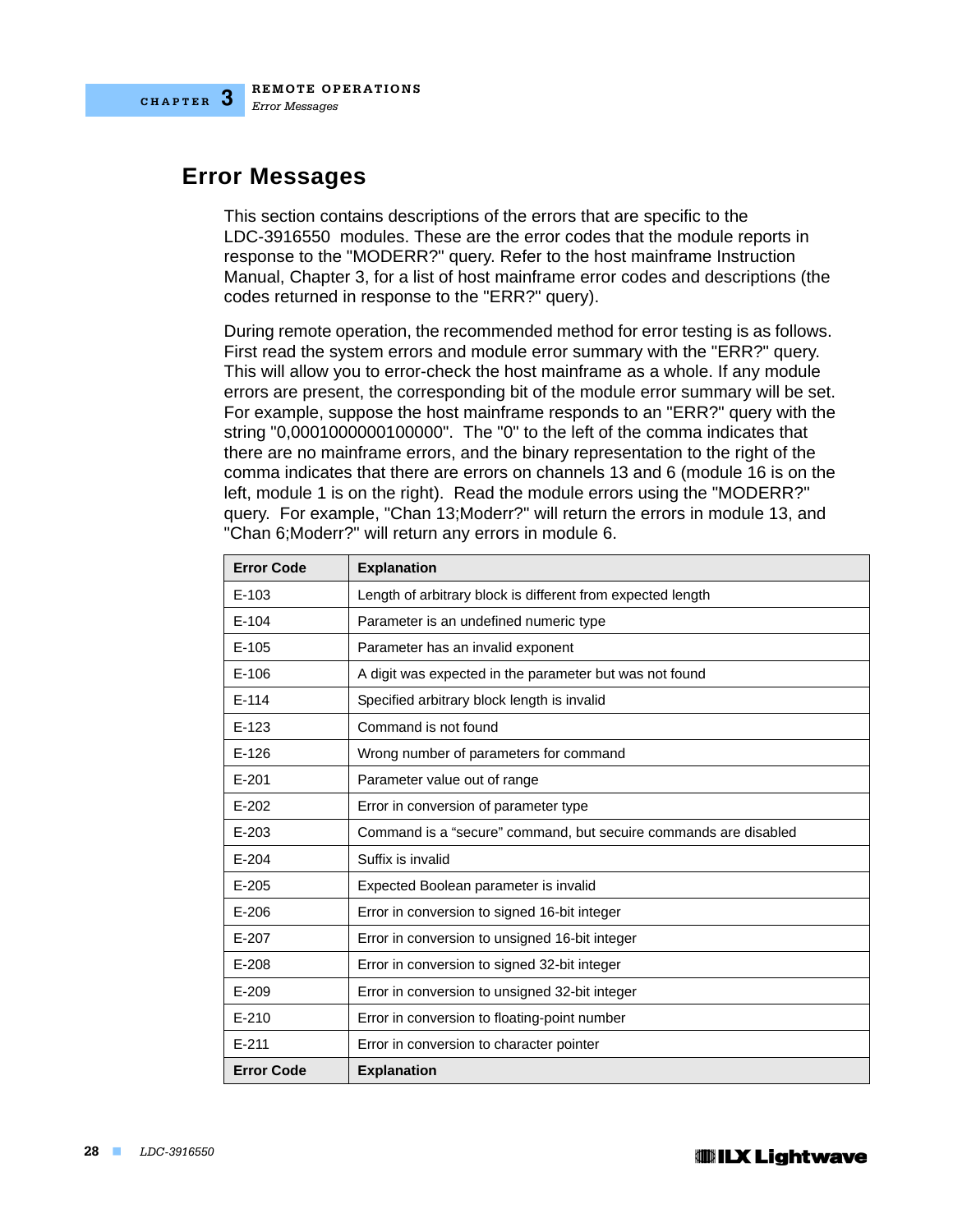### **REMOTE OPERATIONS**

*Error Messages*

## **CHAPTER 3**

| $E-212$   | Error in conversion to byte pointer                                             |
|-----------|---------------------------------------------------------------------------------|
| $E - 214$ | Response is too long to output                                                  |
| $E-222$   | Set value is over range                                                         |
| $E-223$   | Set value is under range                                                        |
| $E - 226$ | Error in arbitrary block specification                                          |
| $E - 402$ | Open Sensor caused TEC to turn off                                              |
| $E - 403$ | Open Module (Open Circuit) caused TEC to turn off                               |
| $E-404$   | Current Limit caused TEC to turn off                                            |
| $E-405$   | Voltage Limit caused TEC to turn off                                            |
| E-407     | Temperature Limit caused TEC to turn off                                        |
| E-409     | Sensor Change caused TEC to turn off                                            |
| R-410     | Out-of-Tolerance condition caused TEC to turn off                               |
| $E-415$   | Sensor Shorted caused TEC to turn off                                           |
| $E-416$   | New setting resulted in invalid TEC setpoint                                    |
| $E - 601$ | Internal error: recalled bin has incorrect checksum (settings to not match bin) |
| $E-602$   | Internal error: task synchronization error                                      |
| E-620     | Internal error: resource unavailable                                            |
| $E-621$   | Internal error: message undeliverable to task                                   |
| $E-622$   | Internal error: could not send message to mainframe                             |
| $E - 623$ | Internal error: could not convert setting to valid setpoint                     |
| $E - 710$ | Internal error: AC Power Low error detected                                     |
| $E - 711$ | Internal error: AC Power Low error detected                                     |
| $E - 712$ | Internal error: Over-temperature error found on internal sensor                 |
| E-713     | Internal error: Power brown-out error detected                                  |
| $E - 714$ | Internal error: Writing to display                                              |
| E-802     | Calibration error: Measurement entered before calibration was ready             |
| E-803     | Calibration error: Invalid sensor specified for calibration                     |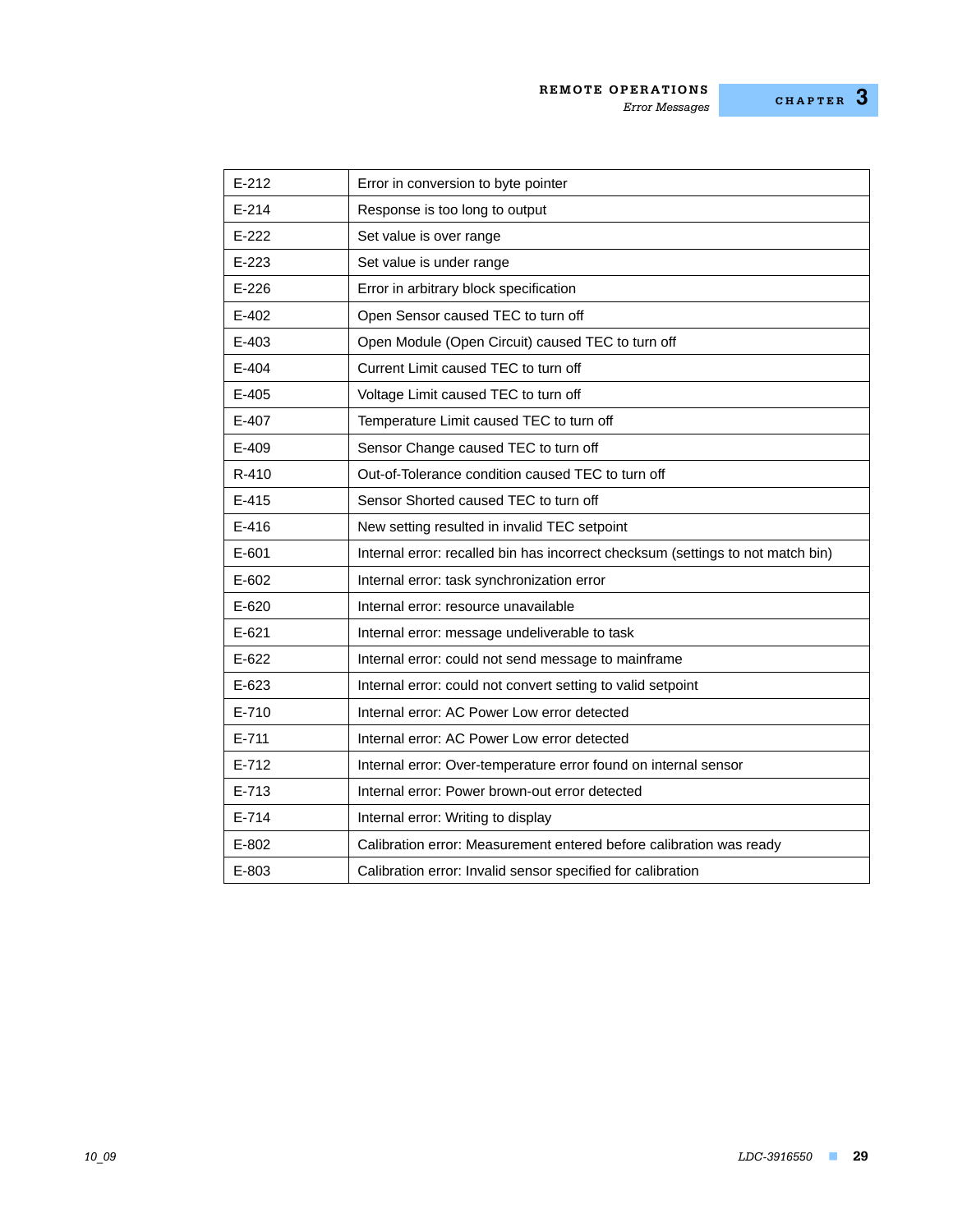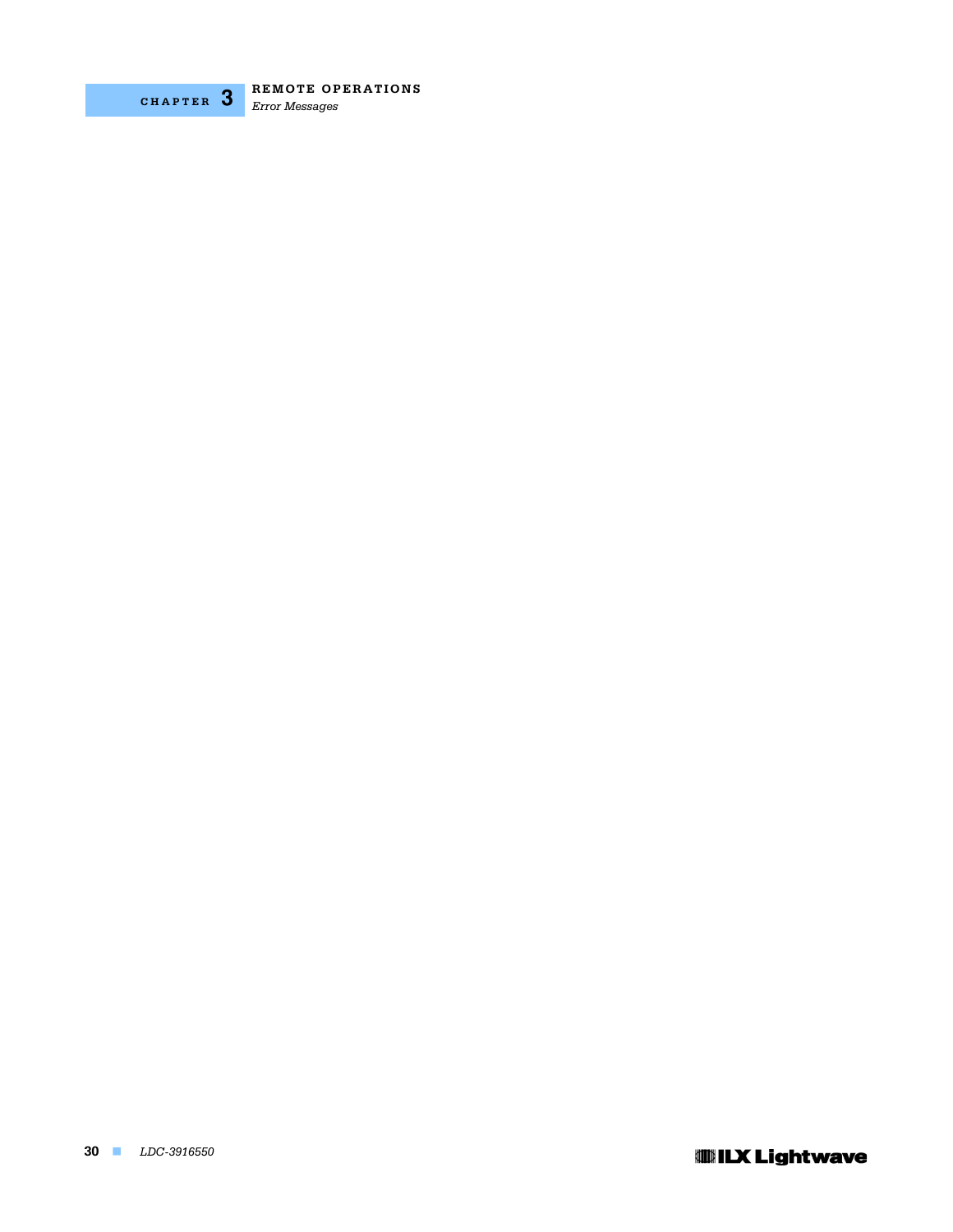

# **COMMAND REFERENCE**

This chapter is a guide to all of the device-dependent commands for the LDC-3916550 Dual Temperature Control Module. This chapter is divided into two parts. The first part contains an overview of the remote commands used by the LDC-3916550. The second part contains all of the LDC-3916550 commands in alphabetical order.

. . . . . . . . . . . . . . . . . . .

Table 4.1 lists the commands for the LDC-3916550 modules. It uses the nomenclature "TECn" in places to indicate that a command can be sent either to the TEC1 temperature controller or to the TEC2 temperature controller. To create a command for TEC1, replace "TECn" with "TEC1"; "TEC2" will cause a command to go to TEC2. Using the header "TEC" will default to "TEC1". **TEC1 is the top back panel connector; TEC2 is the bottom back panel connector**.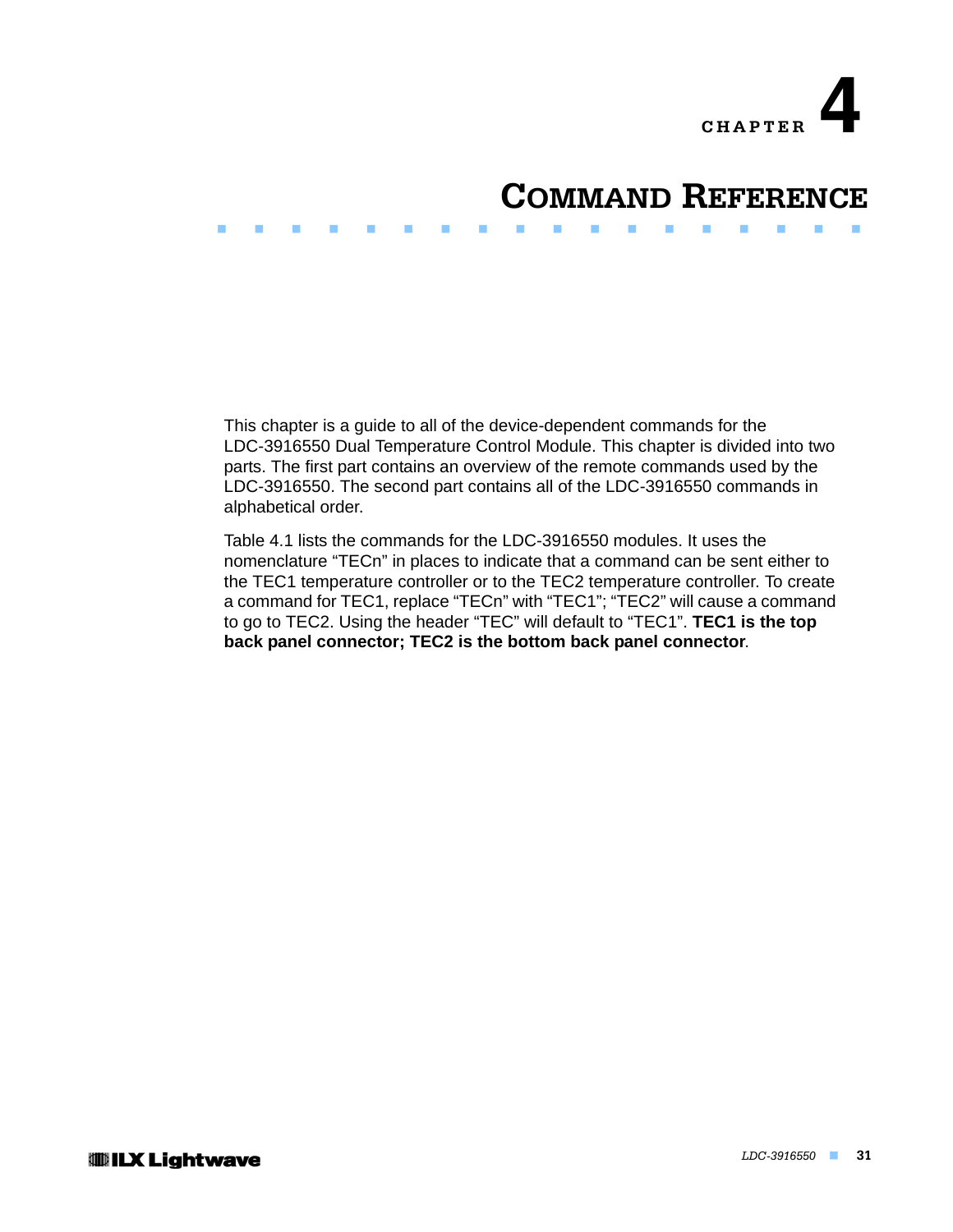

# **GPIB Commands**

|  | Table 4.1 LDC-3916550 Device-Dependent Commands |  |
|--|-------------------------------------------------|--|
|--|-------------------------------------------------|--|

| Name              | Parameters   | Function                                                        |
|-------------------|--------------|-----------------------------------------------------------------|
| TECn:CAL:ABORT    | none         | Aborts calibration                                              |
| TECn:CAL:DEFAULT  | none         | Stores default calibration values for selected<br>calibration   |
| TECn:CAL:ITE      | none         | Selects ITE calibration                                         |
| TECn:CAL:MEAS     | $\mathbf{1}$ | Enters an actual (measured) value during calibration            |
| TECn:CAL:SEN      | 1            | Selects thermistor (temperature sensor) calibration             |
| TECn:CAL:STAT?    | none         | Queries the status of calibration                               |
| TECn:CAL:V        | none         | Selects voltage measurement calibration                         |
| TECn:CAL:VALUE?   | 1            | Queries a calibration value; for use at factory only            |
| TECn:COND?        | none         | Queries the value of the Condition Status Register              |
| TECn:CONST        | 3            | Enters the Steinhart-Hart coefficients                          |
| TECn:CONST?       | none         | Queries the values of the Steinhart-Hart coefficients           |
| TECn:ENAB:COND    | 1            | Enters the value for the Condition Status Enable<br>Register    |
| TECn:ENAB:COND?   | none         | Queries the contents of the Condition Status Enable<br>Register |
| TECn:ENAB:EVE     | 1            | Enters the value for the Event Status Enable Register           |
| TECn:ENAB:EVE?    | none         | Queries the contents of the Event Status Enable<br>Register     |
| TECn:ENAB:OUTOFF  | $\mathbf{1}$ | Enters the value for the Output Off Enable Register             |
| TECn:ENAB:OUTOFF? | none         | Queries the contents of the Output Off Enable<br>Register       |
| TECn:EVE?         | none         | Queries the contents of the Event Status Register               |
| <b>TECn:GAIN</b>  | 1            | Sets the control loop gain                                      |
| TECn:GAIN?        | none         | Queries the control loop gain setting                           |
| TECn:ITE          | 1            | Enters the constant-current setting                             |
| TECn:ITE?         | none         | Queries the measure output current                              |
| TECn:LIM:ITE      | 1            | Enters the Current Limit setting                                |
| TECn:LIM:ITE?     | none         | Queries the Current Limit setting                               |
| TECn:LIM:THI      | $\mathbf{1}$ | Enters the Temperature Limit setting                            |
| TECn:LIM:THI?     | none         | Queries the Temperature Limit setting                           |
| TECn:MODE:ITE     | none         | Selects constant-current control mode                           |
| TECn:MODE:R       | none         | Selects constant-thermistor resistance control mode             |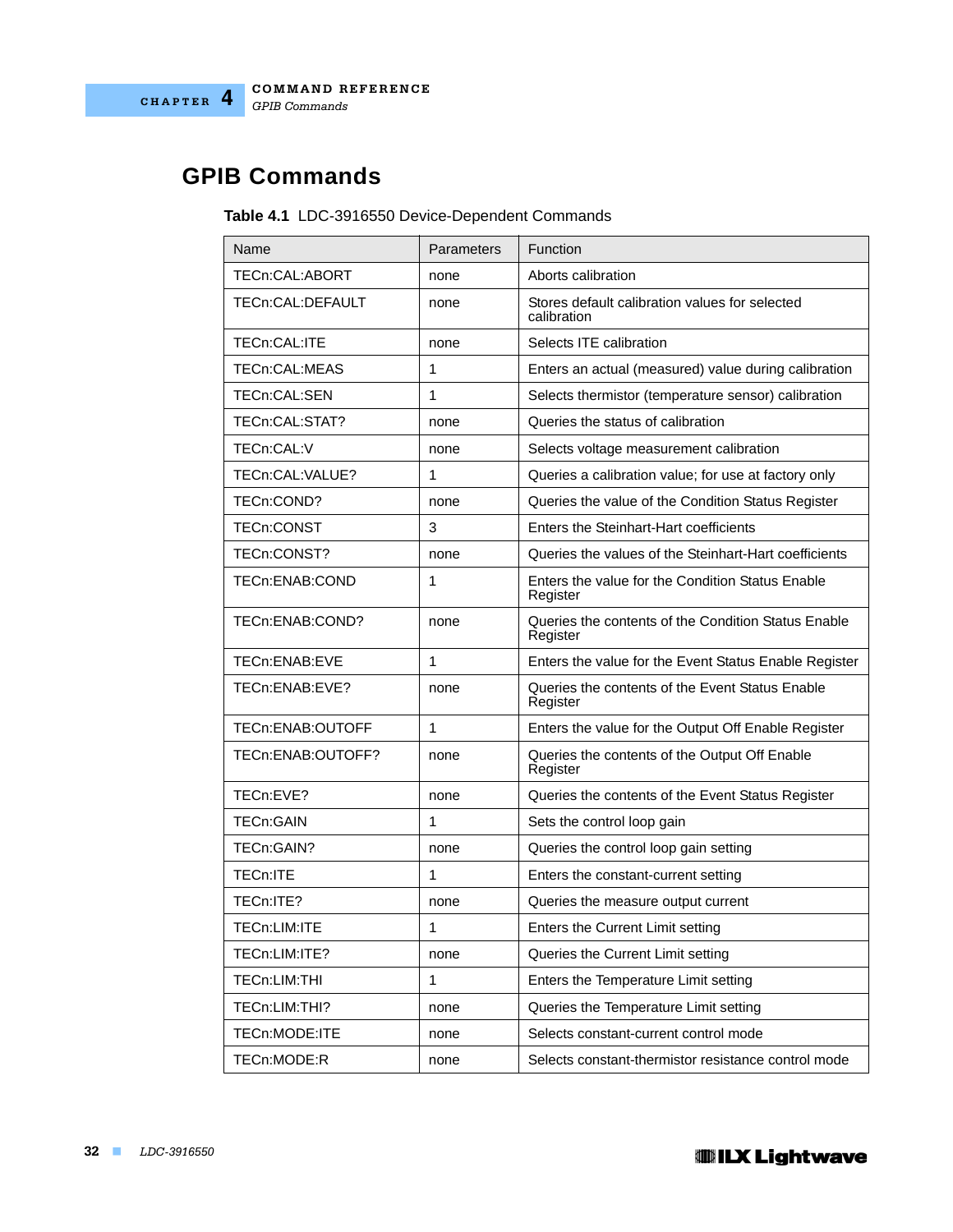#### **COMMAND REFERENCE**

*GPIB Commands*

| Name          | Parameters | <b>Function</b>                                             |
|---------------|------------|-------------------------------------------------------------|
| TECn:MODE:T   | none       | Selects constant-temperature control mode                   |
| TECn:MODE?    | none       | Queries the control mode                                    |
| TECn:OUT      | 1          | Turns the output on or off                                  |
| TECn:OUT?     | none       | Queries the state of the output: on or off                  |
| TECn:R        | 1          | Enters the constant-thermistor resistance setting           |
| TECn:R?       | none       | Queries the measured thermistor resistance                  |
| TECn:SEN      | 1          | Selects sensor (thermistor) type: low or high<br>resistance |
| TECn:SEN?     | none       | Queries the selected sensor type                            |
| TECn:SET:ITE? | none       | Queries the constant-current setpoint                       |
| TECn:SET:R?   | none       | Queries the constant-resistance setpoint                    |
| TECn:SET:T?   | none       | Queries the constant-temperature setpoint                   |
| TECn:T        | 1          | Enters the constant-temperature setpoint                    |
| TECn:T?       | none       | Queries the measured temperature                            |
| TECn:TOL      | 2          | Enters the tolerance parameters                             |
| TECn:TOL?     | none       | Queries the tolerance parameters                            |
| TECn:V?       | none       | Queries the measured TE voltage                             |
| MODERR?       | none       | Returns the error codes (up to 10) from the module          |
| MODIDN?       | none       | Returns identification data from the module                 |
| <b>MODPUD</b> | 1          | Used at factory to set product information                  |
| MODPUD?       | none       | Returns factory-set product information                     |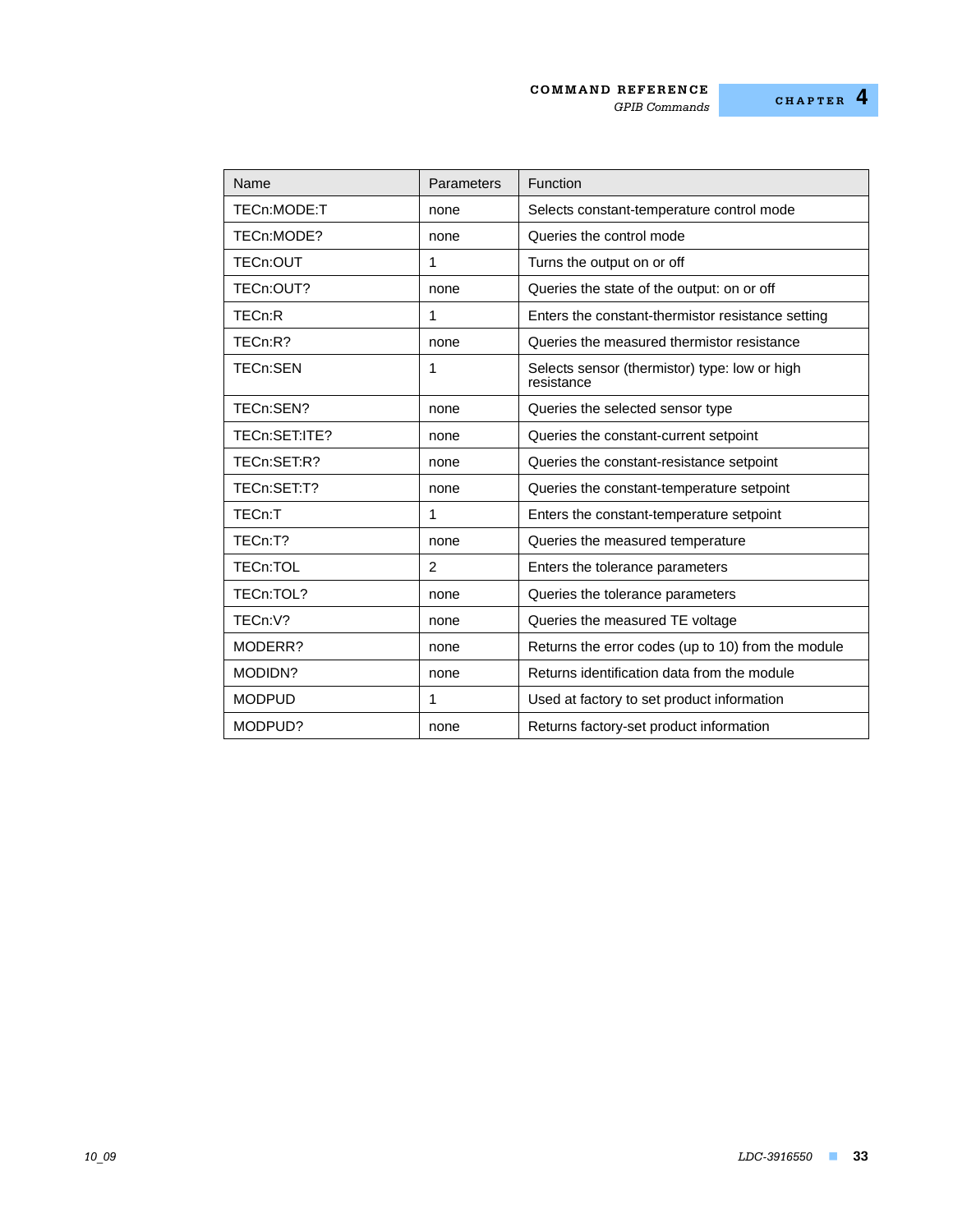## **LDC-3916550 Device-Dependent Commands**

This section contains all of the device-dependent commands for the LDC-3916550 Dual Temperature Control Modules, listed in alphabetical order. Subsections for each path are presented, listing the commands that are legal for that path. See Chapter 3, Figure 3.1 for the command path tree structure..



Figure 4.1 shows the format for the commands.

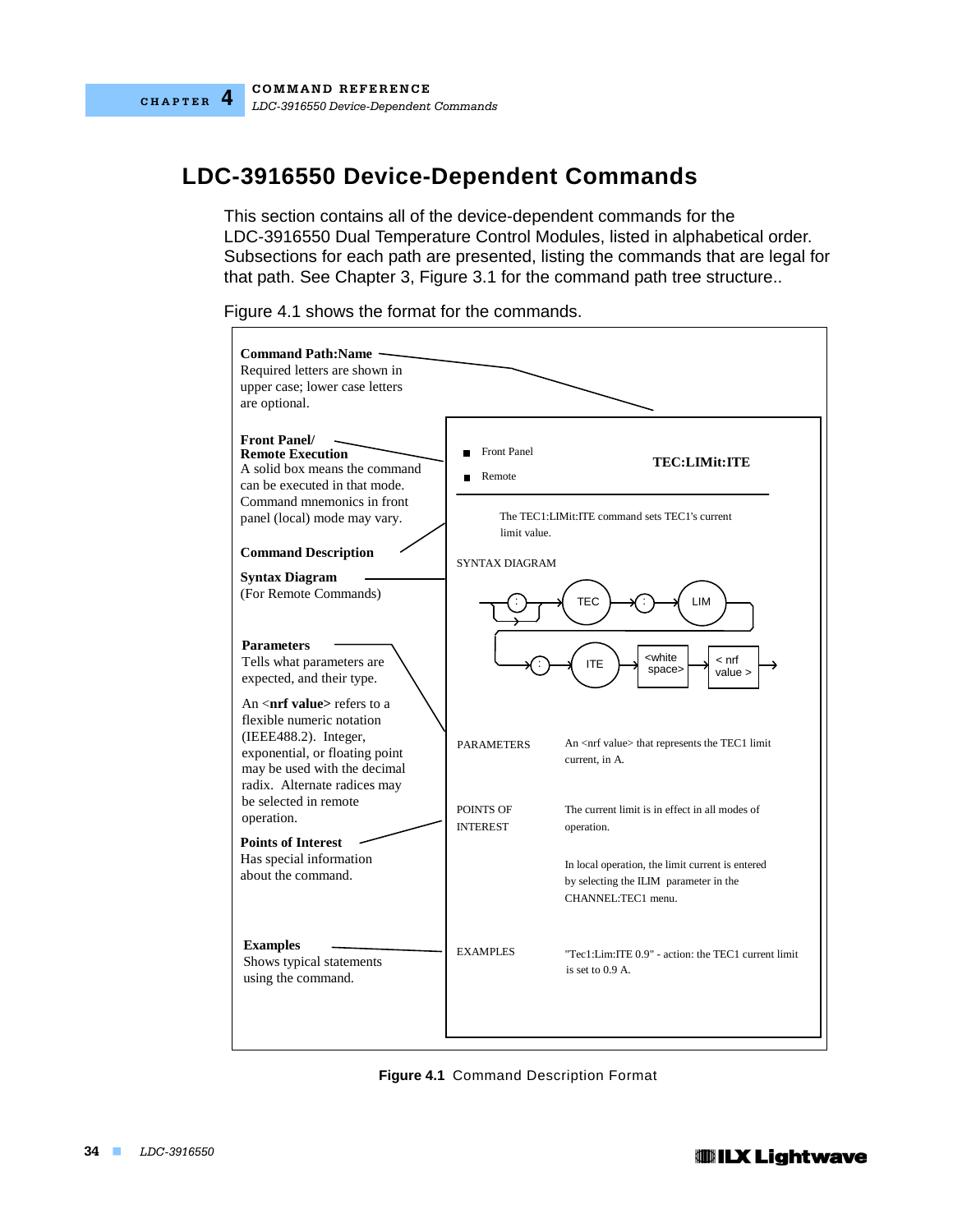The following pages contain a reference for the device-dependent commands of the LDC-3916550 Dual Temperature Control Modules. It contains useful information for remote operation of the modules. Only commands for Temperature Controller 1 (TEC1) are listed. To create a command for TEC2, replace "TEC1" with "TEC2".

| TEC                                                                                       |                   | <b>FRONT PANEL</b><br>REMOTE |                    |  |
|-------------------------------------------------------------------------------------------|-------------------|------------------------------|--------------------|--|
| The TEC: command path is used to access the LDC-3916550 Dual Temperature Controller's TEC |                   |                              |                    |  |
| commands. The following command paths may be reached from the TEC: command path.          |                   |                              |                    |  |
| <b>TEC:ENABle:</b><br><b>TEC:CAL:</b>                                                     | <b>TEC:LIMit:</b> | TEC:MODE:                    | <b>TEC:SET</b>     |  |
| The following commands may be reached directly from the TEC: command path.                |                   |                              |                    |  |
| <b>TEC:COND?</b>                                                                          | TEC:OUT?          |                              |                    |  |
| <b>TEC:CONST</b>                                                                          | TEC:R             |                              |                    |  |
| <b>TEC:CONST?</b>                                                                         | TEC:R?            |                              |                    |  |
| TEC:EVEnt?                                                                                | <b>TEC:SEN</b>    |                              |                    |  |
| <b>TEC:GAIN</b>                                                                           | TEC:SEN?          |                              |                    |  |
| <b>TEC:GAIN?</b>                                                                          | <b>TEC:T</b>      |                              |                    |  |
| <b>TEC:ITE</b>                                                                            | TEC:T?            |                              |                    |  |
| TEC:ITE?                                                                                  | <b>TEC:TOL</b>    |                              |                    |  |
| TEC:MODE?                                                                                 | TEC:TOL?          |                              |                    |  |
| <b>TEC:OUT</b>                                                                            | TEC:V?            |                              |                    |  |
|                                                                                           |                   |                              |                    |  |
| TEC: CAL:                                                                                 |                   |                              | <b>FRONT PANEL</b> |  |
|                                                                                           |                   |                              | <b>REMOTE</b>      |  |
|                                                                                           |                   |                              | . <del>. .</del> . |  |

The TEC:CAL: command path is used to access the selected module's TEC calibration commands..

The following commands may be reached directly from the TEC:CAL: command path.

| TEC:CAL:ABORT | TEC:CAL:DEFAULT | TEC:CAL:ITE    |
|---------------|-----------------|----------------|
| TEC:CAL:MEAS  | TEC:CAL:SEN     | TEC:CAL:STATUS |
| TEC:CAL:V     | TEC:CAL:VALUE?  |                |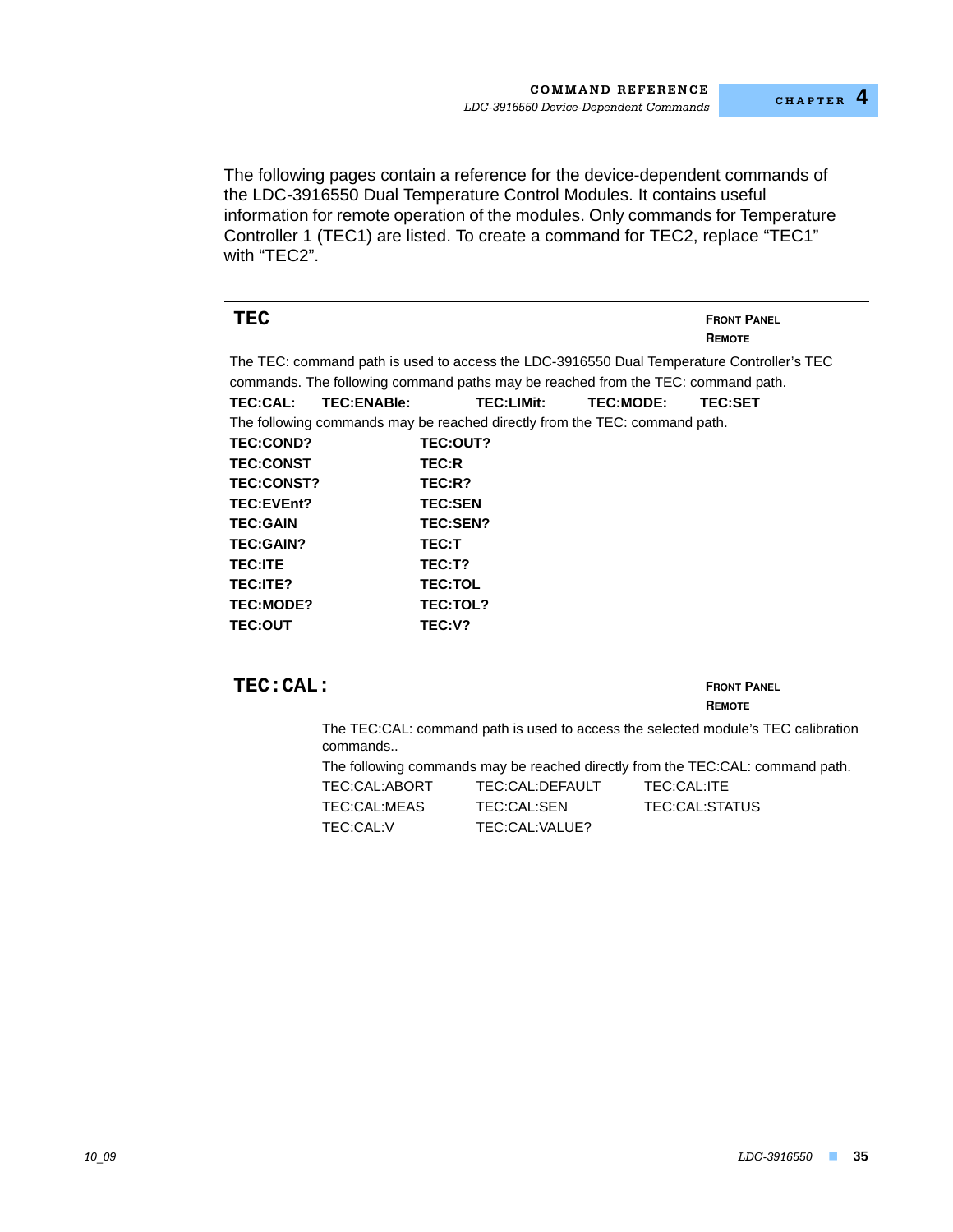

### **TEC: CAL: ABORT FRONT PANEL**

## **REMOTE**

The TEC:CAL:ABORT command is used to exit the selected module's TEC calibration procedure without changing the calibration values.



#### Parameters None.

Notes If this command is issued while the LDC-3916550 Dual Temperature Controller is in a TEC calibration, the calibration will be terminated and the module will operate with the same calibraiton values as before the calibration mode was started. This command is intended for use after a false or invalid calibration measurement is entered, or to exit calibration mode before any measurements have been entered. Examples "TEC1:CAL:ABORT" - action: the module exits calibration mode.

### **TEC: CAL: DEFAULT FRONT PANEL**

**REMOTE**

The TEC:CAL:DEFAULT command sets all of the selected module's TEC calibration constants to default values.



#### Parameters None.

Notes This command should only be used in the case in that the calibration has become corrupted and circumstances make calibration impossible. Measurements and setpoints on the selected module's TEC1 are not guaranteed to meet accuracy specifications after this command is issued. Accuracy will remain unspecified until calibration is performed on the module.

### **WARNING: This command will set ALL of the module's TEC calibration constants to their default values.**

Examples "TEC:CAL:Default" - action: the selected module sets all of its TEC calibration constants to their default values.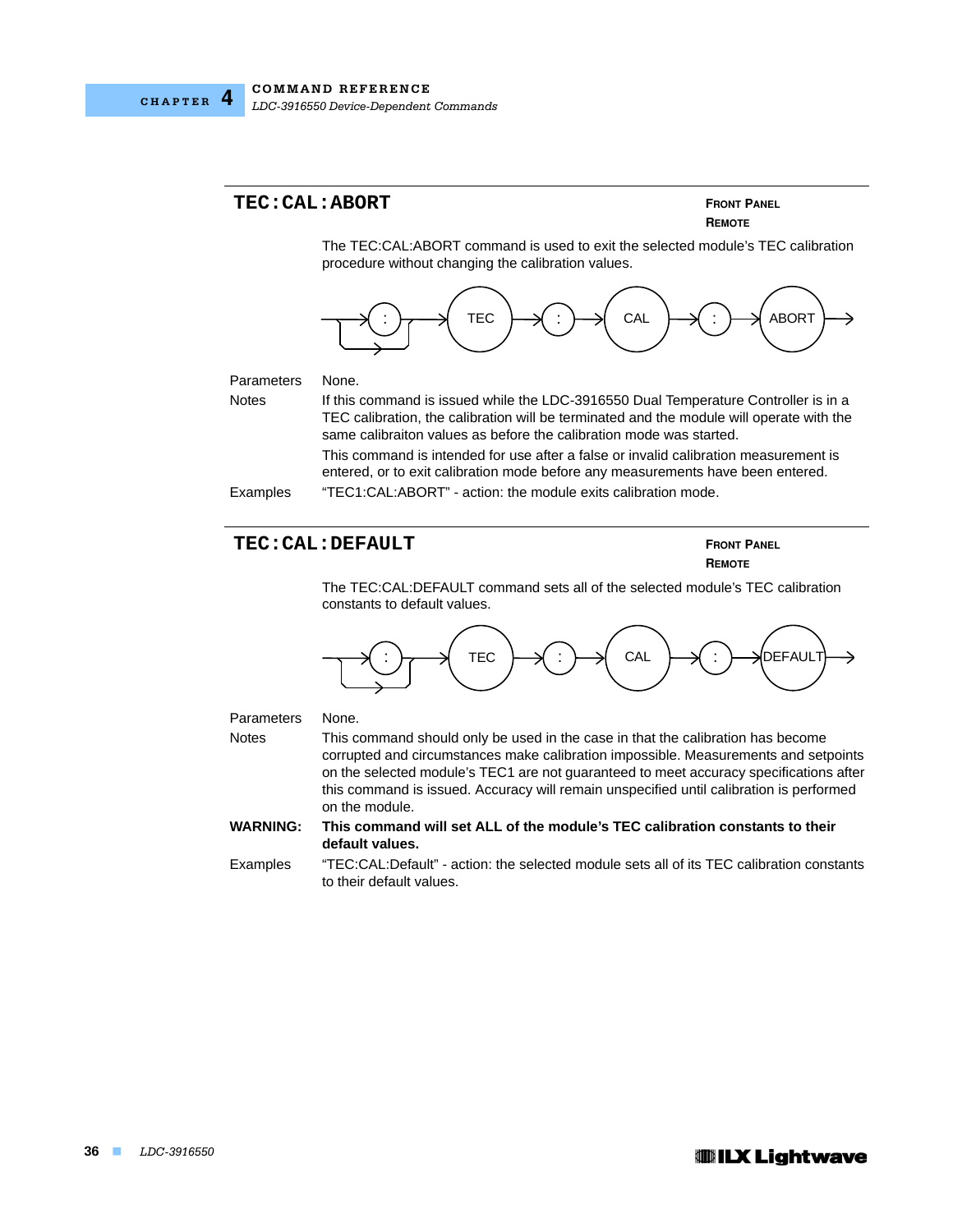

**TEC: CAL: MEAS FRONT PANEL** 

**REMOTE**

The TEC:CAL:MEAS command is used to enter measured value during the selected module's TEC calibration procedure.



Parameters An <nrf value> that represents the measured value expected for the present TEC calibration state.

Notes See the Service Reference portion of this manual for complete calibration instructions. Examples "TEC:CAL:MEAS 1.01" - action: the module uses the value 1.01 for the required measurement value.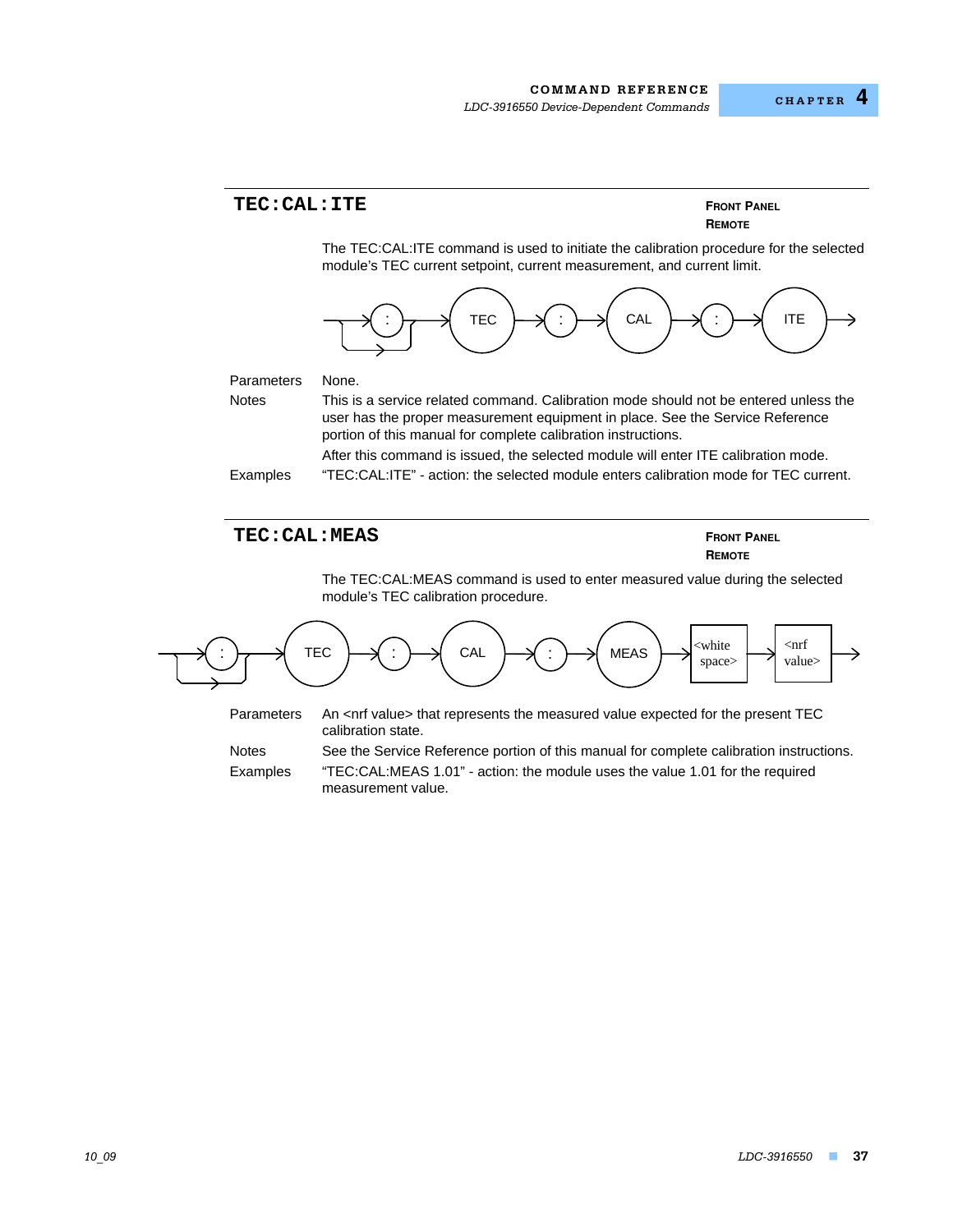



### **TEC: CAL: STATus?** FRONT PANEL

**REMOTE**

The TEC:CAL:STATus? query is to determine whether the selected module is ready for a calibration value.



| Parameters | None. The response will be an $\langle$ nrf value>; 0 = Not Ready for Measurement; 1 = Ready   |
|------------|------------------------------------------------------------------------------------------------|
|            | for Measurement; $2 =$ Calibration Completed; $3 =$ Calibration Aborted                        |
| Notes      | If the calibration is aborted, the status value will remain "3" until a calibration is started |
|            | again.                                                                                         |
|            |                                                                                                |

Examples "TEC:CAL:STAT?" - response: 1, means the module is ready for a calibration measurement to be entered using the "TEC:CAL:MEAS" command. "TEC:CAL:STAT?" - response: 2, means the module has completed calibration. "TEC:Cal:Stat?" - response: 0, means the module is not yet ready for the TEC calibration

measurement value to be entered.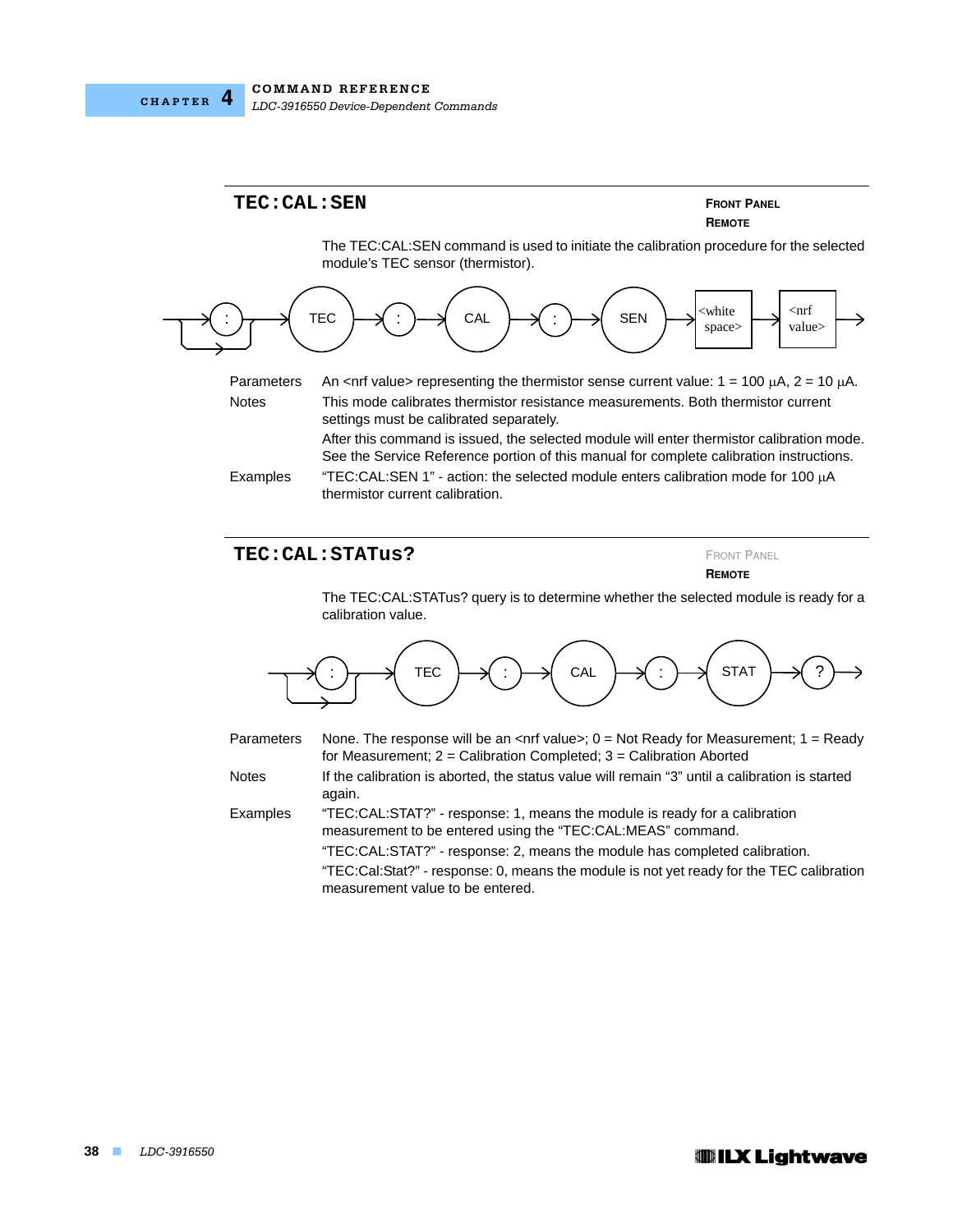# The TEC:CAL:V command is used to initiate the calibration procedure for the selected module's TEC TE voltage measurement. Parameters None. Notes This mode calibrates the TE voltage measurement. After this command is issued, the selected module will enter voltage measurement mode. See the Service Reference portion of this manual for complete calibration instructions. Examples "TEC:CAL:V" - action: the selected module enters calibration mode for TE voltage. **TEC: CAL: V FRONT PANEL REMOTE** : TEC : CAL : V

**TEC: CAL: VALUE? FRONT PANEL** 

**REMOTE**

The TEC:CAL:VALUE? query is used at the factory only.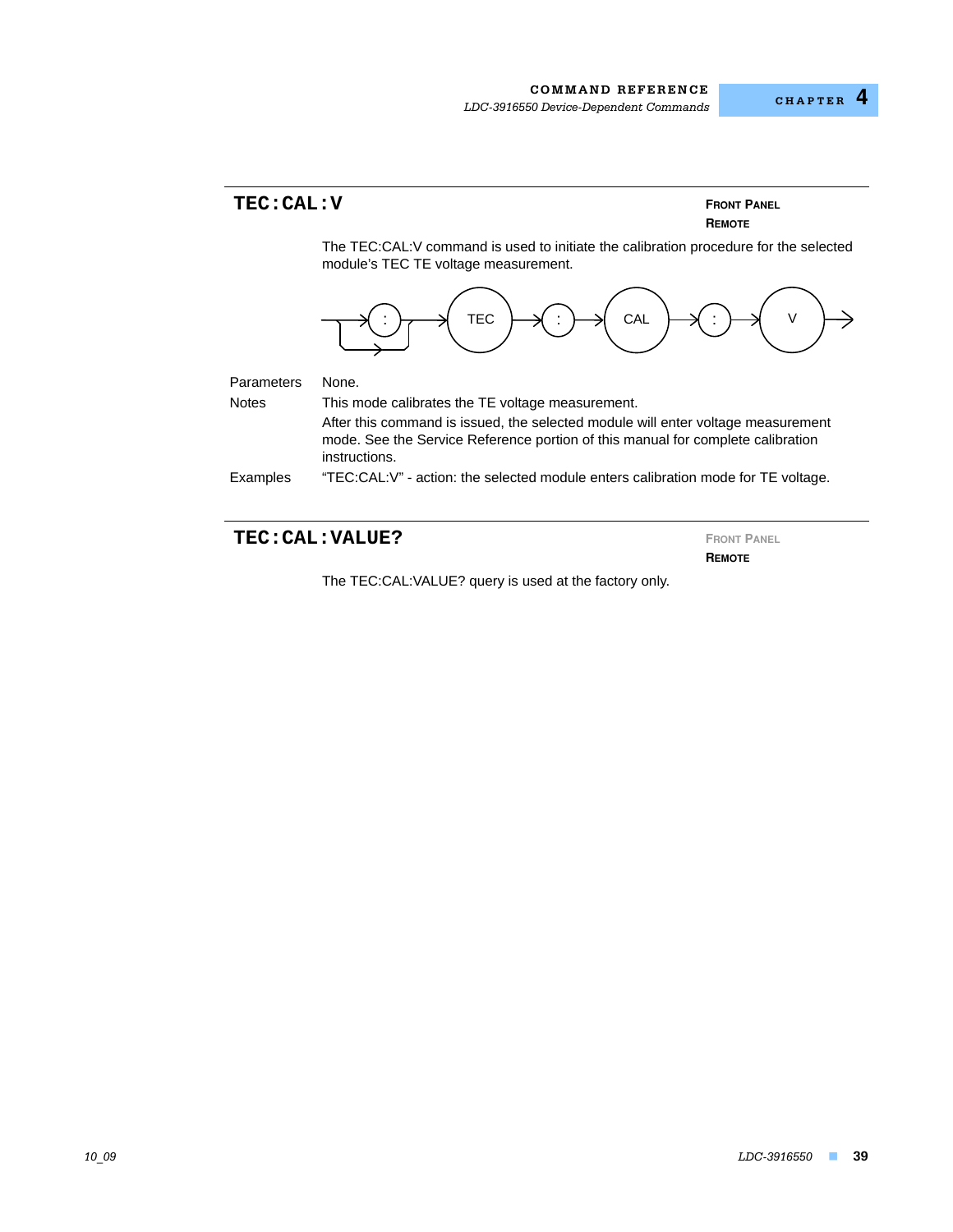### **TEC: COND? FRONT PANEL**

**REMOTE**

The TEC:COND? query returns the contents of the selected module's TEC Condition Status register.



Parameters None. The response is the sum of the following:

| 1                                                                                       | <b>Current Limit</b> | 256   | N/A          |
|-----------------------------------------------------------------------------------------|----------------------|-------|--------------|
| 2                                                                                       | Voltage Limit        | 512   | In Tolerance |
| 4                                                                                       | N/A                  | 1024  | Output On    |
| 8                                                                                       | Temperature Limit    | 2048  | N/A          |
| 16                                                                                      | N/A                  | 4096  | N/A          |
| 32                                                                                      | N/A                  | 8192  | N/A          |
| 64                                                                                      | Sensor Open          | 16384 | N/A          |
| 128                                                                                     | Open Circuit         | 32768 | N/A          |
| $\overline{a}$ bita in this register reflect as alocaly as pessible the potual state of |                      |       |              |

Notes The bits in this register reflect as closely as possible the actual state of the module. They will change as conditions in the module change. To be sure you detect the occurrence of a condition, it may be appropriate to read the Event Status Register (TEC:EVE?). You can set up the module to automatically report selected conditions to the 3916 Status Byte. Specify the conditions that are reported using the Condition Status Enable Register (TEC:ENABLE:COND). See the Status Reporting section of the 3916 manual for more details. Examples "TEC:COND?" - response: 1024, means that the TEC Output is on. "TEC:COND?" - response: 1025, means that the TEC Output is on (1024) and the output is in current limit (1).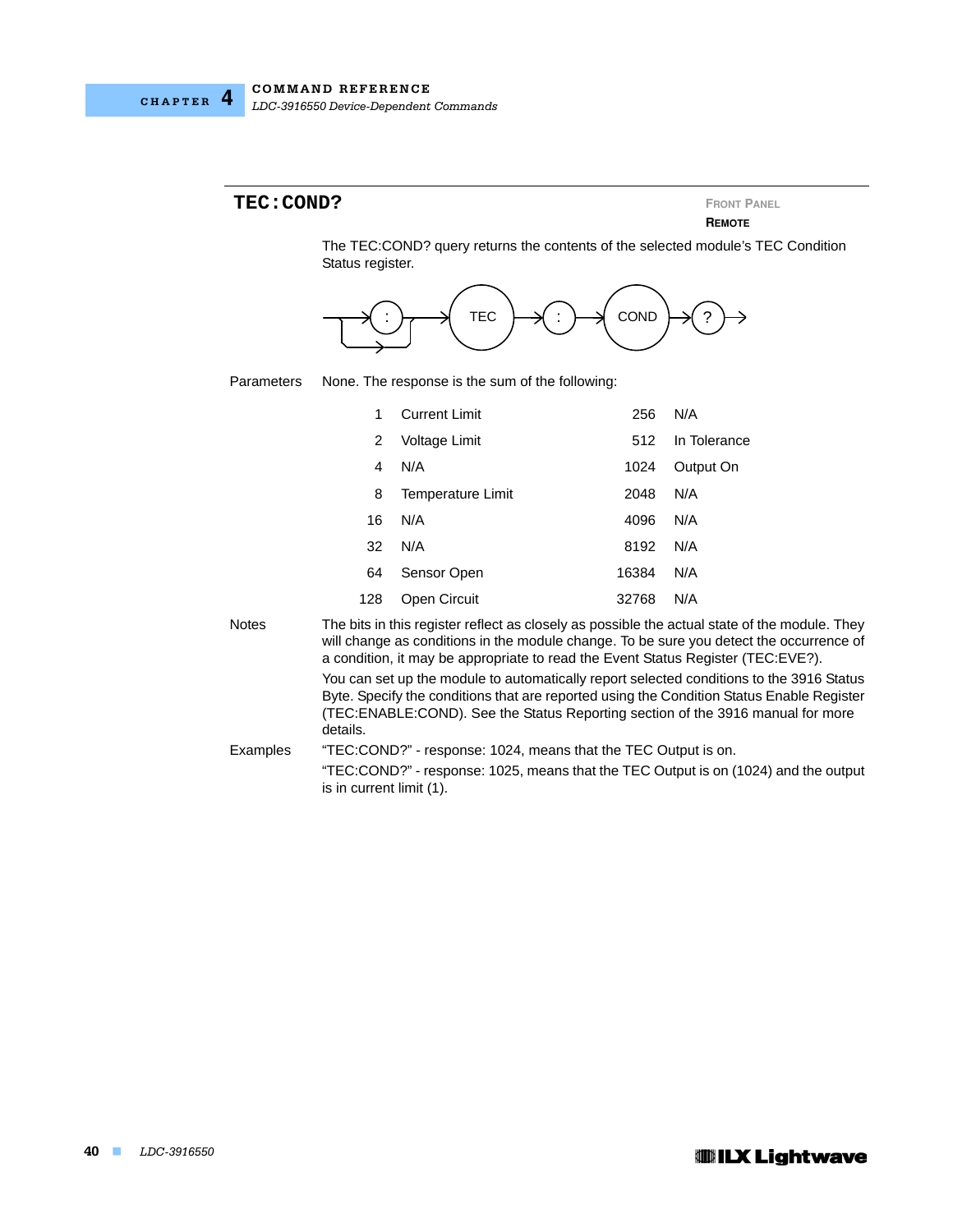### **TEC: CONST FRONT PANEL**

# **REMOTE**

The TEC:CONST command sets the Steinhart-Hart coefficients for the selected module's TEC thermistor.



- Parameters Three <nrf values> are required. The first one represents C1, the second is C2, and the third is C3. The range for all three constants is -99.999 to 99.999. The module scales each value by an exponential value that is appropriate for that constant's part in the Steinhart-Hart equation.
- Notes If any one of the values is less than -99.999, and under-range error will be generated. Values over 99.999 will cause an over-range error. In either case, non of the constants will be modified. A thermistor's Steinhart-Hart coefficients are typically supplied by the thermistor manufacturer.
- Examples "TEC:CONST 0.9,1.2,2.3" action: sets the selected module's TEC Steinhart-Hart coefficients to  $C1 = 0.9$ ,  $C2 = 1.2$ ,  $C3 = 2.3$ .

### **TEC: CONST? FRONT PANEL**

**REMOTE**

The TEC:CONST? query returns the values of the selected module's Steinhart-Hart coefficients..



| Parameters   | None. The response data represents the values of C1, C2 and C3, in that order.                                                                      |
|--------------|-----------------------------------------------------------------------------------------------------------------------------------------------------|
| <b>Notes</b> | These values are pre-scaled so that the exponential value is not given. The actual value<br>of C1 is scaled by 10E-3, C2 by 10E-4, and C3 by 10E-7. |
| Examples     | "TEC:CONST?" - response: 0.9,1.1,2.2: C1, C2, and C3 are 0.9, 1.1, and 2.2.                                                                         |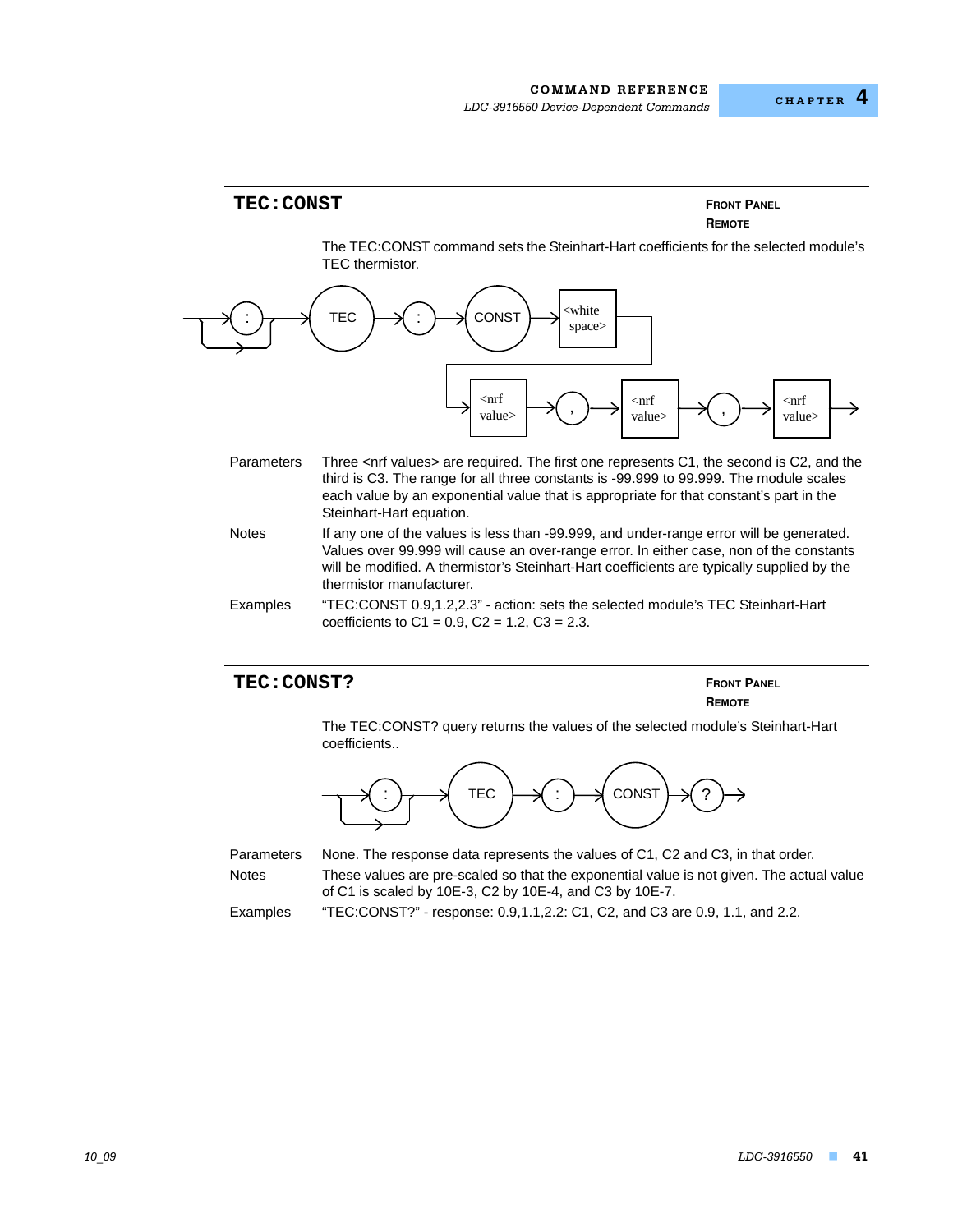

#### **TEC:ENABle: FRONT PANEL**

**REMOTE**

The TEC:ENABle: command path us used to access the selected module's TEC status enable commands and queries.

The following commands may be reached directly from the TEC:ENABle: command path.

TEC:ENABle:COND TEC:ENABle:COND? TEC:ENABle:EVEnt TEC:ENABle:EVEnt? TEC:ENABle:OUTOFF TEC:ENABle:OUTOFF?

### **TEC: ENABle: COND FRONT PANEL**

**REMOTE**

The TEC:ENABle:COND command sets the selected module's TEC Condition Status Enable register. The bits in this register determine the bits in the TEC Condition Status register that are summarized in the 3916 Status Byte.



Parameters An <nrf value> whose sum represents the enabled bits:

| 1   | Current Limit            | 256   | N/A          |
|-----|--------------------------|-------|--------------|
| 2   | Voltage Limit            | 512   | In Tolerance |
| 4   | N/A                      | 1024  | Output On    |
| 8   | <b>Temperature Limit</b> | 2048  | N/A          |
| 16  | N/A                      | 4096  | N/A          |
| 32  | N/A                      | 8192  | N/A          |
| 64  | Sensor Open              | 16384 | N/A          |
| 128 | Open Circuit             | 32768 | N/A          |

Notes This register can be read using the TEC:ENABle:COND? query. See the Status Reporting section of the 3916 manual for more information regarding condition reporting. Examples "TEC:ENAB:COND 9" - action: the only conditions from the selected module that will be reported to the 3916 Status Byte are the Temperature Limit (8) and Current Limit (1) conditions.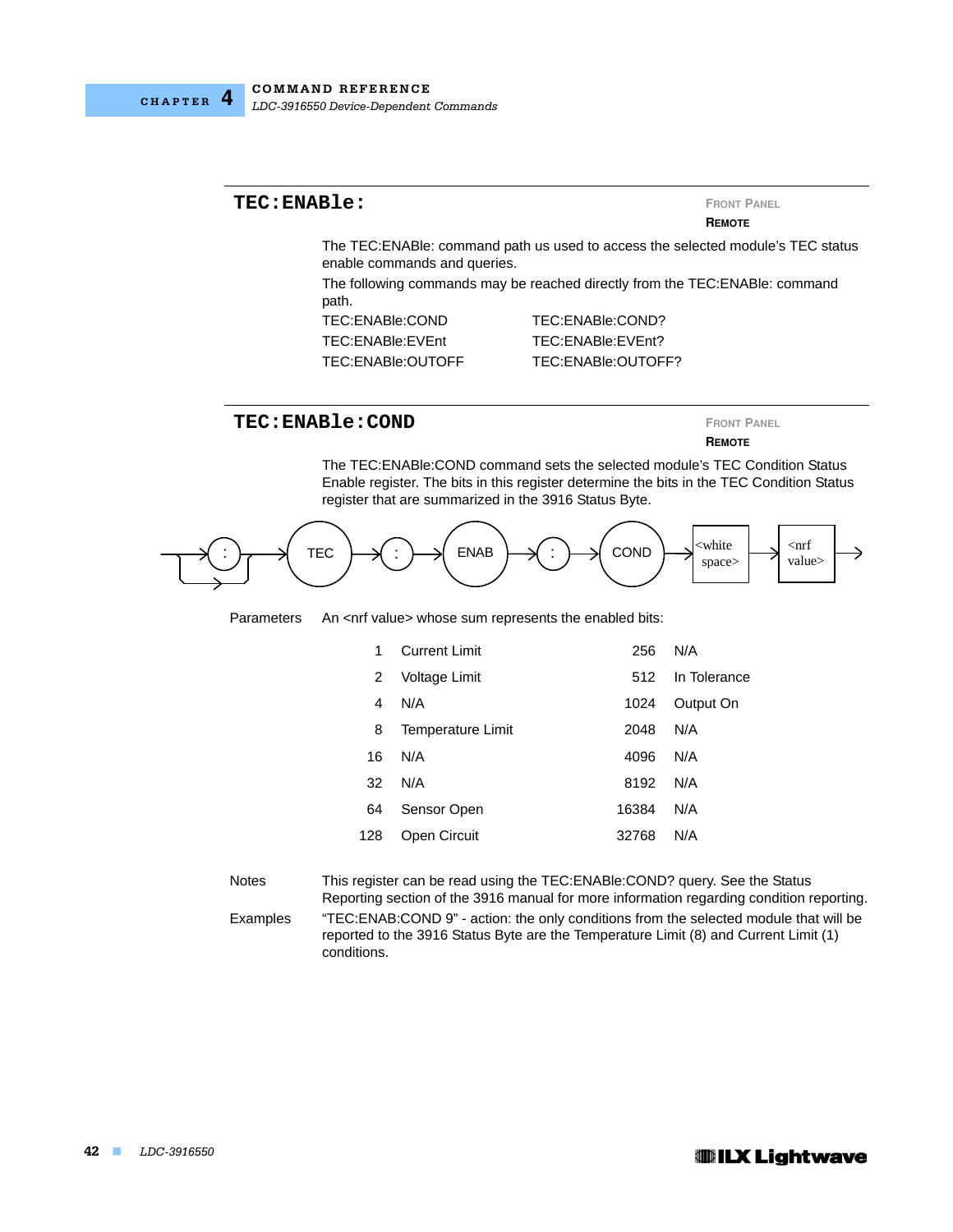### **TEC:ENABle:COND? FRONT PANEL**

### **REMOTE**

The TEC:ENABle:COND? query returns the value of the selected module's TEC Condition Status Enable register.



Parameters None. The response is the sum of the following:

| 1   | <b>Current Limit</b>     | 256   | N/A          |
|-----|--------------------------|-------|--------------|
| 2   | Voltage Limit            | 512   | In Tolerance |
| 4   | N/A                      | 1024  | Output On    |
| 8   | <b>Temperature Limit</b> | 2048  | N/A          |
| 16  | N/A                      | 4096  | N/A          |
| 32  | N/A                      | 8192  | N/A          |
| 64  | Sensor Open              | 16384 | N/A          |
| 128 | Open Circuit             | 32768 | N/A          |

- Notes The selected module's enabled TEC conditions can be set by using the TEC:ENABle:COND command. The TEC condition status can be monitored by the TEC:COND? query.
- Examples "TEC:ENAB:COND?" response: 640, means that only the following two conditions will be reported (in summarized form) to the 3916's Status Byte: In Tolerance (512) and Open Circuit (128).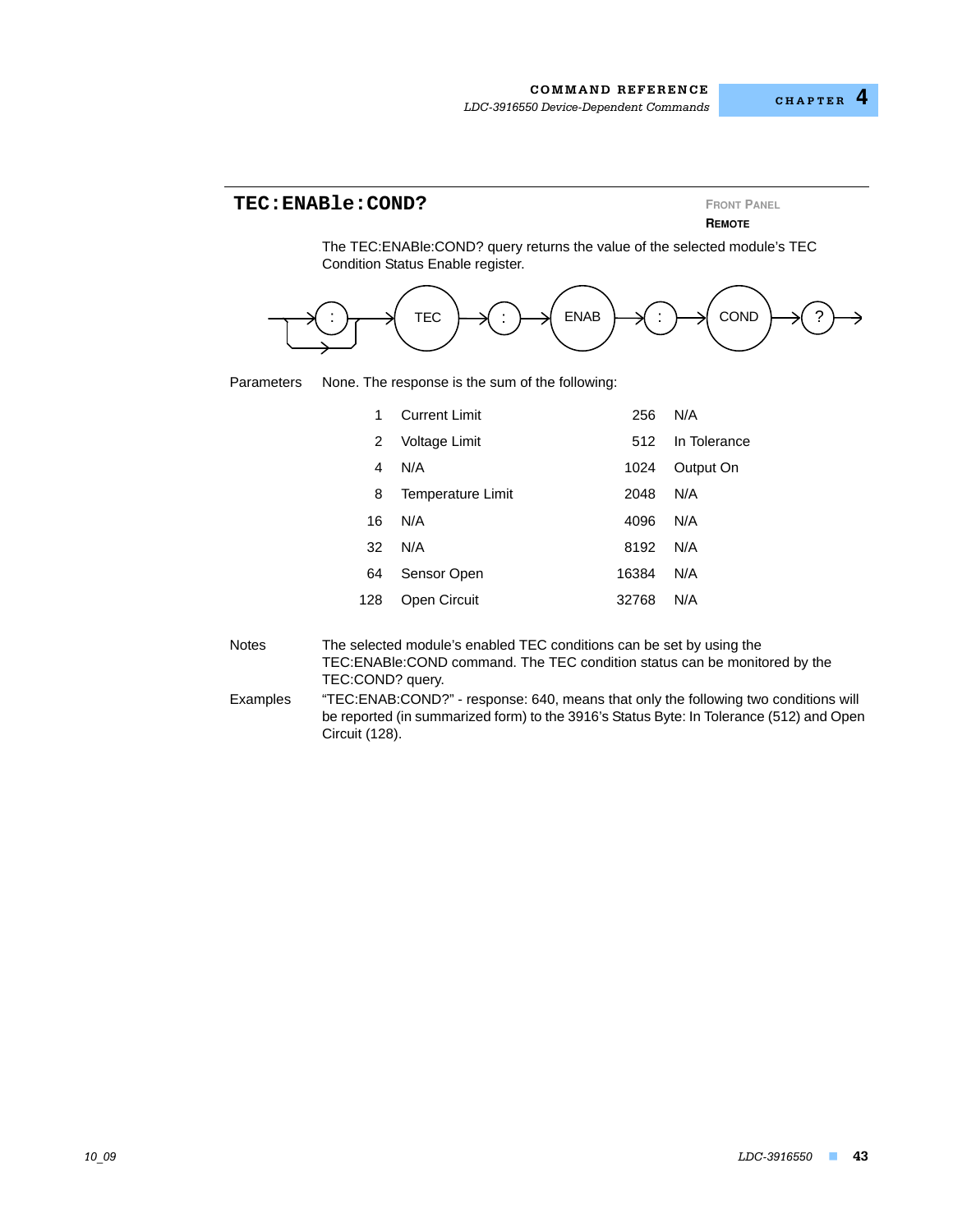

### **TEC: ENABle: EVEnt**

**REMOTE**

The TEC:ENABle:EVEnt command sets the selected module's TEC Event Status Enable register. The bits in this register determine the TEC events that are summarized in the 3916 or the 3908.



Parameters An <nrf value> whose sum represents the events that are enabled:

| 1   | <b>Current Limit Occurred</b>                  | 256   | Sensor Type was Changed While Output was On  |
|-----|------------------------------------------------|-------|----------------------------------------------|
| 2   | Voltage Limit Occurred                         | 512   | In Tolerance Condition was Entered or Exited |
| 4   | N/A                                            | 1024  | Output Turned Off                            |
| 8   | Temperature Limit Occurred                     | 2048  | N/A                                          |
| 16  | N/A                                            | 4096  | N/A                                          |
| 32  | N/A                                            | 8192  | N/A                                          |
| 64  | <b>Sensor Circuit Opened</b>                   | 16384 | N/A                                          |
| 128 | <b>Output Circuit Opened</b><br>(Open Circuit) | 32768 | N/A                                          |

Notes The contents of this register are read with the TEC:ENABle:EVEnt? query. Events can be monitored using the TEC:EVE? query. See the Status Reporting section of the 3916 manual for more information regarding event reporting.

Examples "TEC:ENAB:EVENT 136" - action: only the "Open Circuit" (128) and "Temperature Limit" (8) events will be reported (in summarized form) to the 3916's Status Byte.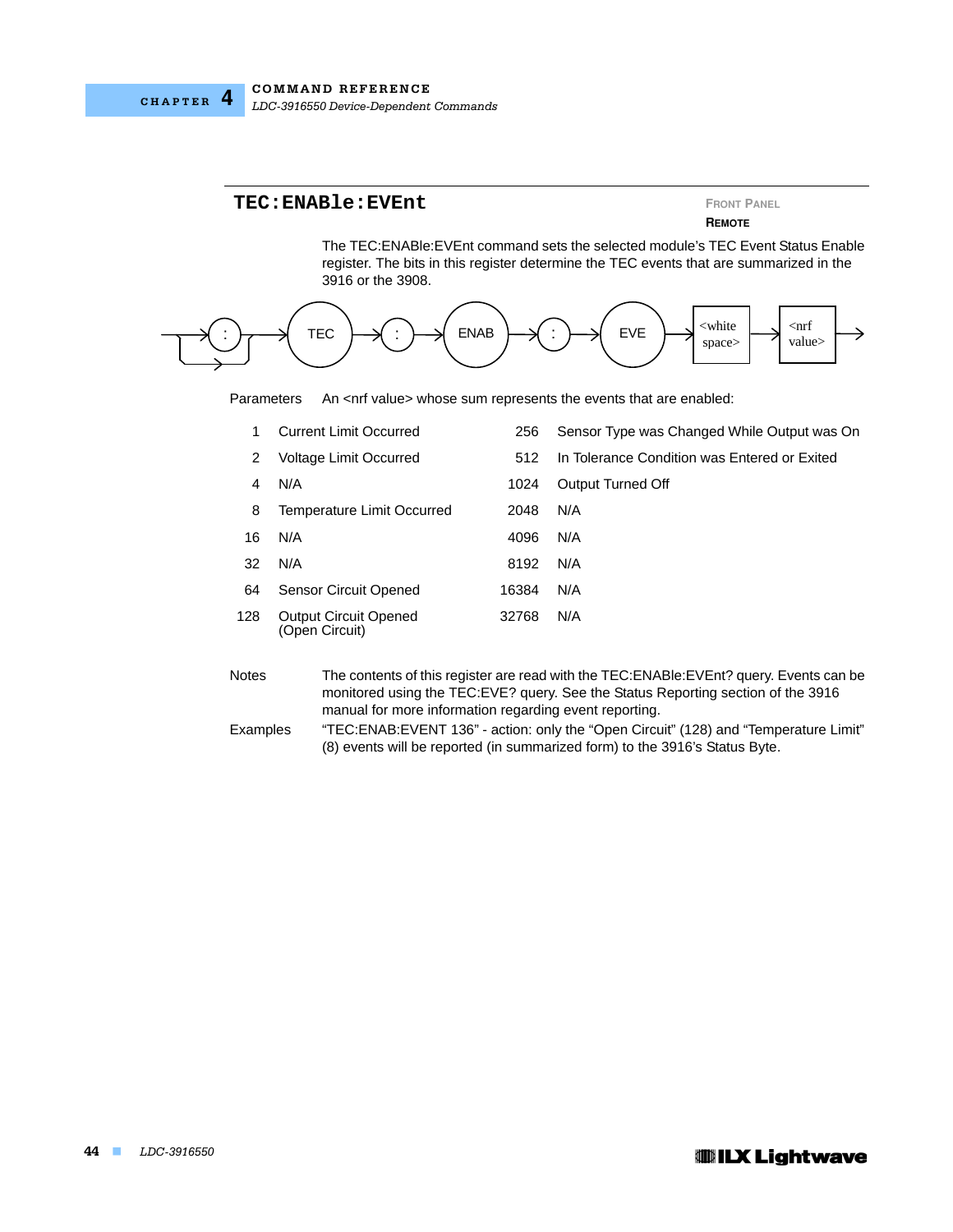### **TEC: ENABle: EVEnt? FRONT PANEL**

**REMOTE**

The TEC:ENABle:EVEnt? query returns the contents of the selected module's TEC Event Status Enable register.



Parameters None. The response is the sum of the following:

|     | <b>Current Limit Occurred</b>                  | 256   | Sensor Type was Changed While Output was On  |
|-----|------------------------------------------------|-------|----------------------------------------------|
| 2   | Voltage Limit Occurred                         | 512   | In Tolerance Condition was Entered or Exited |
| 4   | N/A                                            | 1024  | Output Turned Off                            |
| 8   | Temperature Limit Occurred                     | 2048  | N/A                                          |
| 16  | N/A                                            | 4096  | N/A                                          |
| 32  | N/A                                            | 8192  | N/A                                          |
| 64  | <b>Sensor Circuit Opened</b>                   | 16384 | N/A                                          |
| 128 | <b>Output Circuit Opened</b><br>(Open Circuit) | 32768 | N/A                                          |
|     |                                                |       |                                              |

- Notes This register is set using the TEC:ENABle:EVEnt command. The selected module's TEC event status can be monitored by the TEC:EVEnt? query.
- Examples "TEC:ENAB:EVE?" reponse: 512, means that the "Tolerance Changed" event is the only event that the selected module's TEC will report to the 3916 Status Byte.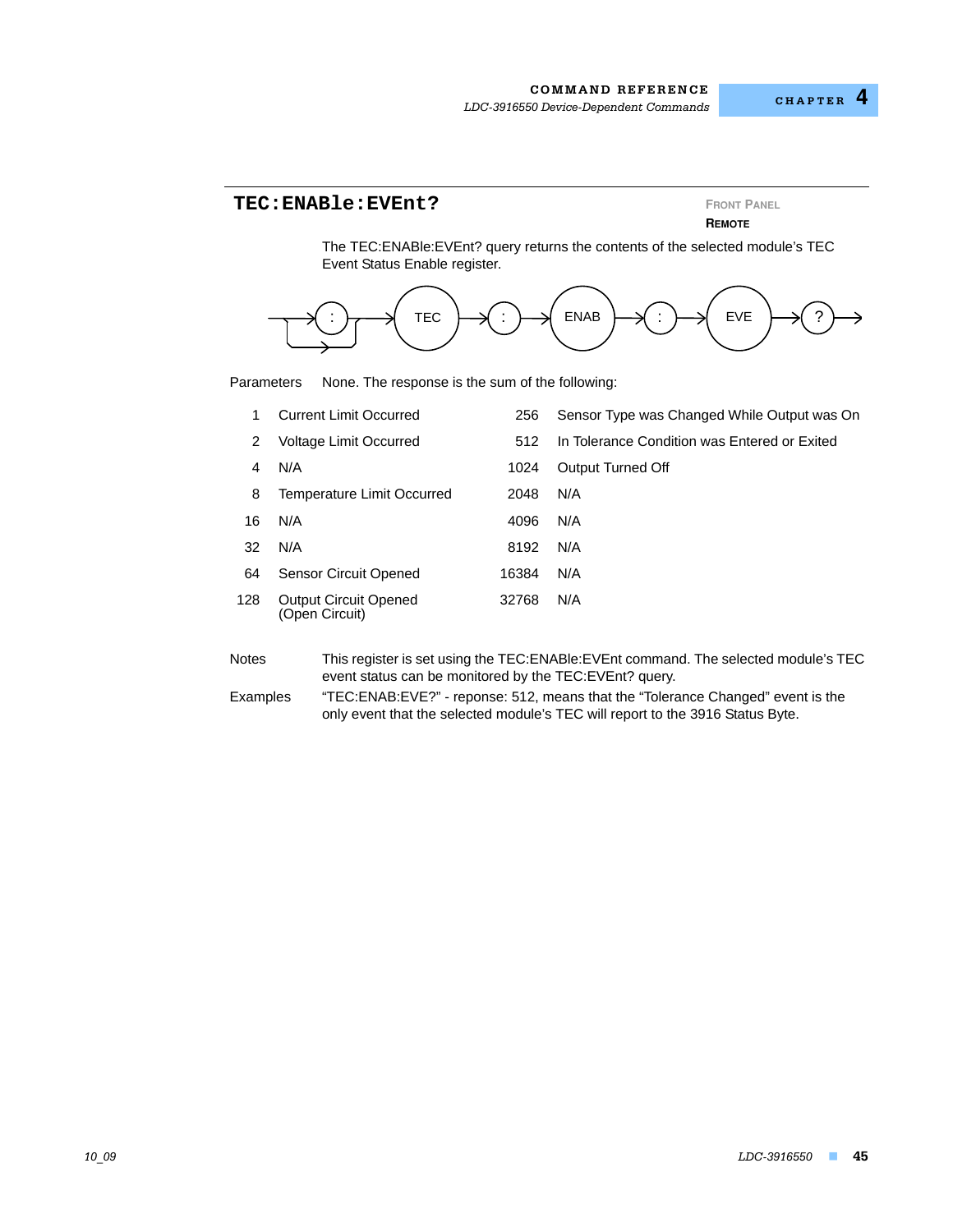

### **TEC:ENABle:OUTOFF FRONT PANEL**

**REMOTE**

The TEC:ENABle:OUTOFF command sets the selected module's TEC Output Off Enable register. The bits in this register specify the conditions that will cause TEC to automatically turn off.



Parameters An <nrf value> whose sum represents the enabled bits:

|     | <b>Current Limit</b>       | 256   | Sensor Changed   |
|-----|----------------------------|-------|------------------|
| 2   | Voltage Limit              | 512   | Not in Tolerance |
| 4   | N/A                        | 1024  | Sensor Shorted   |
| 8   | <b>Temperature Limit</b>   | 2048  | N/A              |
| 16  | N/A                        | 4096  | N/A              |
| 32  | N/A                        | 8192  | N/A              |
| 64  | Sensor Open                | 16384 | N/A              |
| 128 | Module Open (Open Circuit) | 32768 | N/A              |
|     |                            |       |                  |

Notes Read this register using the TEC: ENABle: OUTOFF? guery. The factory default value ofor this register is 1224: the conditions that will cause the output to shut off are Sensor Shorted, Module Open, Sensor Open, and Temperature Limit (1024+128+64+8).

WARNING: If you set bit 9 in this register, the output will shut off whenever the controlled temperature is out of tolerance (specified using the "TOL" command). If the tolerance conditions do not include the ambient temperature, you will not be able to turn on the output. You should wait until the temperature is within your tolerance specification before setting this bit.

Examples "TEC:ENAB:OUTOFF 72" - action: sets the selected module's TEC Output-Off enable register so that either a Sensor Open (64) or Temperature Limit (8) condition will cause the TEC output to be turned off.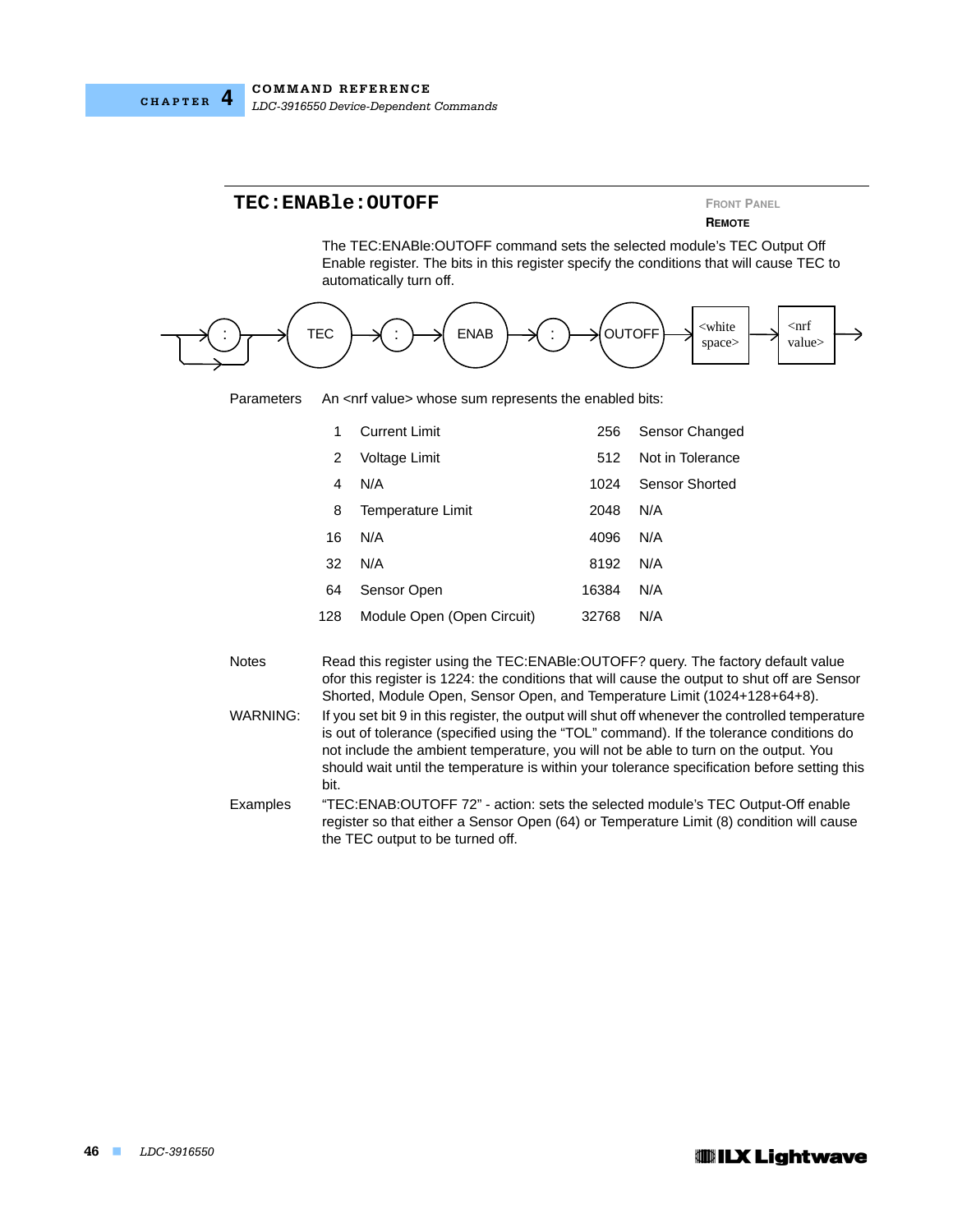### **TEC: ENABle: OUTOFF?** FRONT PANEL

**REMOTE**

The TEC:ENABle:OUTOFF? query returns the contents of the selected module's TEC OUtput Off Enable register.



Parameters None. The response is the sum of the following:

|     | Current Limit              | 256   | Sensor Changed   |
|-----|----------------------------|-------|------------------|
| 2   | Voltage Limit              | 512   | Not in Tolerance |
| 4   | N/A                        | 1024  | Sensor Shorted   |
| 8   | Temperature Limit          | 2048  | N/A              |
| 16  | N/A                        | 4096  | N/A              |
| 32  | N/A                        | 8192  | N/A              |
| 64  | Sensor Open                | 16384 | N/A              |
| 128 | Module Open (Open Circuit) | 32768 | N/A              |
|     |                            |       |                  |

Notes This register can be set by using the TEC:ENABle:OUTOFF command. Examples "TEC:ENAB:OUTOFF?" - response: 8, means that the selected module's TEC Temperature Limit is the only condition that will cause the TEC output to be turned off.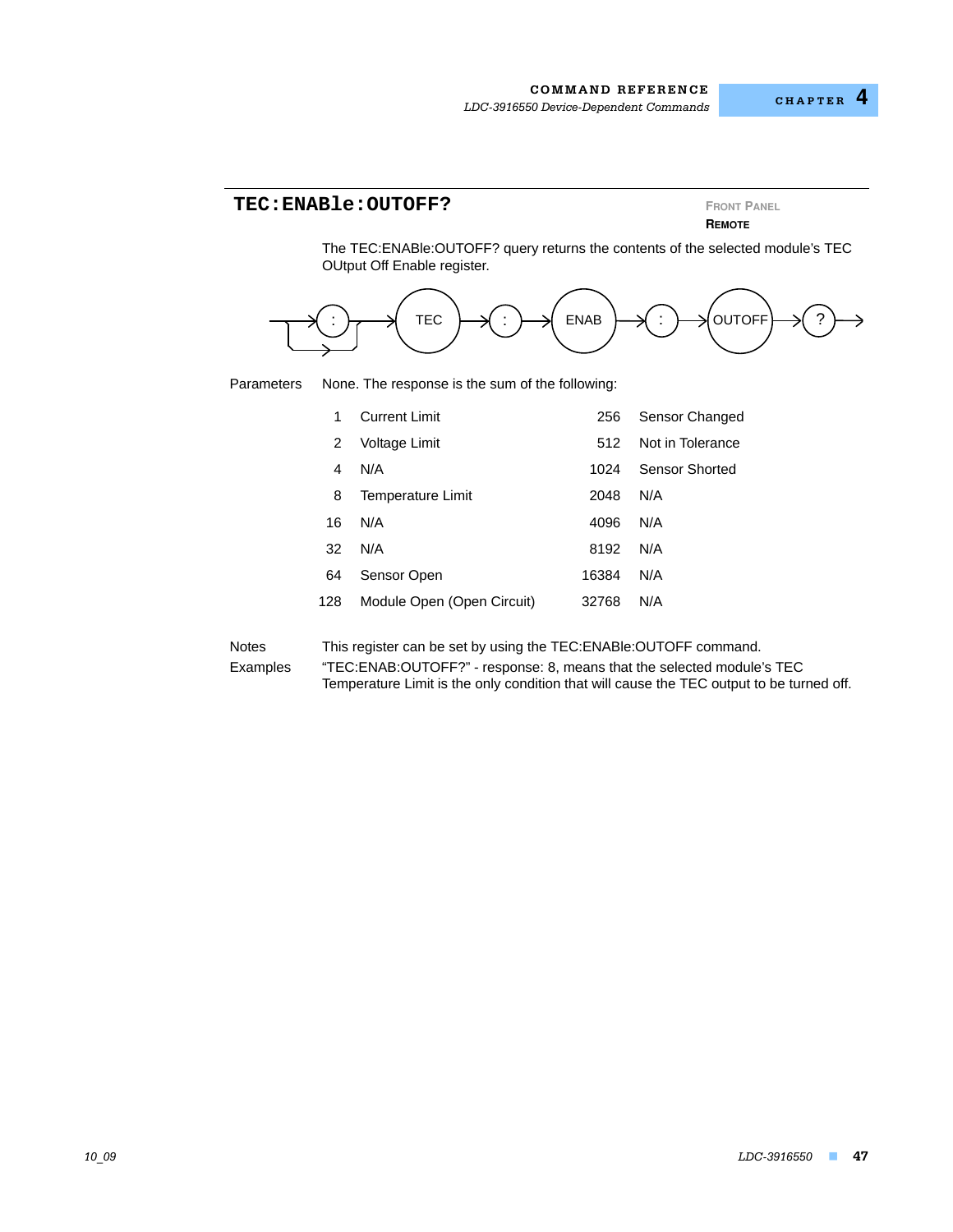### **TEC: EVENt? FROM PANEL**

**REMOTE**

The TEC:EVEnt? query returns the contents of the selected module's TEC Event Status register.



Parameters None. The response is the sum of the following:

|                                                                                              | <b>Current Limit Occurred</b>                                                                                                                                                                                                                | 256   | Sensor Type was Changed While Output was On  |
|----------------------------------------------------------------------------------------------|----------------------------------------------------------------------------------------------------------------------------------------------------------------------------------------------------------------------------------------------|-------|----------------------------------------------|
| 2                                                                                            | Voltage Limit Occurred                                                                                                                                                                                                                       | 512   | In Tolerance Condition was Entered or Exited |
| 4                                                                                            | N/A                                                                                                                                                                                                                                          | 1024  | Output Turned Off                            |
| 8                                                                                            | <b>Temperature Limit Occurred</b>                                                                                                                                                                                                            | 2048  | N/A                                          |
| 16                                                                                           | N/A                                                                                                                                                                                                                                          | 4096  | N/A                                          |
| 32                                                                                           | N/A                                                                                                                                                                                                                                          | 8192  | N/A                                          |
| 64                                                                                           | Sensor Circuit Opened                                                                                                                                                                                                                        | 16384 | N/A                                          |
| 128                                                                                          | <b>Output Circuit Opened</b><br>32768<br>(Open Circuit)                                                                                                                                                                                      |       | N/A                                          |
| Notes                                                                                        | The events in this register will not be reported to the 3916's Status Byte unless they are<br>selected using the TEC: ENABIe: EVEnt command. The event status register is only<br>cleared when it is read, or in response to a *CLS command. |       |                                              |
| Examples<br>"TEC:EVE?" - response: 131, means that an "Output Circuit Opened" event (128), a |                                                                                                                                                                                                                                              |       |                                              |

### "Voltage Limit Occurred" event (2), and a "Current Limit Occurred" event (1) have occurred since the last TEC:EVEnt? query.

### The TEC:GAIN command sets the selected module's TEC control loop gain. Parameters An <nrf value> between 1 and 127, that represents the gain. The value will be rounded to the nearest integer. Notes An error is generated if the value is invalid or not between 1 and 127. Examples "TEC:GAIN 40" - action: sets the selected module's TEC control loop gain to 40. **TEC: GAIN FRONT PANEL REMOTE** :  $\rightarrow$  TEC  $\rightarrow$  :  $\rightarrow$  GAIN  $\rightarrow$  subtite space> <nrf value>

### **IIIII ILX Lightwave**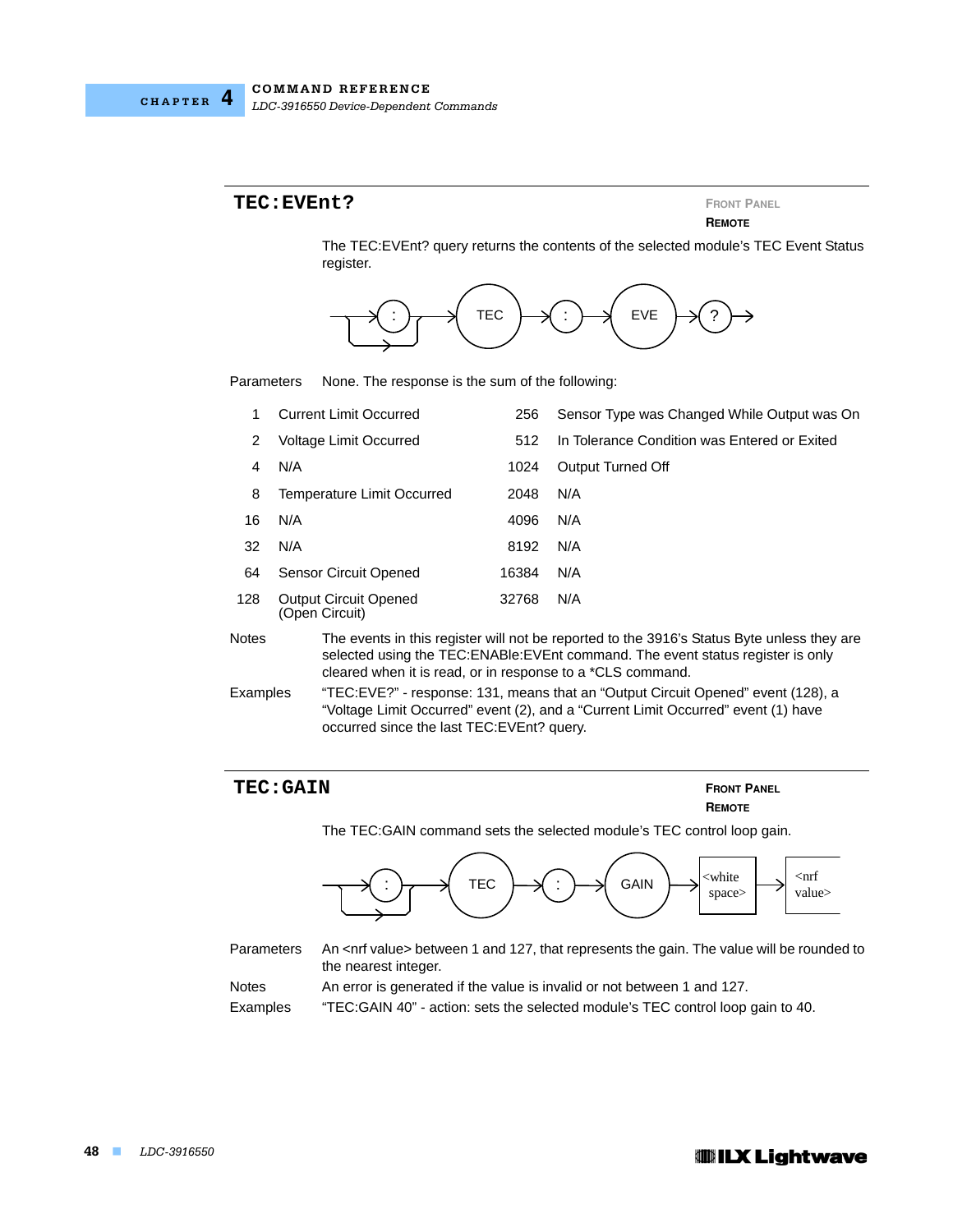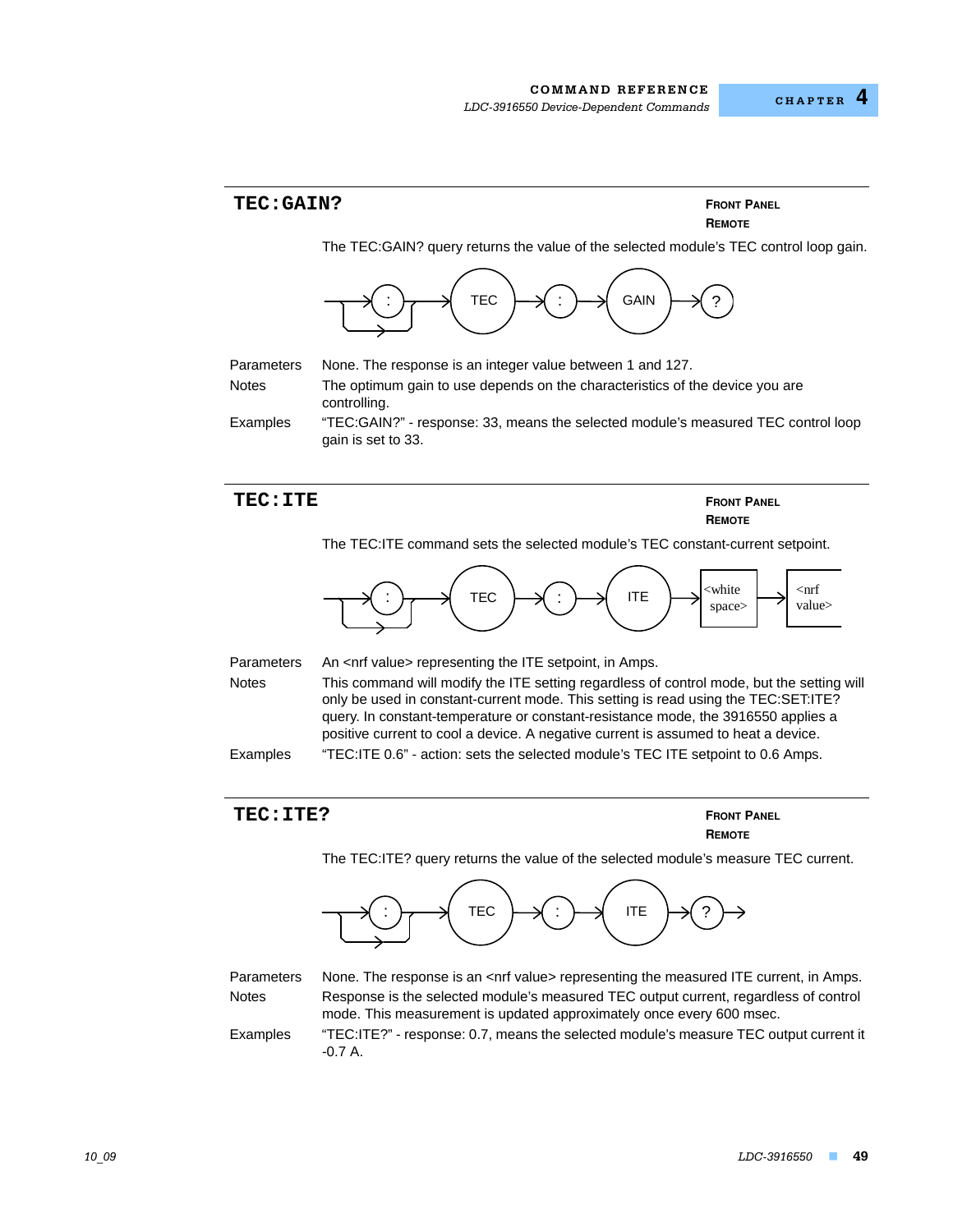



Parameters None. The response is an <nrf value>.

Notes The current limit is in effect in all control modes.

Examples "TEC:LIM:I?" - response: 0.9, means the selected module's TEC current limit is 0.9 A.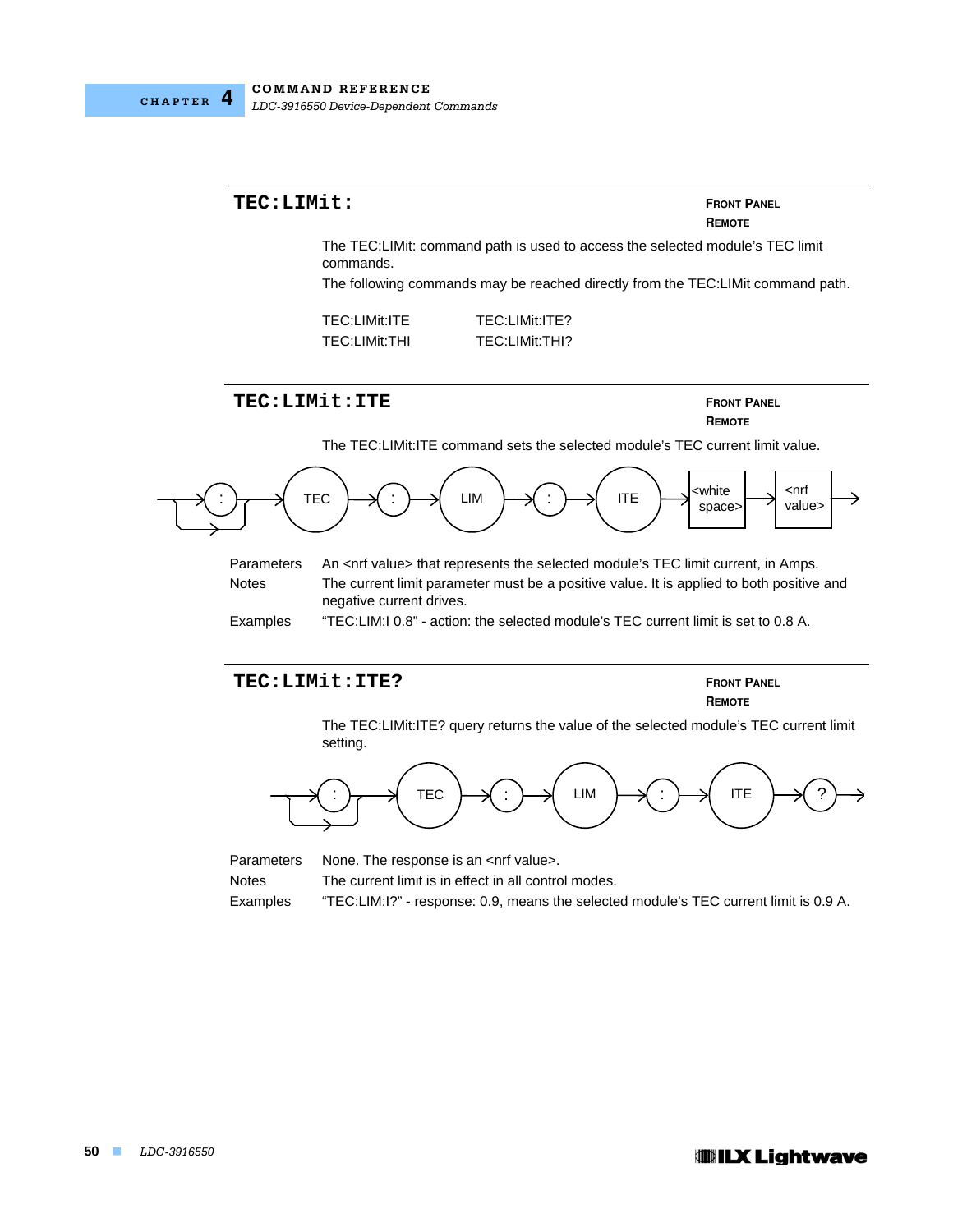

Notes High temperature limit is valid for all modes of operation. There is no low temperature limit.

Examples "TEC:LIM:THI?" - response: 92.0, means the selected module's TEC high temperature limit is  $92.0 °C$ .

The TEC:MODE: command path is used to access the selected module's TEC mode selection commands. The following commands may be reached directly from the TEC:MODE: command path. TEC:MODE:ITE TEC:MODE:T TEC:MODE:R **TEC: MODE: FRONT PANEL REMOTE**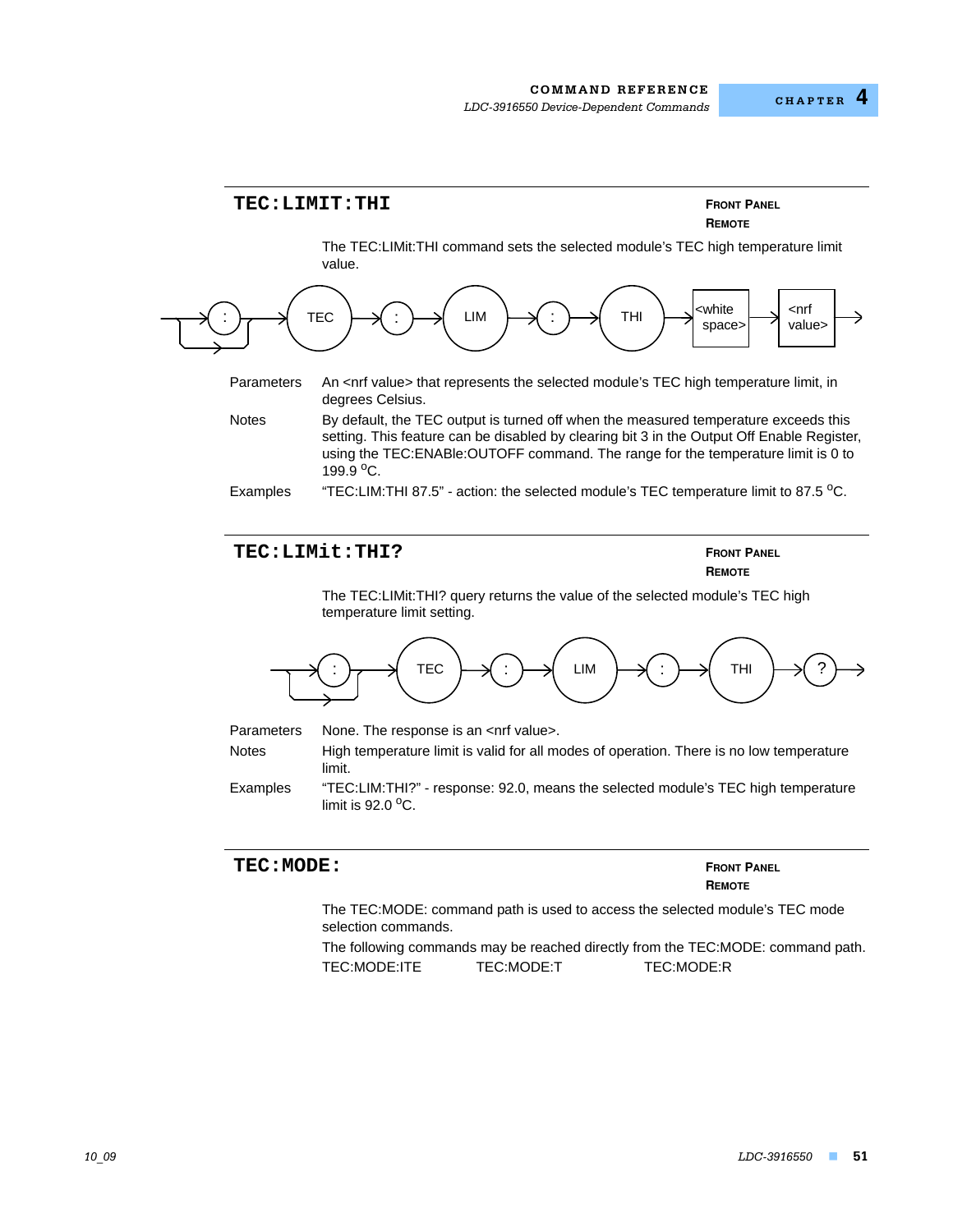

#### **TEC: MODE: ITE FRONT PANEL**

# **REMOTE**

The TEC:MODE:ITE command selects constant current mode for the selected module's TEC.



Parameters None.

Notes In this mode, TE current is kept constant, regardless of variations in load temperature. Examples "TEC:MODE:ITE" - action: selects constant-TE current control mode.

### **TEC:MODE: R FROM PANEL**

**REMOTE**

The TEC:MODE:R command selects constant thermistor resistance mode for the selected module's TEC.



Parameters None.

Notes Since thermistor resistance is a function of temperature, this mode also controls load temperature. It bypasses the use of the Steinhart-Hart conversion for setpoint calculation. This allows control of the load temperature in cases where a thermistor's resistance at a desired temperature is know, but its Steinhart-Hart coefficients are not known.

Examples "TEC:MODE:R" - action: selects constant thermistor resistance control mode.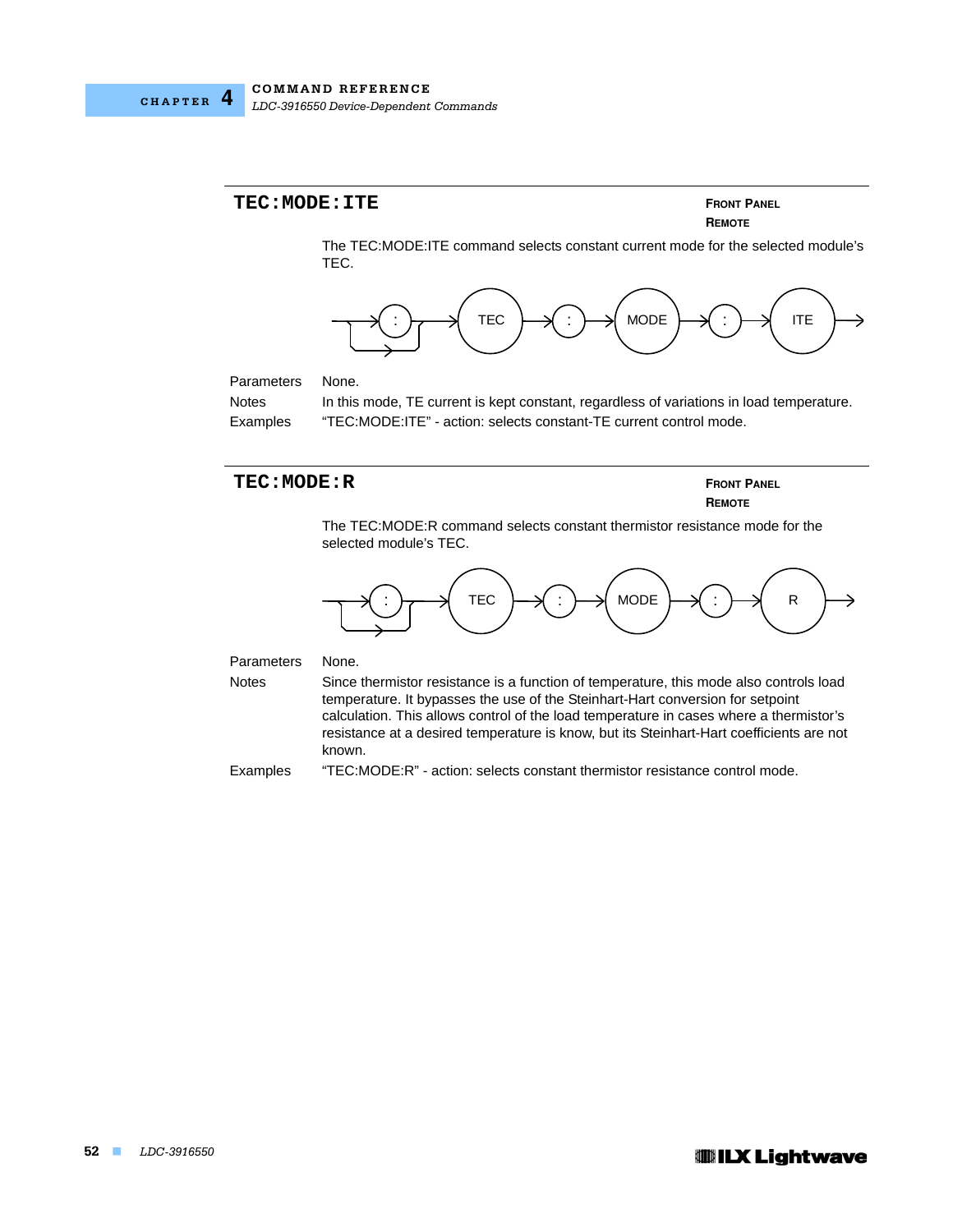# The TEC:MODE:T command selects constant temperature mode for the selected module's TEC. Parameters None. Notes Constant temperature mode is the most frequently used control mode. Changing control modes causes the selected module's TEC to be turned off. Examples "TEC:MODE:T" - action: selects constant temperature control mode for the selected module's TEC temperature controller. **REMOTE TEC: MODE? FROM PANEL REMOTE** : TEC : MODE : T

**TEC: MODE: T FRONT PANEL** 

The TEC:MODE? query returns the selected module's TEC control mode.



Parameters None. The response is a character response representing the control mode. The possible responses are "T", "R", and "ITE" (without quotes). Notes Constant current mode is sometimes useful in a multi-stage TEC system, or in a system where the heat load is constant and well known.

Examples "TEC:MODE?" - response: T, means that the selected module's TEC is in constant temperature control mode.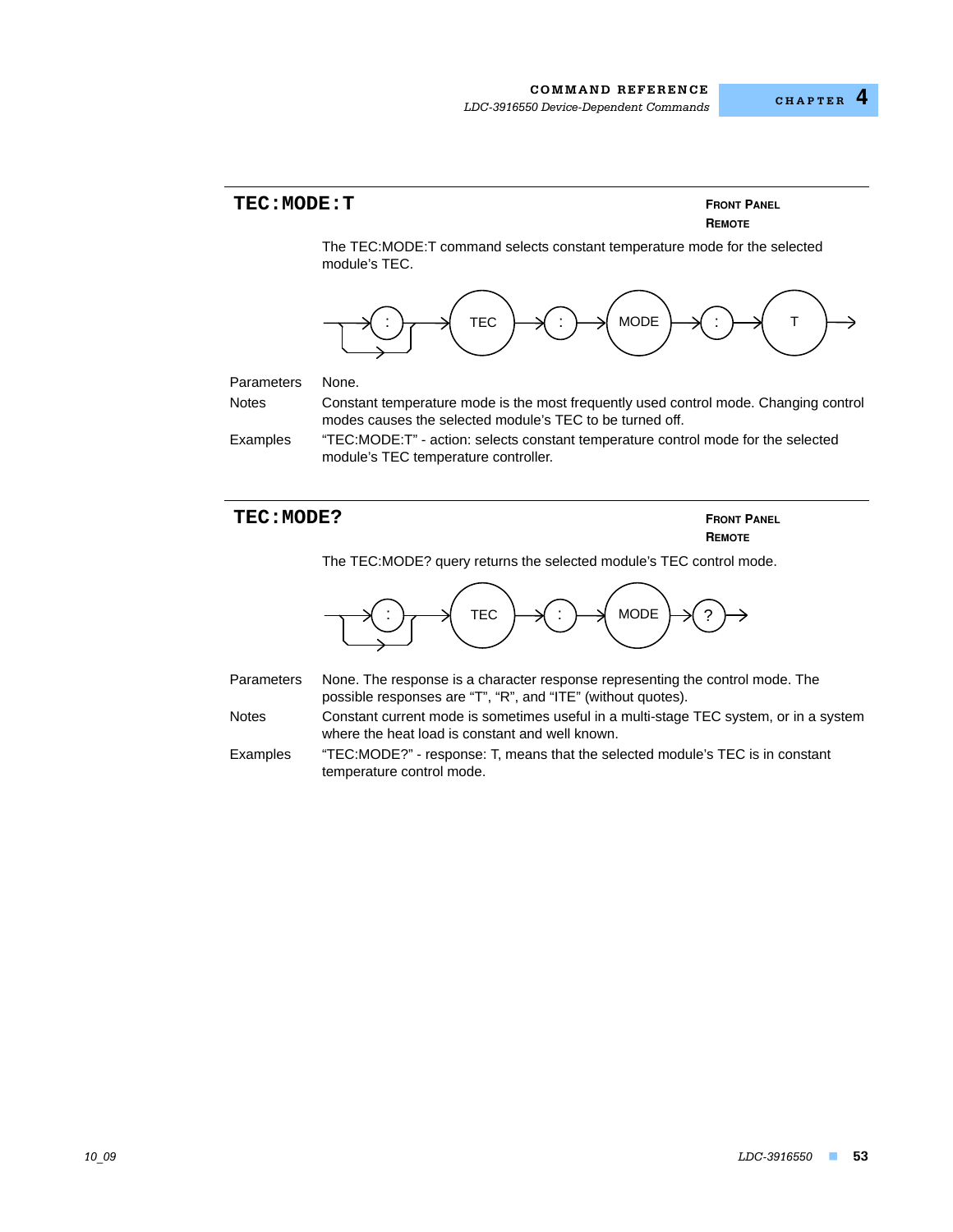

| TEC: OUTput  | <b>FRONT PANEL</b><br><b>REMOTE</b>                                                                                                                                                                                                                     |
|--------------|---------------------------------------------------------------------------------------------------------------------------------------------------------------------------------------------------------------------------------------------------------|
|              | The TEC:OUTput command turns the selected module's TEC output on or off.                                                                                                                                                                                |
|              | <white<br>≺nrf<br/>OUT<br/><b>TEC</b><br/>space&gt;<br/>value&gt;</white<br>                                                                                                                                                                            |
| Parameters   | An $\leq$ nrf value>; 1 = on, 0 = off.                                                                                                                                                                                                                  |
| <b>Notes</b> | After the selected module's TEC output is turned on, it may be useful to wait until the<br>output is stable before performing further operations, but it is not necessary. The<br>character strings "OFF" and "ON" may be used in place of "0" and "1". |
| Examples     | "TEC:OUT 1" - action: turns the selected module's TEC output on.<br>"TEC:OUT OFF" - action: turn off the selected module's TEC.                                                                                                                         |

**TEC: OUTput?** FRONT PANEL

**REMOTE**

The TEC:OUTput? query returns the selected module's TEC output state.



Parameters None. The response is an <nrf value>. Notes Although the output is on, the output may not have reached the set point value. The

output should always be off when connecting or disconnecting cables to the output connector.

Examples "TEC:OUT?" - response: 0, means that the selected module's TEC is off. "TEC:OUT?" - response: 1, means that the selected modules' TEC is turned on.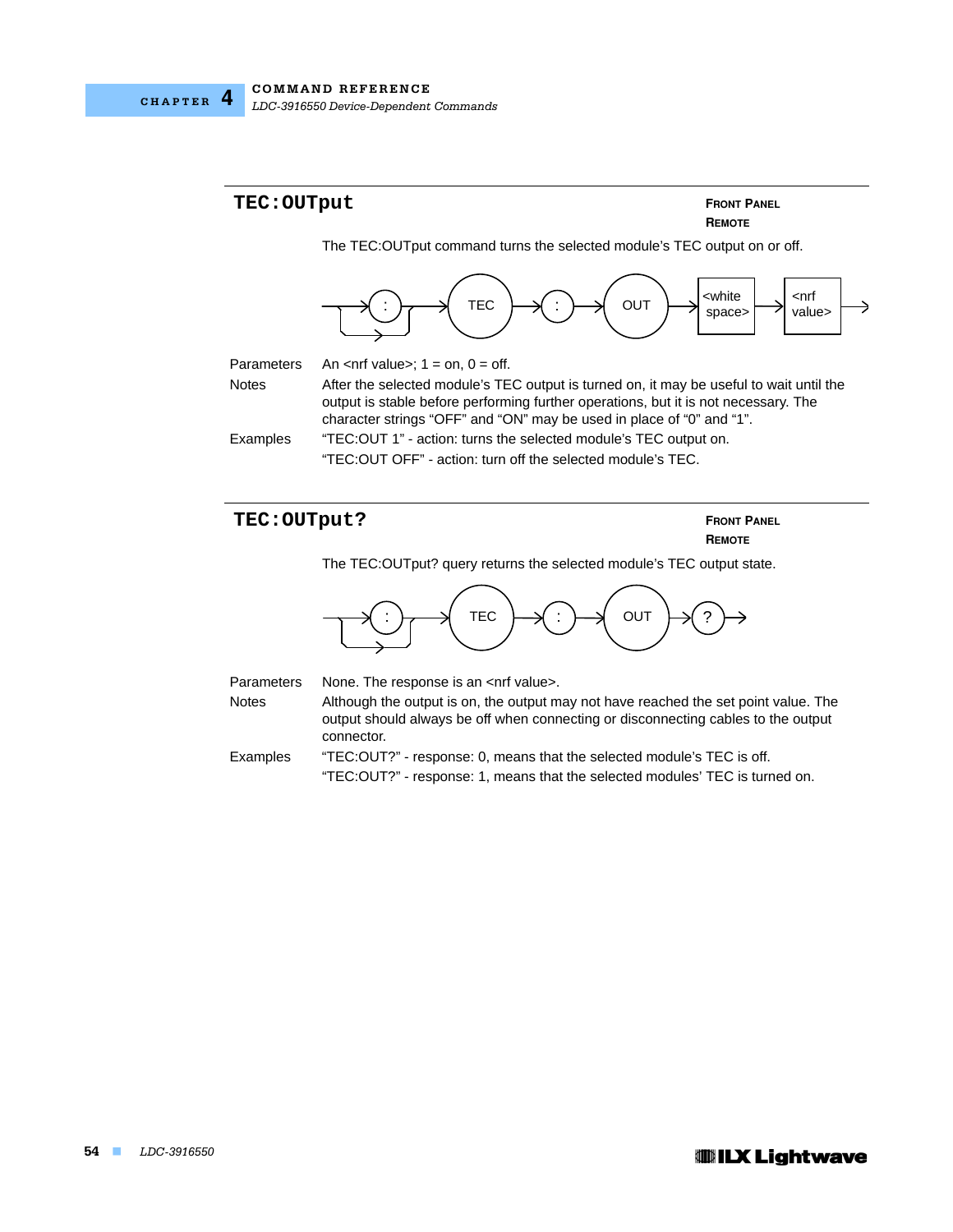

### **TEC: R? FRONT PANEL**

**REMOTE**

The TEC:R? query returns the value of the selected module's TEC measured thermistor resistance.



Parameters None. The response is an <nrf value> representing the measured thermistor resistance, in  $k\Omega$ .

Notes Response is the selected module's measured thermistor resistance, regardless of control mode. This measurement is updated approximately once every 600 msec.

Examples "TEC:R?" - response: 16.7, means the selected module's measured TEC thermistor resistance is 16.7 k $\Omega$ .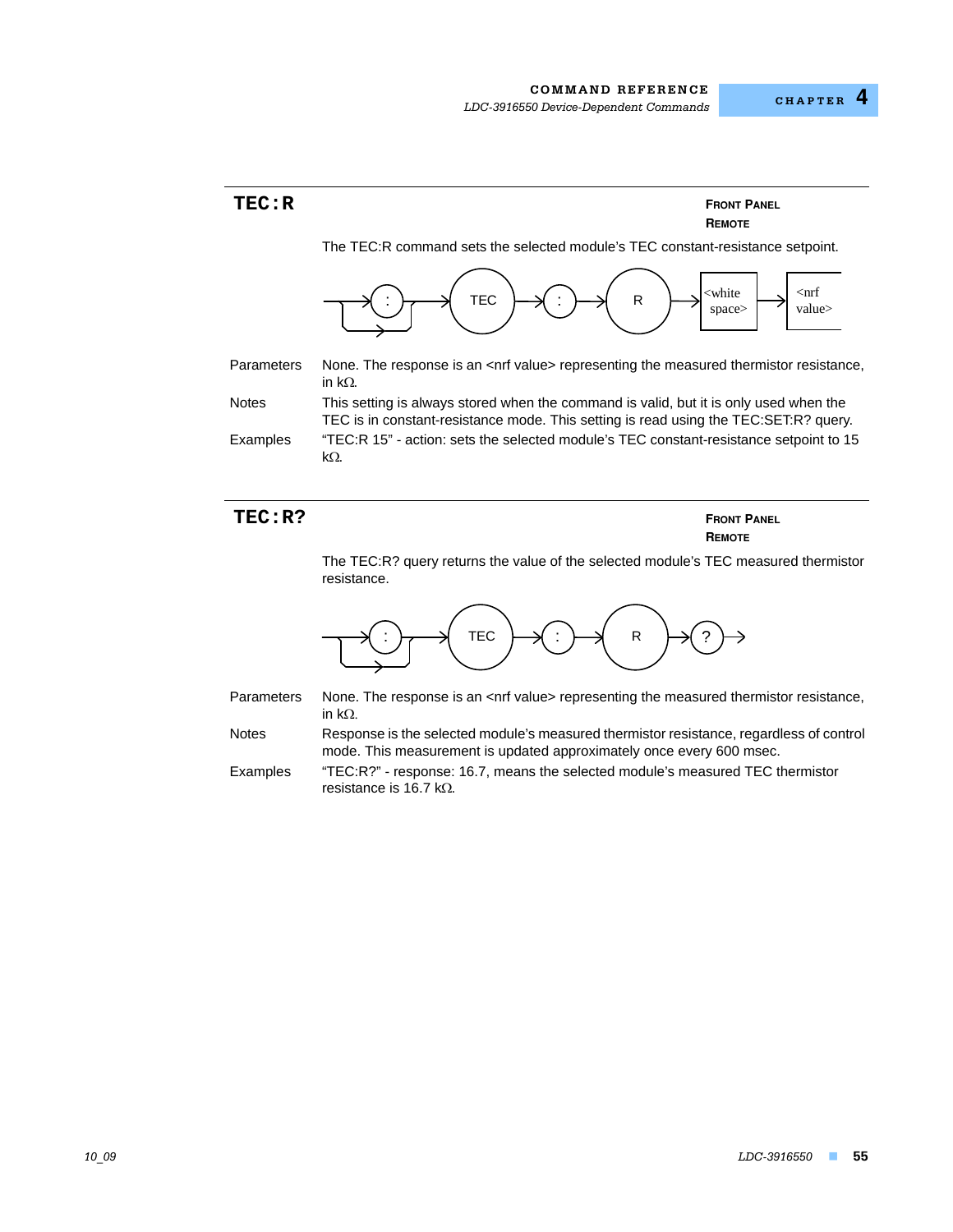

| <b>TEC: SENsor</b> |                                                                                                                                                                                                                                                                                                                                                                                                                                                                                | <b>FRONT PANEL</b><br><b>REMOTE</b>                   |
|--------------------|--------------------------------------------------------------------------------------------------------------------------------------------------------------------------------------------------------------------------------------------------------------------------------------------------------------------------------------------------------------------------------------------------------------------------------------------------------------------------------|-------------------------------------------------------|
|                    | The TEC:SEN command sets the selected module's TEC thermistor sense current.                                                                                                                                                                                                                                                                                                                                                                                                   |                                                       |
|                    | <b>SEN</b><br><b>TEC</b>                                                                                                                                                                                                                                                                                                                                                                                                                                                       | <white<br>∕nrf<br/>value&gt;<br/>space&gt;</white<br> |
| Parameters         | An $\alpha$ -nrf value> representing the desired thermistor sense current. 1 represents 100 $\mu$ A, 2<br>represents 10 µA.                                                                                                                                                                                                                                                                                                                                                    |                                                       |
| <b>Notes</b>       | The sense current is applied through the thermistor, and the resulting voltage is<br>measured by the 3916550 module. The measured voltage range is 0-5 V. The best<br>sense current to use depends on the expected thermistor resistance at the setpoint. In<br>general, use 100 $\mu$ A for a resistance less than 50 k $\Omega$ , and 10 $\mu$ A for larger values. The<br>largest possible voltage swing in the vicinity of the setpoint will result in the best stability. |                                                       |
| Examples           | "TEC:SEN 1" - action: sets the selected module's TEC thermistor current to 100 µA.                                                                                                                                                                                                                                                                                                                                                                                             |                                                       |
| TEC: SEN?          |                                                                                                                                                                                                                                                                                                                                                                                                                                                                                | <b>FRONT PANEL</b><br><b>REMOTE</b>                   |
|                    | The TEC: SEN? query returns the selected module's TEC thermistor sense current.                                                                                                                                                                                                                                                                                                                                                                                                |                                                       |
|                    | <b>TEC</b><br><b>SEN</b>                                                                                                                                                                                                                                                                                                                                                                                                                                                       |                                                       |

| Parameters   | None. The response is an <nr \,="" value=""> representing the sense current. 1 represents 100<br/><math>\mu</math>A, 2 represents 10 <math>\mu</math>A.</nr> |
|--------------|--------------------------------------------------------------------------------------------------------------------------------------------------------------|
| <b>Notes</b> | The sensor current is always applied, regardless of the control mode.                                                                                        |
| Examples     | "TEC: SEN?" - response: 1 means that the sense current is 100 $\mu$ A.                                                                                       |

| $\mathtt{TEC}$ : $\mathtt{SET}$ : |              |            | <b>FRONT PANEL</b><br><b>REMOTE</b>                                                         |  |
|-----------------------------------|--------------|------------|---------------------------------------------------------------------------------------------|--|
|                                   | queries.     |            | The TEC:SET: command path is used to access the selected module's TEC set point             |  |
|                                   | TEC:SET:ITE? | TEC:SET:R? | The following queries may be reached directly from the TEC:SET: command path.<br>TEC:SET:T? |  |
|                                   |              |            |                                                                                             |  |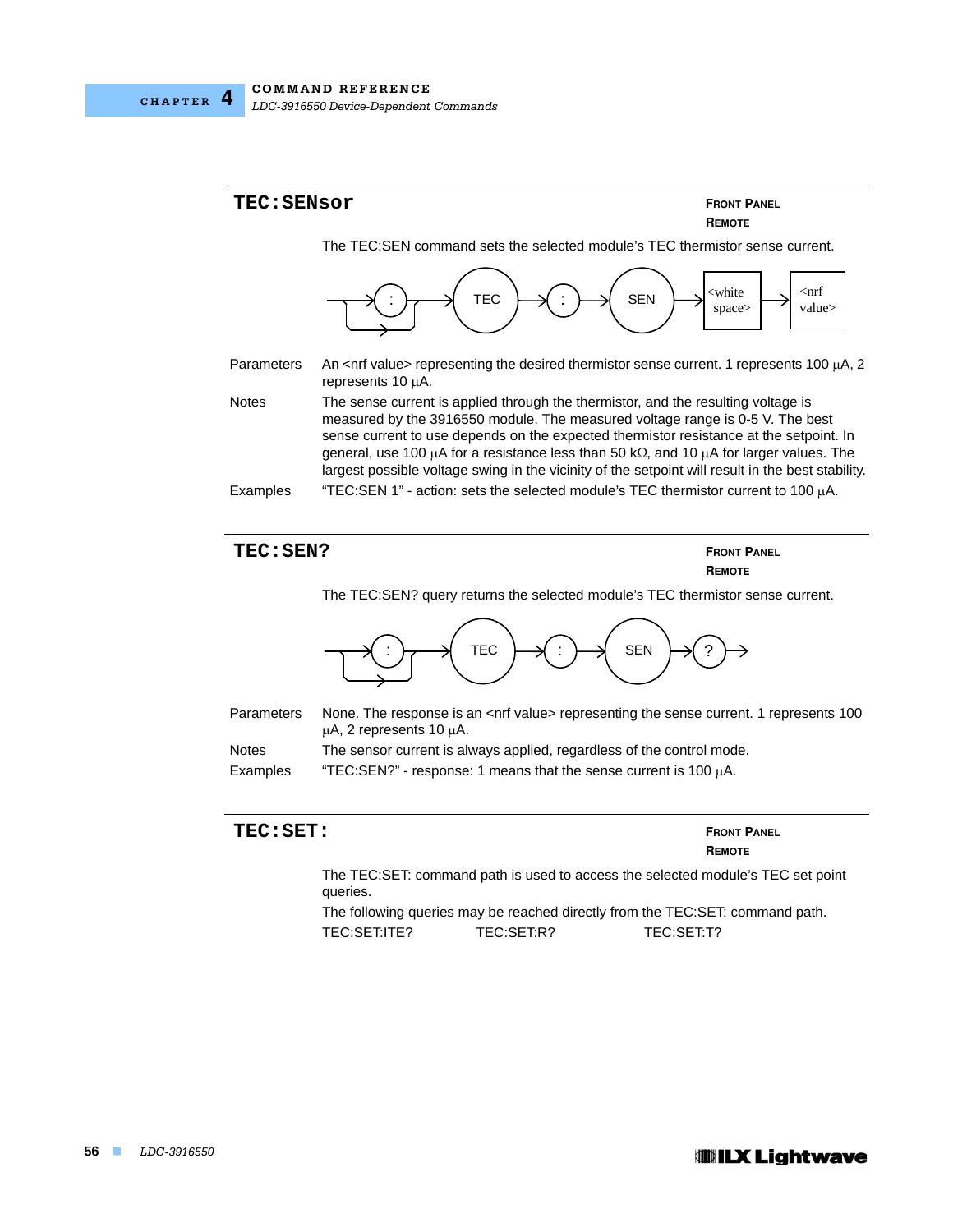

**TEC: SET: R? FROM PANEL** 

**REMOTE**

The TEC:SET:R? query returns the selected module's TEC constant thermistor resistance set point.



Parameters None. The response is an <nrf value> that represents the selected module's constant resistance set point value, in  $k\Omega$ .

Notes The constant-thermistor resistance set point is only in effect when the operating mode is R.

Examples "TEC:SET:R?" - response: 19.6, means the selected module's TEC resistance set point is 19.6 k $\Omega$ .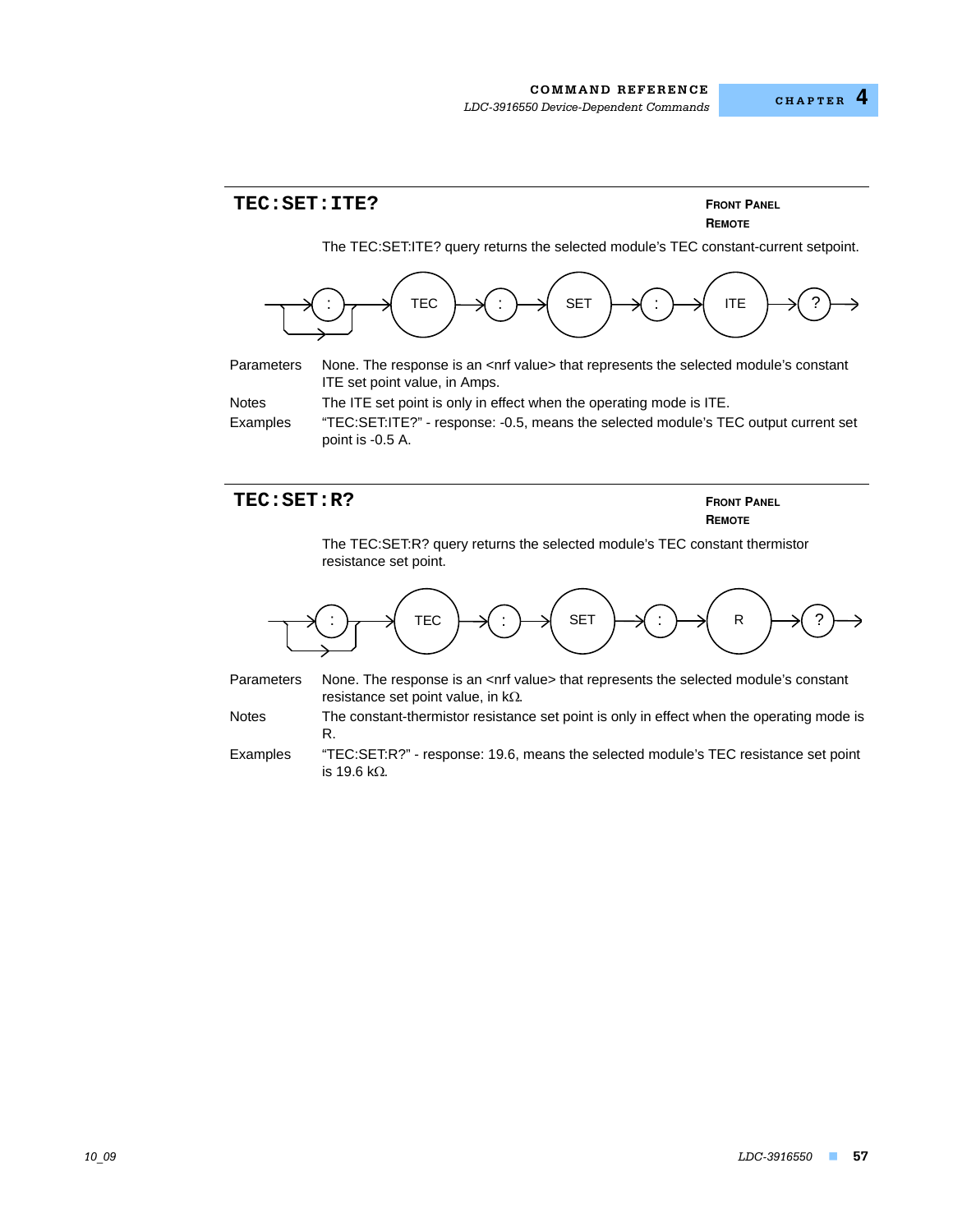



**TEC: T FRONT PANEL REMOTE**

The TEC:T command sets the selected module's TEC constant-temperature setpoint.



Parameters An <nrf value> representing the constant temperature setting, in  $^{\circ}$ C. Notes This setting is always stored when the command is valud, but it is only used when the TEC is in constant temperature mode. This setting is read using the TEC:SET:T? query. Examples "TEC:T 12" - action: sets the selected module's TEC temperature setpoint to 12°C.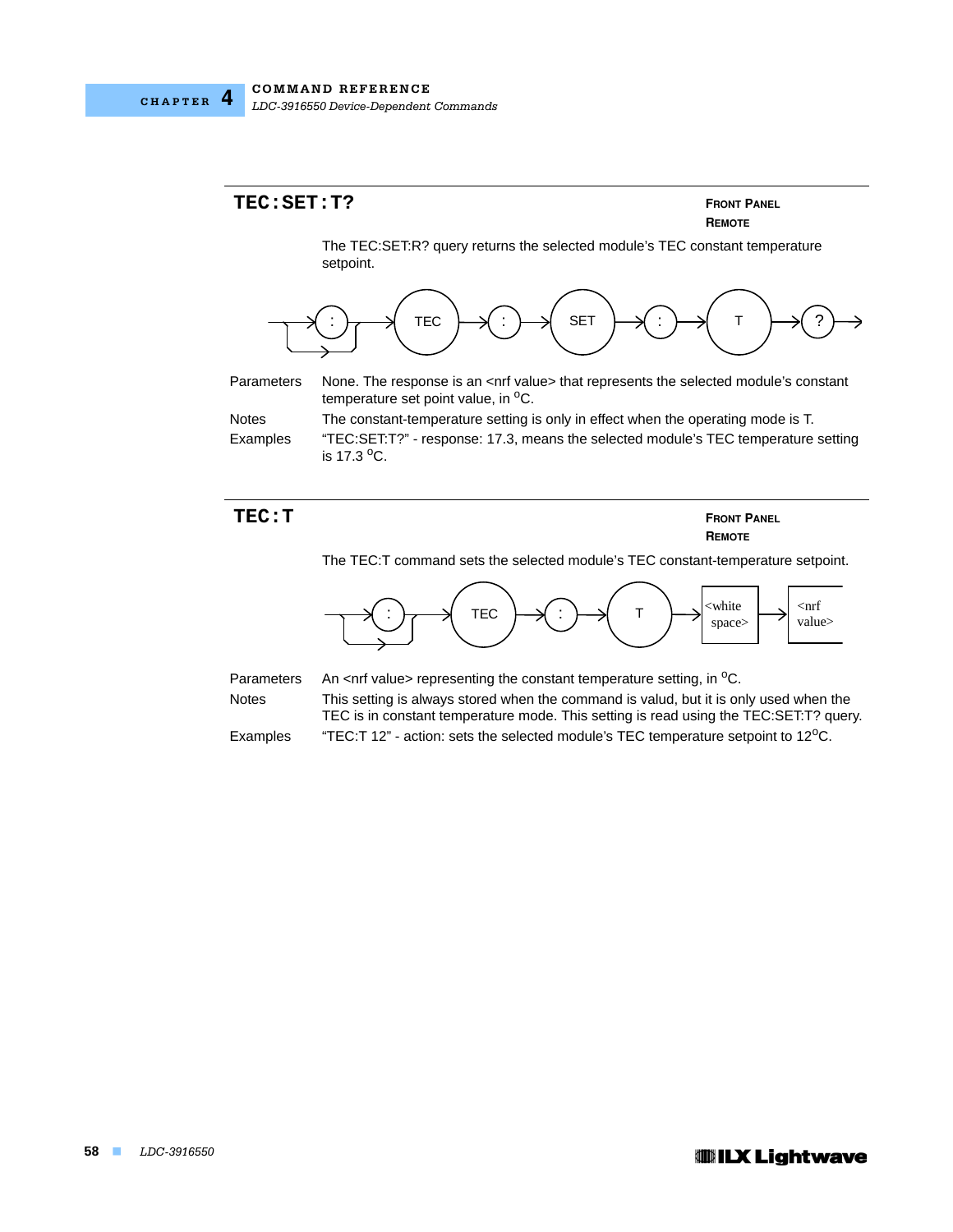

### **TEC: TOLerance** *FRONT PANEL*

**REMOTE**

The TEC:TOLerance command sets the selected module's TEC tolerance settings.



- Parameters Two <nrf values>. The first represents the tolerance window, the second represents the required time duration. When the controlled quantity (temperature, resistance, or current) is within the tolerance window for the required time duration, the load is said to be "In Tolerance". A bit in the Condition Status Register is set whenever this condition exists.
- Notes The range of the first parameter, the tolerance window, is 0.1 to 10.0. The units of this parameter depends on the control mode. In constant temperature mode, the units of the tolerance window are  ${}^{0}C$ . In constant resistance mode, the window units are k $\Omega$ . In constant current mode, the window is in Amps.

The default tolerance parameters are 0.2 and 5. This corresponds to 0.2  $\rm{^{\circ}C}$  (or 0.2 k $\Omega$ , or 0.2 A) for five seconds.

- WARNING If the tolerance window is set too tight for the system, the output may never reach tolerance.
- Examples "TEC:TOL 0.5,10" action: sets the selected module's TEC tolerance window to 0.5 for 10 seconds.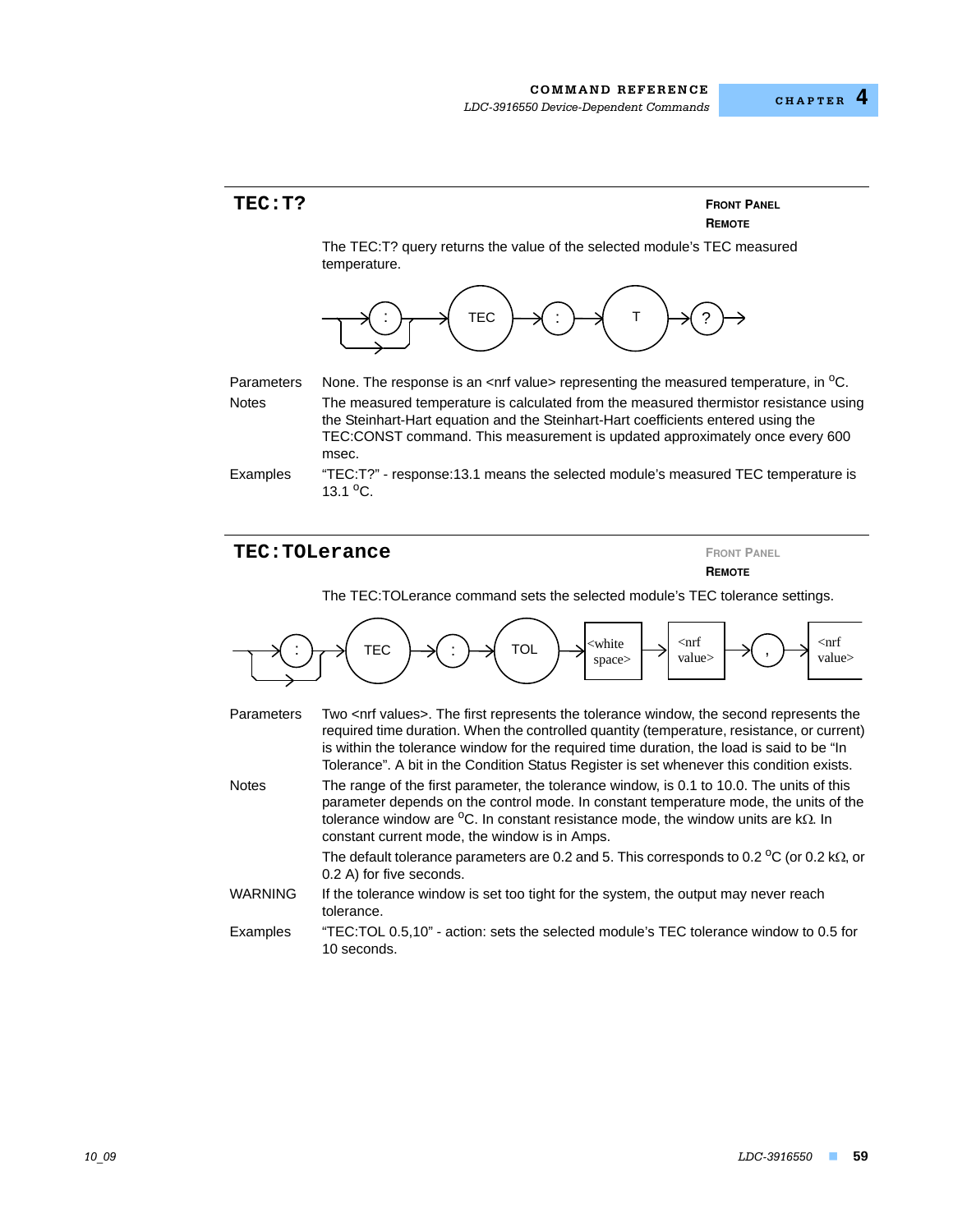

| <b>TEC:TOL?</b> | <b>FRONT PANEL</b><br><b>REMOTE</b>                                                                                                                                                                                   |
|-----------------|-----------------------------------------------------------------------------------------------------------------------------------------------------------------------------------------------------------------------|
|                 | The TEC:TOL? query returns the values of the selected module's TEC tolerance window.                                                                                                                                  |
|                 | <b>TEC</b><br>TOL                                                                                                                                                                                                     |
| Parameters      | None. The response is two <nrf values=""> representing the tolerance parameters, as<br/>described in the TEC:TOL command description.</nrf>                                                                           |
| <b>Notes</b>    | Measurements are updated approximately every 600 msec. This means that the smallest<br>effective tolerance duration is 0.6 seconds.                                                                                   |
| Examples        | "TEC:TOL?" - response: 1,10 means the selected module's TEC tolerance parameters<br>are 1 and 10. If the control mode is constant temperature, this means the tolerance units<br>are 1 <sup>o</sup> C and 10 seconds. |
| TEC:V?          | <b>FRONT PANEL</b><br><b>REMOTE</b>                                                                                                                                                                                   |
|                 | The TEC:V? query returns the selected module's TEC measured TE voltage.                                                                                                                                               |
|                 |                                                                                                                                                                                                                       |



Parameters None. The response is an <nrf value> representing the measured TE voltage, in Volts. Notes This measurement is updated approximately once every 600 msec.

Examples "TEC:V?" - response: 3.4 means the selected module's TEC measured TE voltage is 3.4 V.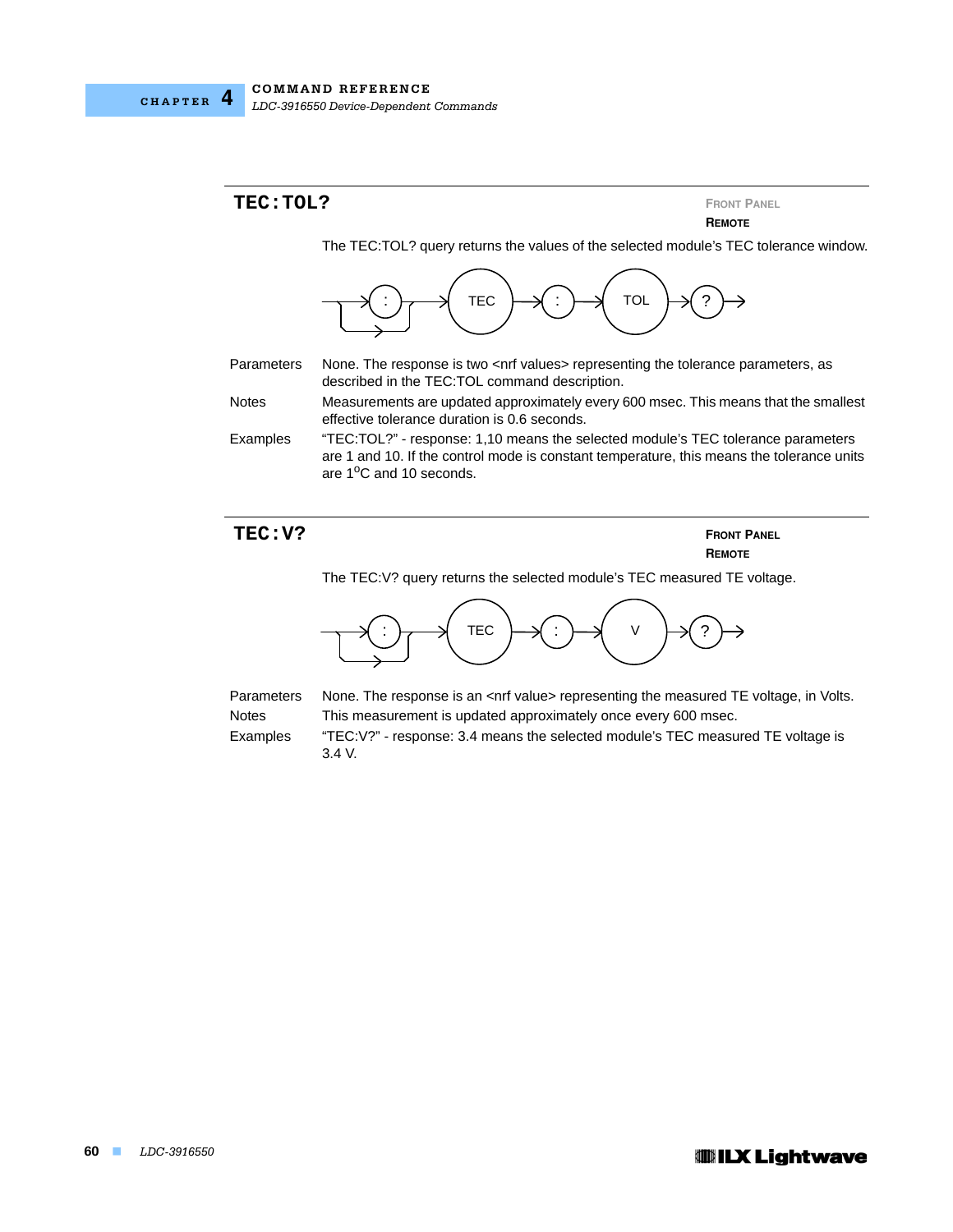

# **TROUBLESHOOTING**

This chapter describes calibration of your LDC-3916550 Dual Temperature Control Module. Descriptions of the required test instruments, calibration conditions, and the detailed procedures for calibration of the instrument's Temperature Controllers are included. A troubleshooting guide is also offered for some of the more common failure symptoms. This chapter is divided into three major sections: Local (front panel) calibration, remote (through the GPIB Interface) calibration, and a troubleshooting guide.

. . . . . . . . . . . . . . . . . . .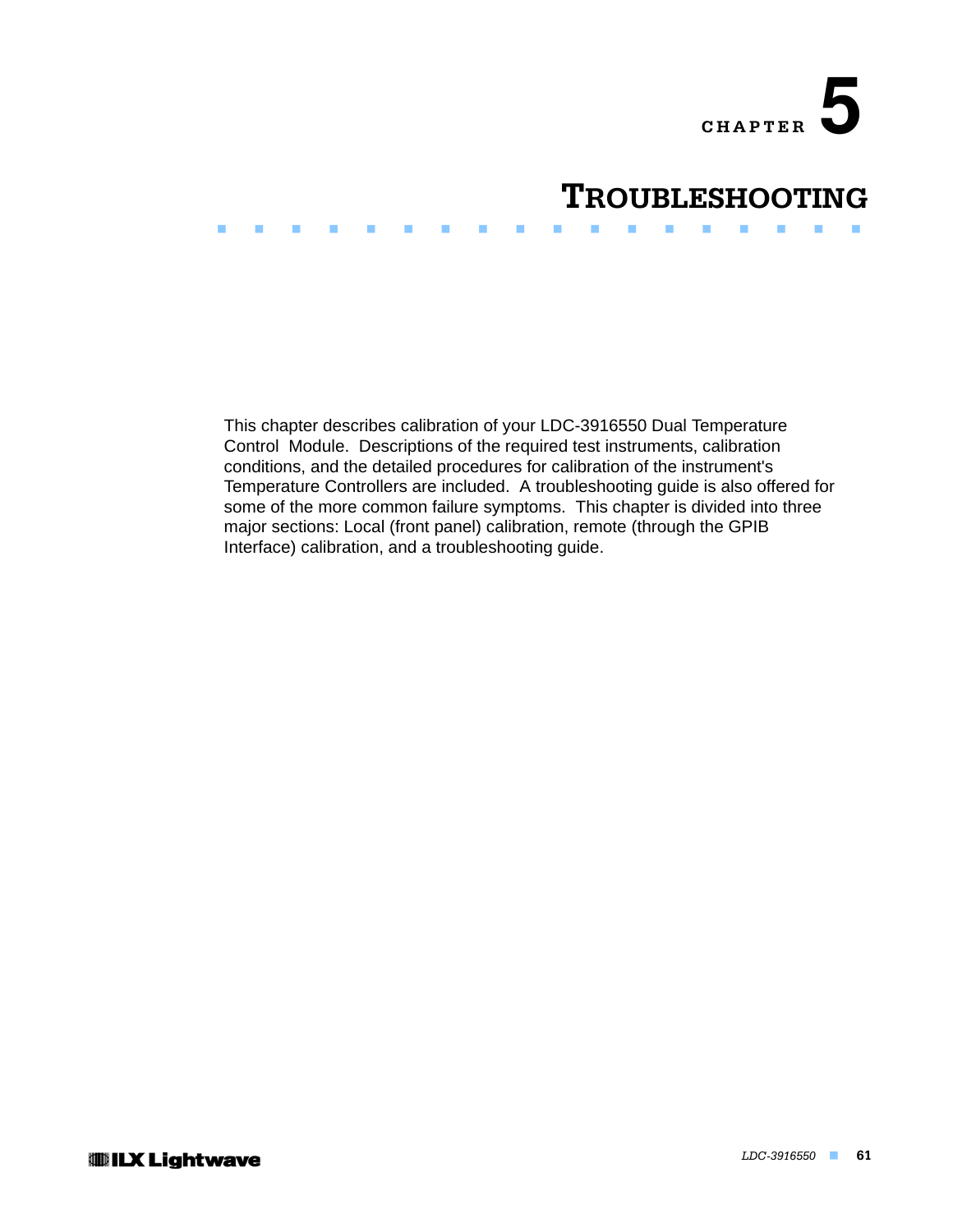

## **Calibration Overview**

There are several calibrations to be performed for a completely calibrated 3916550. The calibration consists of calibrating the temperature sensors, the TE bipolar current source, and the TE load voltage measurement. The current limit is calibrated internally by the instrument, using measurements supplied by the user, as part of the calibration process. **Both temperature controllers (TEC1 and TEC2) in the LDC-3916550 must be calibrated separately.**

Your Dual Temperature Controllers must be calibrated while installed in the host mainframe with the case closed. They should be calibrated every 12 months or whenever performance verification indicates that calibration is necessary, such as differences between set point and measurement display values that exceed the accuracy specification. Calibrate the instrument under laboratory conditions. We recommend calibration at  $23^{\circ}C \pm 1.0^{\circ}C$ . When necessary, however, the 3916550 Dual Temperature Controllers may be calibrated at their intended use temperature if this is within the specified operating temperature range of 0 to  $40^{\circ}$ C.

The LDC-3916550 should be allowed to warm up for at least 1 hour before calibration.

### **Recommended Equipment**

Recommended test equipment for calibrating the LDC-3916550 Dual Temperature Control module is listed in Table 5.1. Equipment other than that shown in the table may be used if the specifications meet or exceed those listed.

| <b>Description</b> | <b>Manufacturer/Model</b> | <b>Specification</b>                                                                               |
|--------------------|---------------------------|----------------------------------------------------------------------------------------------------|
| DMM                | Agilent 3457A             | DC Amps $(@1.0A)$ : +0.02%<br>Resistance ( $@$ 10 $\Omega$ ): 0.02%<br>0.1 mA or 0.1 mV resolution |

**Table 5.1** Recommended Test Equipment

It will be necessary to connect various loads to the outputs of the module for the calibration procedure. The devices required for the calibration loads are listed in Table 5.2.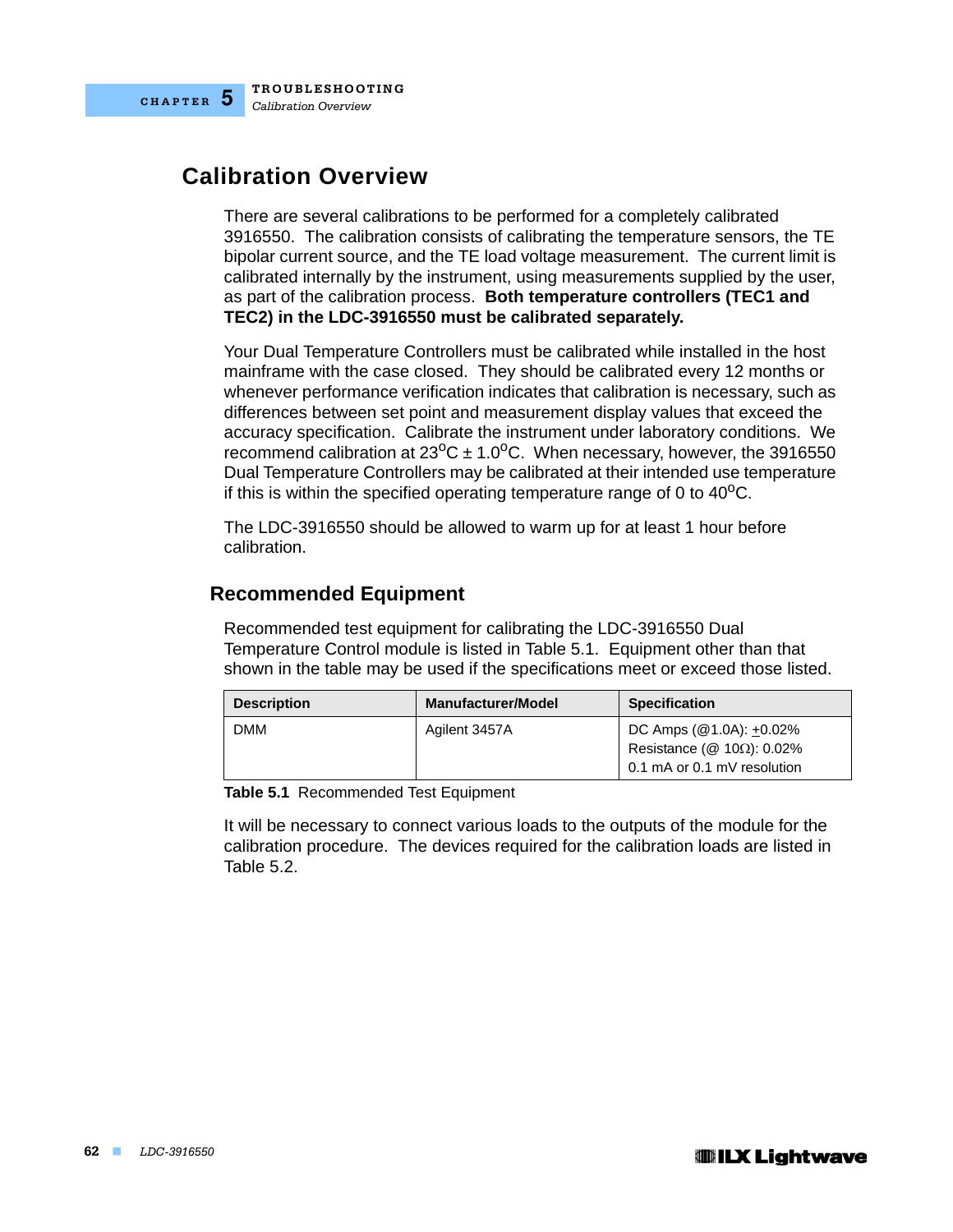| <b>Temperature Sensor (Thermistor) Calibration</b> |                                                                       |  |  |
|----------------------------------------------------|-----------------------------------------------------------------------|--|--|
| 10 µA setting                                      | 50 k $\Omega$ resistor, 1% 1/4 W<br>400 k $\Omega$ resistor, 1% 1/4 W |  |  |
| 100 µA setting                                     | 4 k $\Omega$ resistor, 1% 1/4 W<br>40 k $\Omega$ resistor, 1% 1/4 W   |  |  |
| <b>Current Source Calibration</b>                  | 1 $\Omega$ , 20W resistor, low TCR                                    |  |  |
| <b>Voltage Measurement Calibration</b>             | $2\Omega$ , 20W resistor, low TCR                                     |  |  |

**Table 5.2** Required Calibration Components

**Note:** The LDC-3916550 module contains two temperature controllers, TEC1 and TEC2. The calibration procedures listed in the next section must be performed separately on both controllers.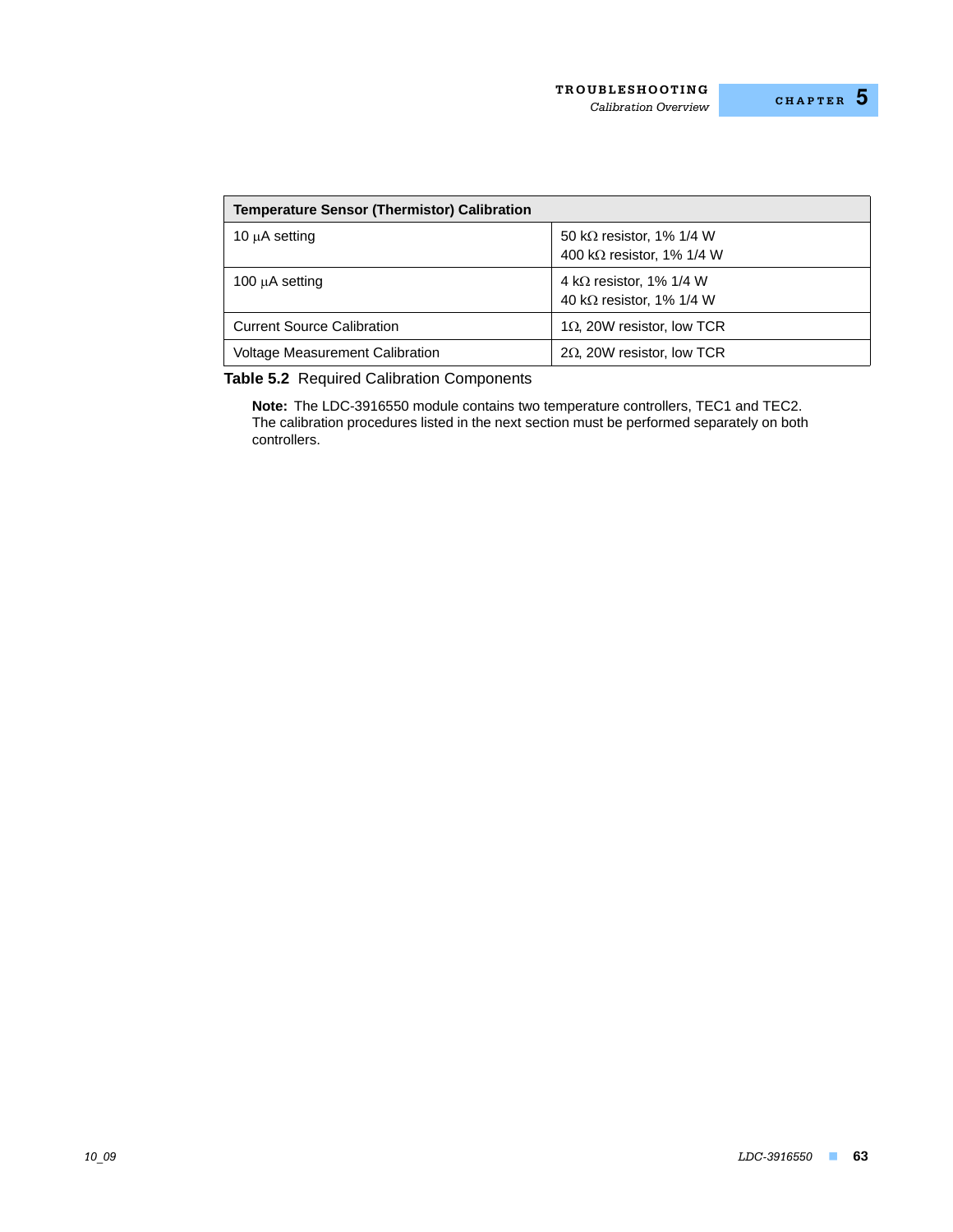## **Local Calibration of the 3916550 Dual Temperature Controllers**

### **Thermistor Calibration**

The following procedure is for calibrating the 100  $\mu$ A and 10  $\mu$ A thermistor current sources so that the thermistor resistance measurement for these ranges will meet the stated accuracy specifications.

- **a** Install the module into the host mainframe. Turn on the mainframe and allow it to warm up for at least one hour.
- **b** Using the multimeter, measure and record the exact resistance of your metal film resistors. You should know the precise resistance of the resistors to at least  $1\Omega$ .

**Note:** For best accuracy in your calibration, a four-point probe resistance measurement is recommended. After connecting the probe to the calibration resistor, wait at least thirty seconds before recording the resistance value. Heat from your fingers can change the value of the resistance.

- **c** Enter the 10 µA sensor calibration mode by pushing the (DISPLAY) MAIN front panel button, then the Sys. Config soft key, then the Cal. soft key, then the Cal TEC soft key, then the Therm10 Cal soft key. The module's 10  $\mu$ A calibration screen will appear.
- **d** Press the Start soft key. The internal calibration procedure will begin, and the screen will prompt you to connect a 50  $k\Omega$  resistor.
- **e** Connect a resistor of approximately 50 k $\Omega$  (you should know the exact resistance value to at least 1 ) to the TE connector's sensor pins (pins 7 and 8). Allow the measurement to settle for at least 10 seconds.
- **f** Enter the exact resistance value in  $k\Omega$  into the "RReal" adjust field, and press Enter. Be sure not to enter more than 7 characters, including the decimal point. After an internal calibration, the screen will now prompt you to attach a 400 k $\Omega$  resistor.
- **g** Connect a resistor of approximately 400 k $\Omega$  (again you should know the exact value to within 1 $\Omega$ ), and allow the measurement to settle for at least 30 seconds.
- **h** Enter the exact resistance value into the "RReal" adjust field, and press Enter. The internal calibration procedure will make its calculations, and when it has finished it will indicate so on the screen.

Follow a similar procedure for the 100  $\mu$ A sensor calibration, except use the Therm100 Cal soft key, and use a 4 k $\Omega$  and a 40 k $\Omega$  resistor.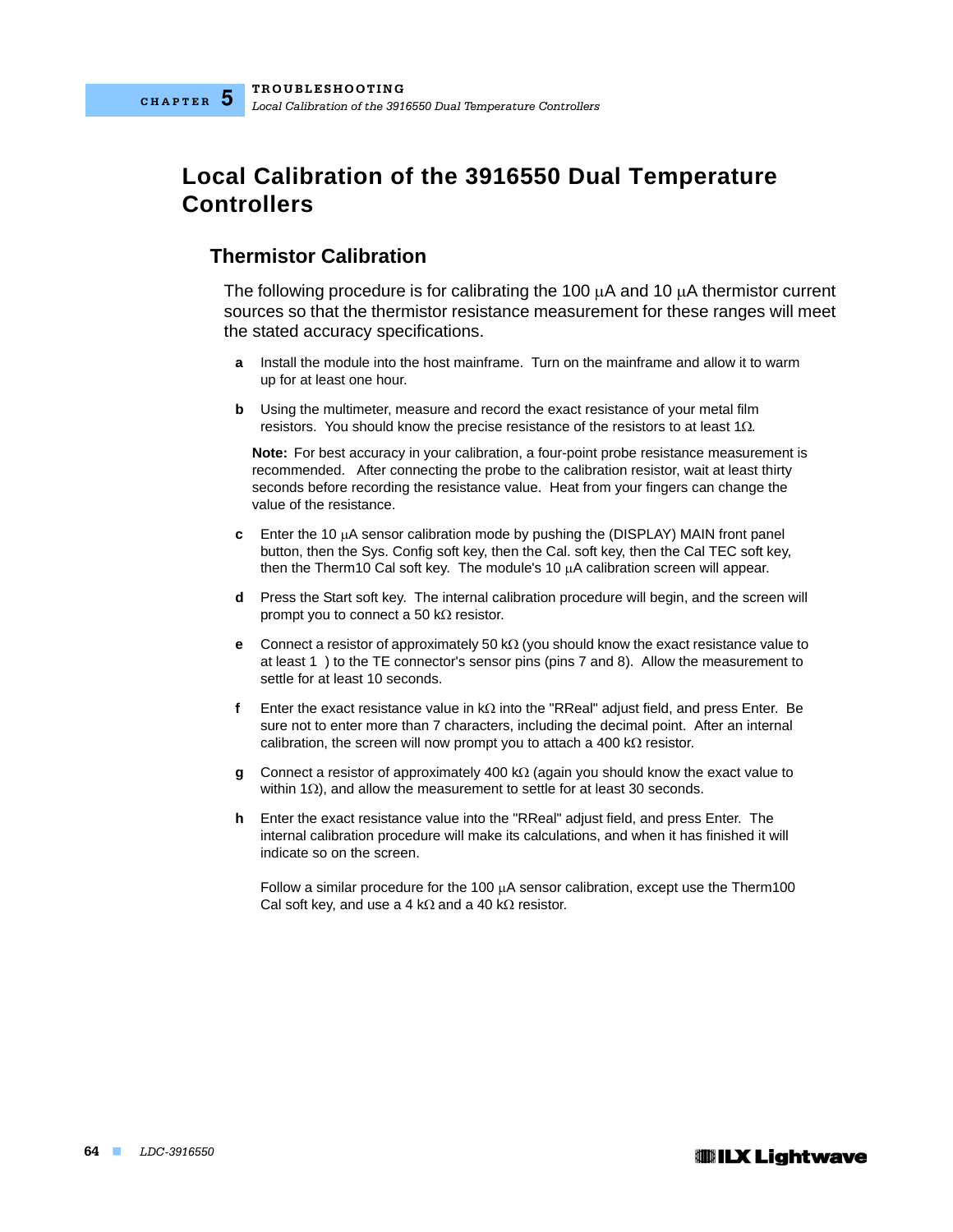## **ITE Current Calibration**

The following procedure is for calibrating the TE current source. The internal calibration procedure sets the current to two negative values and two positive values. You must enter the exact current that you measure at each of these points. The internal procedure will then use this information to calibrate the current source setpoint, measurement, and limit circuits.

- **a** With the output off, connect a  $1\Omega$ , 50 W resistor across the TEC output terminals (TE Module (+), pins 1 & 2; and TE Module (-), pins 3 & 4). Positive current flows from the module (+) pins to the module (-) pins.
- **b** Connect a calibrated DMM across the load resistor. You will be calculating TE current (ITE) in the following manner using Ohm's Law:

 $I = F / R$ 

where E is the accurately measured voltage across the resistor, R is the accurately measured load resistance, and I is the calculated current in Amps. ILX recommends a 4 point probe resistance measurement.

**Note:** We recommend that the load resistor be temperature-controlled during the calibration. The current may be measured directly using an ammeter with a range of at least 2 A, and accurate to within +0.01 A. Connect the ammeter in series with a load resistor of value no more than 1 $\Omega$ .

- **c** Enter the ITE calibration mode by pushing the (DISPLAY) MAIN front panel button, then the Sys. Config soft key, then the Cal. soft key, then the Cal TEC soft key, then the ITE Cal soft key. The module's ITE calibration screen will appear.
- **d** Press the Start soft key. The internal calibration procedure will turn on the output and drive the TE current to approximately 75% of its negative output range. Allow the current to settle for at least 10 seconds.
- **e** Calculate or measure the actual current to within 0.01 A and enter the value (in Amps) into the "IReal" adjust area, press (ADJUST) ENTER. Be sure to include the minus sign, and do not enter more than five characters, including the minus sign and decimal point. If you do enter more than five characters, and as a result the minus sign no longer appears on the left side of the display, press the (ADJUST) CLEAR button and re-enter the value. Otherwise the internal calibration procedure will either abort, or produce an incorrect calibration.
- **f** Repeat this process for the next three values of current that the internal procedure sets. The next three current settings are approximately 25% of negative output range, then 25% of positive output range, and finally 75% of positive output range. Allow the current to settle for at least 10 seconds at each step.

After you have entered the last actual current, the internal calibration procedure will perform the calibration for the current setpoint, measurement, and limit circuits. The screen will then display a message indicating that the calibration has finished.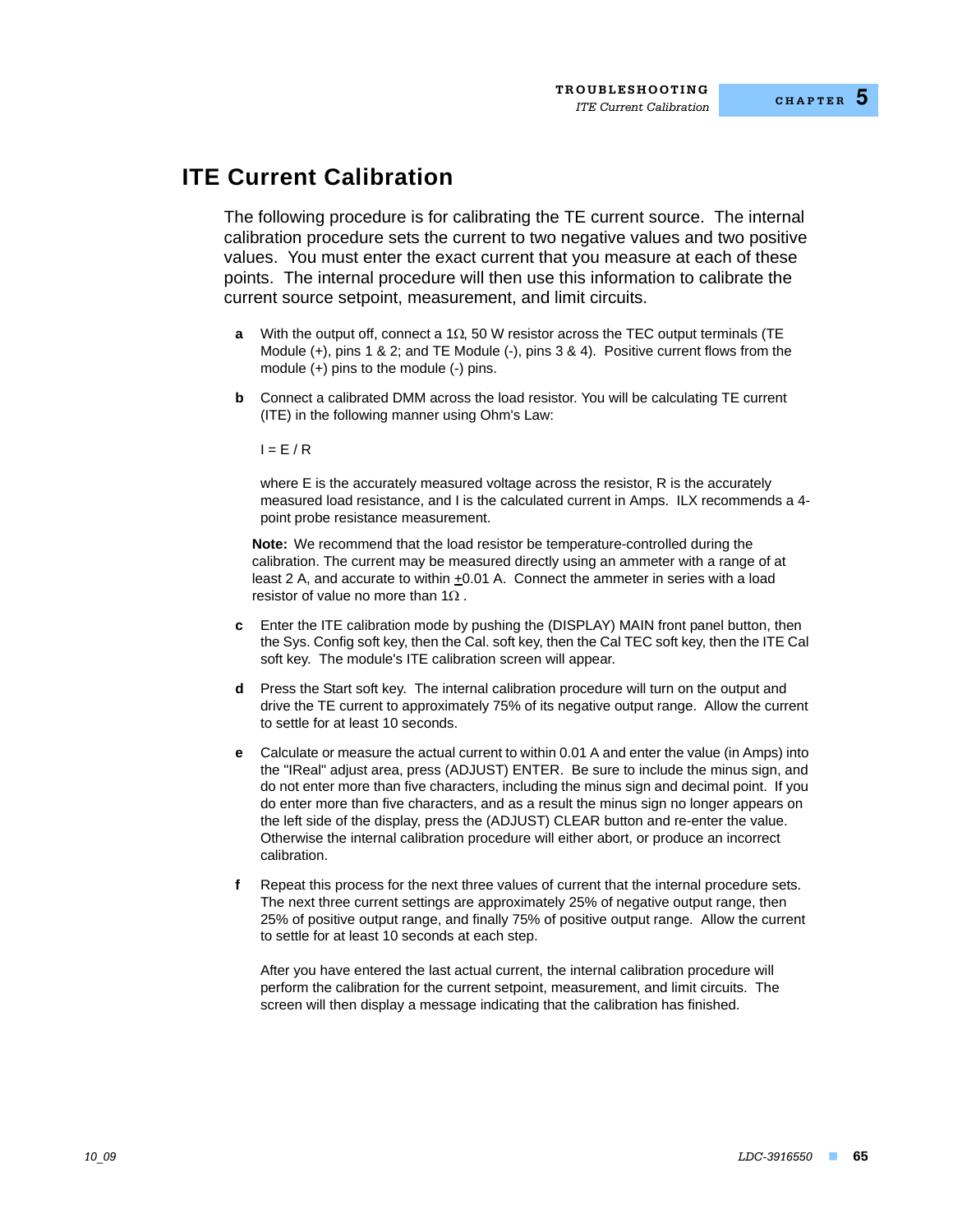## **TE Voltage Calibration**

The following procedure is for calibrating the TE voltage measurement. The internal calibration procedure sets the current to a negative value and a positive value. You must enter the exact voltage that you measure at both of these points. The internal procedure will then use this information to calibrate the voltage measurement circuit.

- **a** With the output off, connect a  $2\Omega$ , 20 W resistor across the TEC output terminals (TE Module [+], pins 1 & 2; and TE Module [-], pins 3 & 4).
- **b** Connect a calibrated voltmeter across the load resistor.
- **c** Enter the TE voltage calibration mode by pushing the (DISPLAY) MAIN front panel button, then the Sys. Config soft key, then the Cal. soft key, then the Cal TEC soft key, then the TE Volts Cal soft key. The module's TE Volts calibration screen will appear.
- **d** Press the Start soft key. The internal calibration procedure will turn on the output and drive the TE current to approximately 75% of its negative output range. Allow the current to settle for at least 10 seconds.
- **e** Measure the voltage across the load resistor to within 0.01 V and enter the value in Volts into the "VReal" adjust area. Press (ADJUST) ENTER. Be sure to include the minus sign, and do not enter more than five characters, including the minus sign and decimal point. If you do enter more than five characters, and as a result the minus sign no longer appears on the left side of the display, press the (ADJUST) CLEAR button and re-enter the value. Otherwise the internal calibration procedure will either abort, or produce an incorrect calibration.

After you have entered the first voltage, the internal cal procedure will set the output current to approximately 75% of positive output range. Measure the voltage across the load resistor, enter this measurement in the "VReal" adjust area, and press (ADJUST) ENTER. The internal cal procedure will calibrate the TE voltage measurement circuit, and the screen will display a "Completed" message.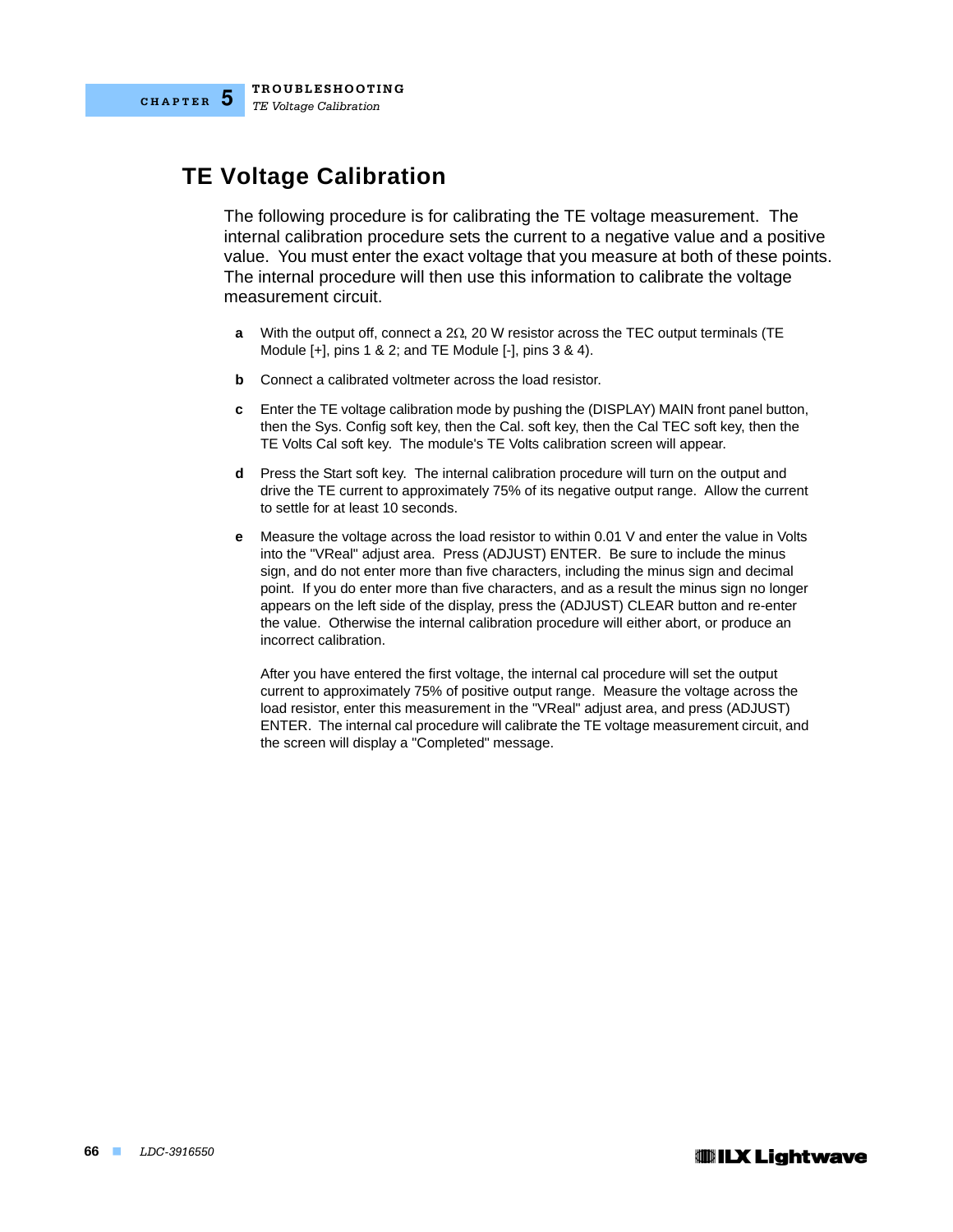## **Remote Calibration of the 3916550 Dual Temperature Controllers**

The LDC-3916550 Dual Temperature Control Modules can be calibrated remotely using the GPIB Interface. All of the required calibration commands are listed in Table 4.1 in Chapter 4. The procedures below are general guidelines for writing a program to calibrate your instrument

### **Thermistor Calibration**

The following procedure is for remotely calibrating the 100  $\mu$ A and 10  $\mu$ A thermistor current sources so that the thermistor resistance measurements for these ranges will meet the stated accuracy specifications.

- **a** Install the module into the host mainframe. Turn on the mainframe and allow it to warm up for at least one hour.
- **b** Using the multimeter, measure and record the exact resistance of your metal film resistors. You should know the exact resistance of the resistors to at least 1 $\Omega$ .

**Note:** For best accuracy in your calibration, a four-point probe resistance measurement is recommended. After connecting the probe to the calibration resistor, wait at least thirty seconds before recording the resistance value. Heat from your fingers can change the value of the resistance.

- **c** Connect a resistor of approximately 50 k $\Omega$  to the TE connector's sensor pins (pins 7 and 8).
- **d** Begin the 10 µA sensor calibration by sending the following command over GPIB:

TEC:CAL:SEN 2.

This starts the internal 10  $\mu$ A sensor calibration procedure. Allow the measurement to settle for at least 10 seconds.

**e** Check to see if the internal cal procedure is ready for a measurement: send the following query to the module:

TEC:CAL:STATUS?

The cal procedure is ready for a measurement if it returns the value "1". Query the status until the value that is returned is "1".

**f** Enter the exact resistance value (that you previously measured) in k of the first resistor by sending the following command:

TEC:CAL:MEAS (value in  $k\Omega$ ) e.g. TEC:CAL:MEAS 45.678

**Note:** The internal cal procedure will store the measured value that you enter and briefly change its measurement status to "0" to indicate that it is not yet ready for another measurement.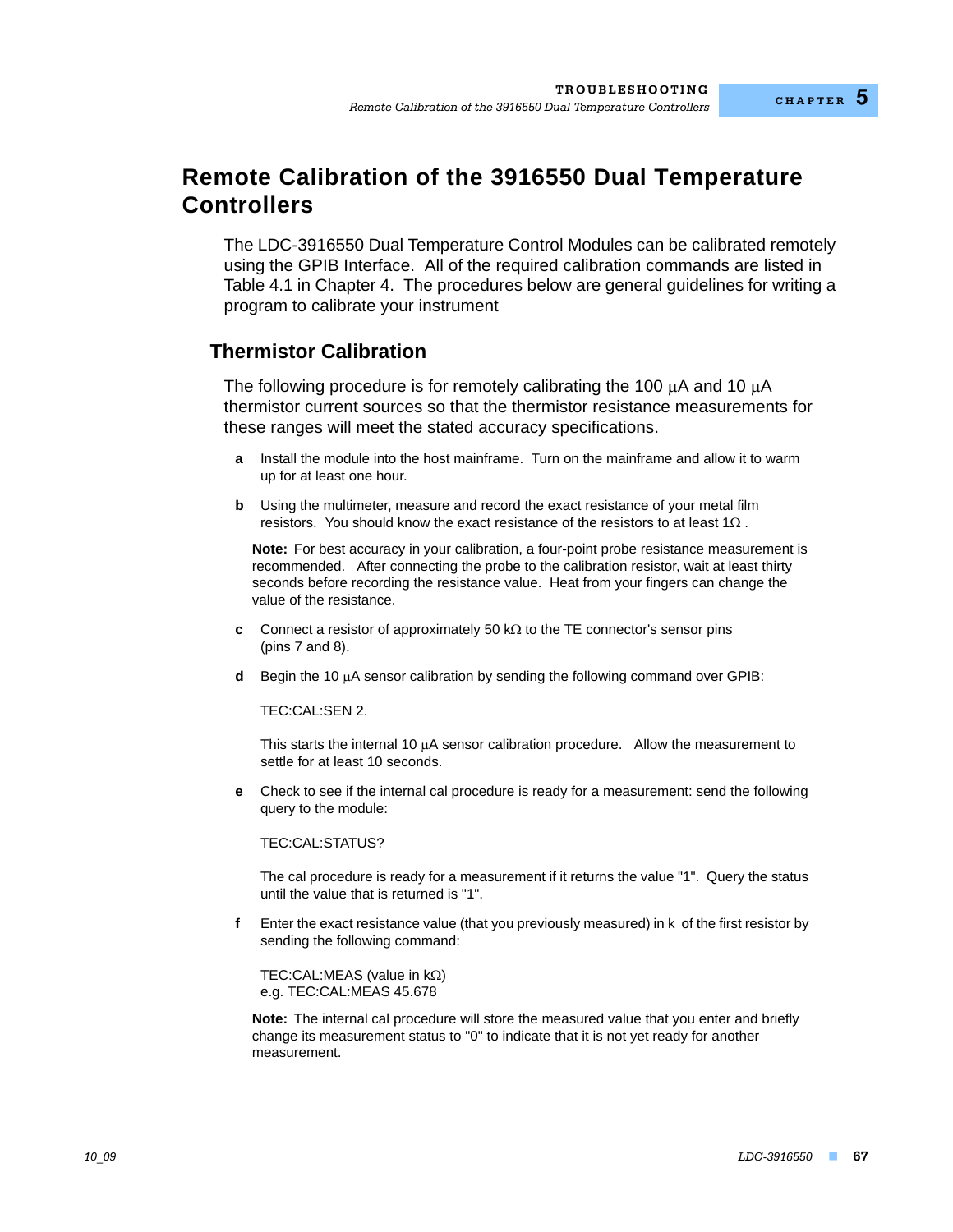

- **g** Connect the 400 k $\Omega$  resistor and allow the measurement to settle for at least 10 seconds.
- **h** Check to see if the internal cal procedure is ready for a measurement: send the following query to the module:

TEC:CAL:STATUS?

The cal procedure is ready for a measurement if it returns the value "1". Query the status until the value that is returned is "1".

When the status query returns "1", enter the value of the second resistor:

**i** Enter the exact resistance value (that you previously measured) in  $k\Omega$  of the second resistor by sending the following command:

TEC:CAL:MEAS (value in  $k\Omega$ ) e.g. TEC:CAL:MEAS 398.877

The internal cal procedure will now complete the calibration of the 10  $\mu$ A sensor measurement circuit. It indicates that it is finished by responding to the status query with the value "2".

Follow the same procedure for the 100  $\mu$ A sensor calibration, except use the following command to start the cal:

TEC:CAL:SEN 1

For the 100  $\mu$ A sensor calibration, use 4 k $\Omega$  for the first resistor and 40 k $\Omega$  for the second.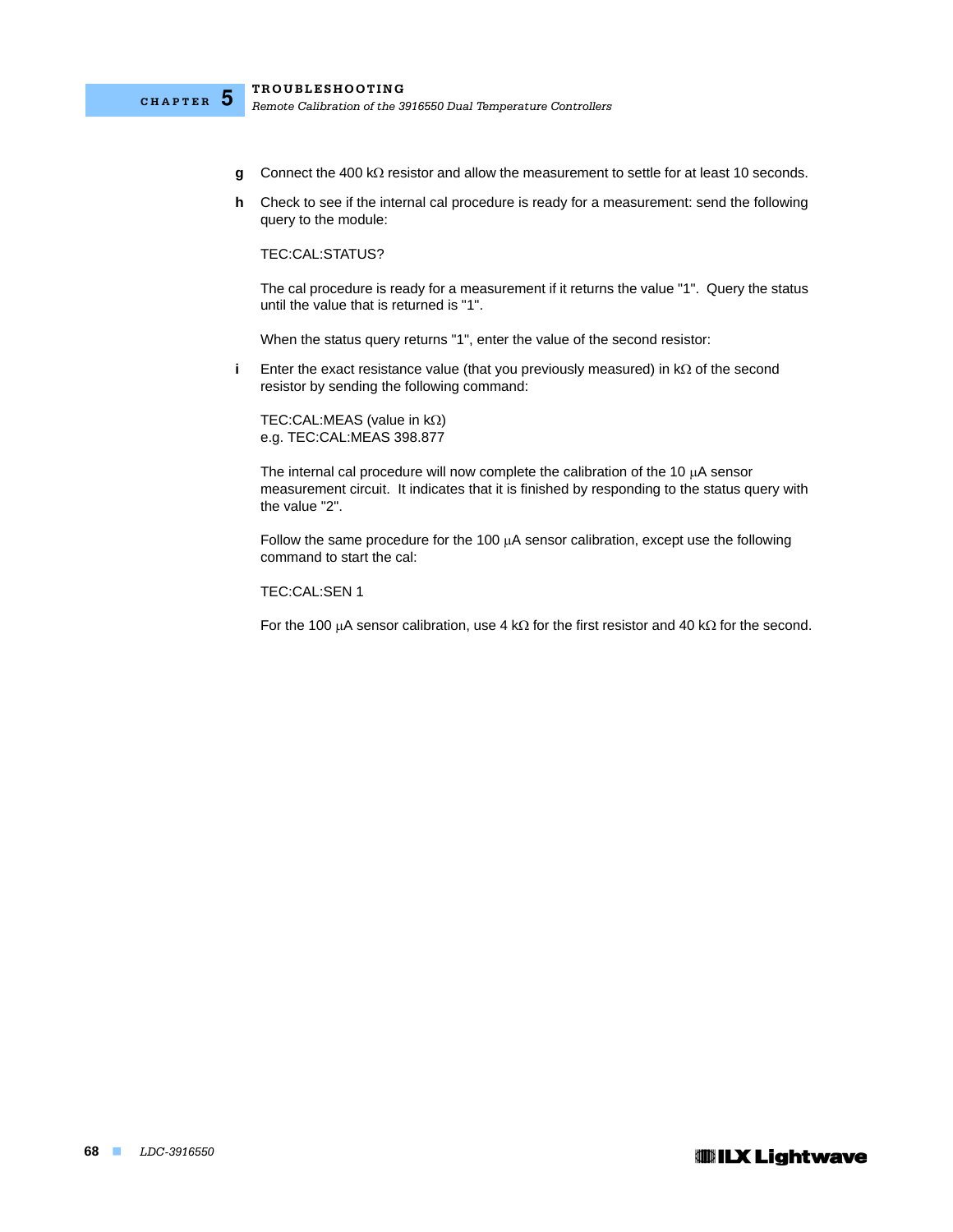## **ITE Current Calibration**

The following procedure is for remotely calibrating the TE current source. The internal calibration procedure sets the current to two negative values and two positive values. You must measure the current at each of these points and send the measurements to the module over GPIB. The internal procedure will then use this information to calibrate the current source setpoint, measurement, and limit circuits.

- **a** With the output off, connect a 1 $\Omega$ , 20 W resistor across the TEC output terminals (TE Module [+], pins 1 & 2, and TE Module [-], pins 3 & 4).
- **b** Connect a calibrated DMM across the load resistor. You will be calculating TE current (ITE) in the following manner using Ohm's Law:

 $I = E / R$ 

where E is the accurately measured voltage across the resistor and R is the accurately measured load resistance. I is the calculated current in Amps. A 4-point probe resistance measurement is recommended.

**Note:** We recommend that the load resistor be temperature-controlled during the calibration.

The current may be measured directly using an ammeter with a range of at least 2A and accurate to within +0.01 A. If you use the ammeter approach, you should connect the ammeter in series with a load resistor with a nominal value of  $1\Omega$ .

**c** Begin the ITE calibration by sending the following command over GPIB:

TEC:CAL:ITE

The internal cal procedure will begin by setting the TE output current to approximately 75% of its negative full range. Allow the current to settle for at least 10 seconds.

**d** Check to see if the internal cal procedure is ready for a measurement by sending the following query to the module:

#### TEC:CAL:STATUS?

The cal procedure is ready for a measurement if it returns the value "1". Query the status until the value that is returned is "1".

**e** Enter the measured current in Amps by sending the following command:

TEC:CAL:MEAS (current in Amps) e.g. TEC:CAL:MEAS -1.45

The internal cal procedure will store the measured value that you enter, and briefly change its measurement status to "0" to indicate that it is not yet ready for another measurement. This will occur after each time a new measurement is entered.

**f** The controller will set the output current to approximately 25% of its negative output range. Allow the current to settle for at least 10 seconds.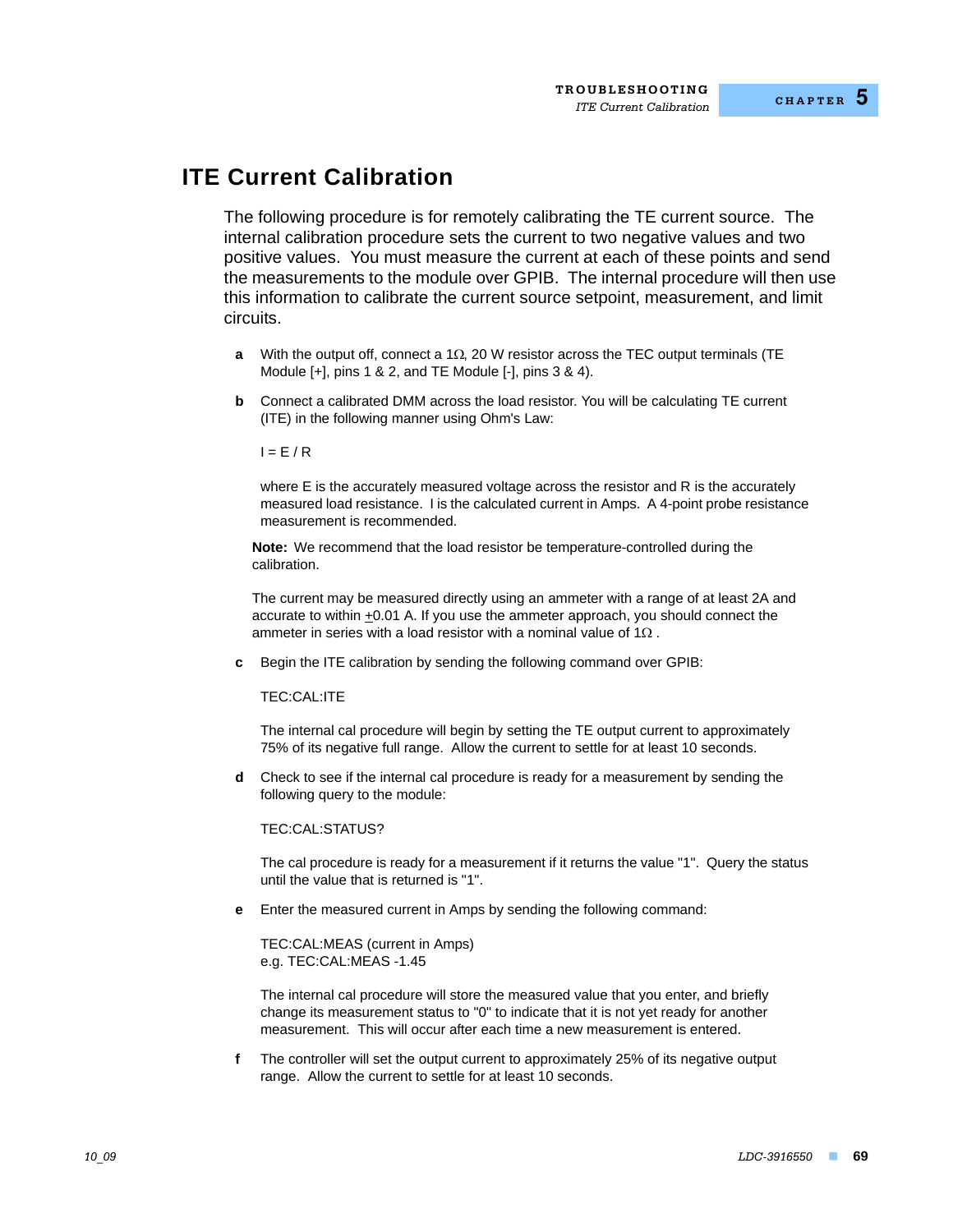

**g** Check to see if the internal cal procedure is ready for the second measurement. Send the following query to the module:

#### TEC:CAL:STATUS?

The cal procedure is ready for a measurement if it returns the value "1". Query the status until the value that is returned is "1".

**h** Enter the second actual measured TE current:

TEC:CAL:MEAS (current in Amps ) e.g. TEC:CAL:MEAS -0.43

- **i** The controller will set the output current to approximately 25% of its positive output range. Allow the current to settle for at least 10 seconds.
- **j** Check to see if the internal cal procedure is ready for the third measurement. Send the following query to the module:

TEC:CAL:STATUS?

The cal procedure is ready for a measurement if it returns the value "1". Query the status until the value that is returned is "1".

**k** Enter the third actual measured TE current:

TEC:CAL:MEAS (current in Amps) e.g. TEC:CAL:MEAS 0.45

The controller will set the output current to approximately 75% of its positive output range. Allow the current to settle for at least 10 seconds.

**l** Check to see if the internal cal procedure is ready for the fourth measurement. Send the following query to the module:

TEC:CAL:STATUS?

The cal procedure is ready for a measurement if it returns the value "1". Query the status until the value that is returned is "1".

**m** Enter the fourth actual measured TE current:

TEC:CAL:MEAS (current in Amps) e.g. TEC:CAL:MEAS 1.47

After you have entered the last measured current, the internal calibration procedure will perform the calibration for the current setpoint, measurement, and limit circuits. The cal procedure will set the status to the value "2" to indicate that it has finished.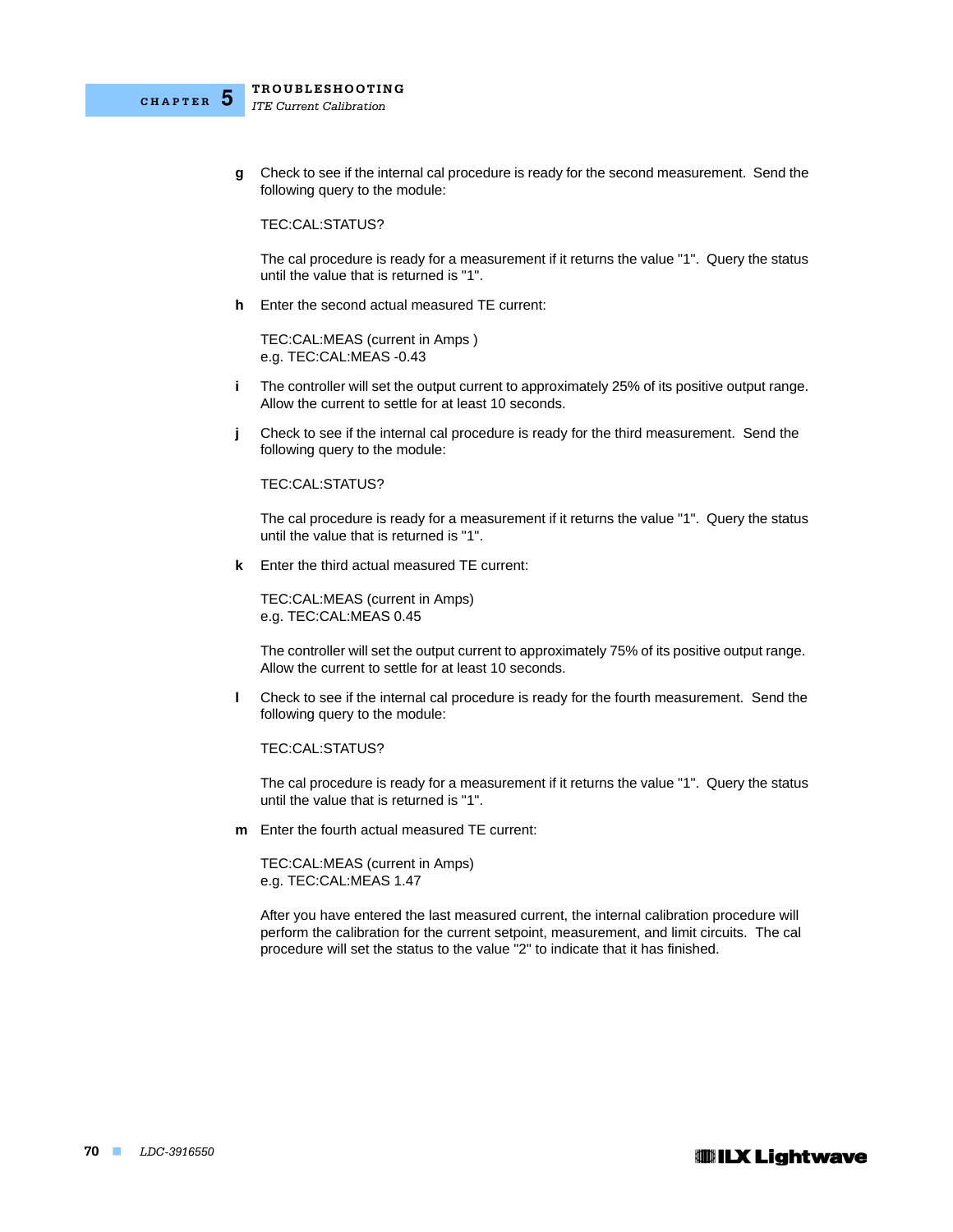## **TE Voltage Calibration**

The following procedure is for remotely calibrating the TE voltage measurement circuit. The internal calibration procedure sets the current to two values. You must measure the voltage at each of these points and send the measurements to the module over GPIB. The internal procedure will then use this information to calibrate the TE voltage measurement circuit.

- **a** With the output off, connect a 2  $\Omega$ , 20 W load resistor across the TEC output terminals (TE Module [+], pins 1 & 2; and TE Module [-], pins 3 & 4).
- **b** Connect a calibrated voltmeter across the load resistor. Begin the TE voltage calibration by sending the following command over GPIB:

### TEC:CAL:V

The internal cal procedure will begin by setting the TE output current to approximately 75% of its negative full range. Allow the current to settle for at least 10 seconds.

**c** Check to see if the internal cal procedure is ready for the measurement. Send the following query to the module:

#### TEC:CAL:STATUS?

The cal procedure is ready for a measurement if it returns the value "1". Query the status until the value that is returned is "1".

**d** Enter the actual measured TE voltage:

TEC:CAL:MEAS (voltage in Volts) e.g. TEC:CAL:MEAS -2.91

**Note:** The internal cal procedure will store this value and briefly change its measurement status to "0" to indicate that it is not yet ready for another measurement. This will occur after each time a new measurement is entered.

- **e** The controller will set the output current to approximately 75% of its positive output range. Allow the current to settle for at least 10 seconds.
- **f** Check to see if the internal cal procedure is ready for the measurement. Send the query to the module:

TEC:CAL:STATUS? The cal procedure is ready for a measurement if it returns the value "1". Query the status until the value that is returned is "1".

**g** Enter the actual measured TE voltage:

TEC:CAL:MEAS (voltage in Volts) e.g. TEC:CAL:MEAS 2.85

After you have entered the second measured voltage, the internal calibration procedure will perform the calibration for the voltage measurement circuit. The cal procedure will then set the status to the value "2" to indicate that it has finished.

This ends the calibration guide.